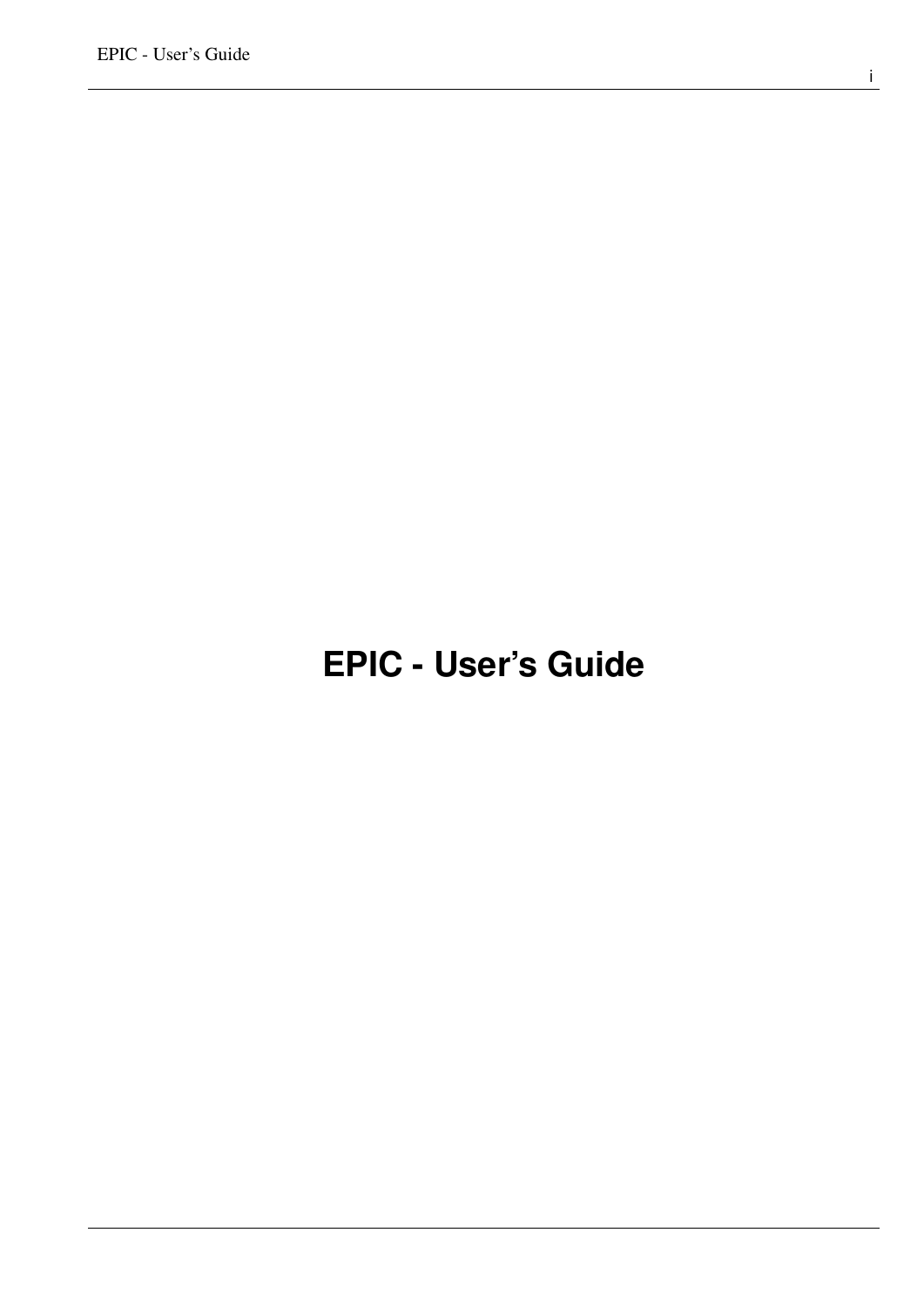# **Contents**

| $\mathbf{1}$   |     | <b>Plug-in Installation</b>                                                                                   | $\mathbf{1}$            |
|----------------|-----|---------------------------------------------------------------------------------------------------------------|-------------------------|
|                | 1.1 |                                                                                                               | $\mathbf{1}$            |
|                |     | 1.1.1                                                                                                         | $\mathbf{1}$            |
|                |     | 1.1.2                                                                                                         | $\mathbf{1}$            |
|                |     | 1.1.3                                                                                                         | $\mathbf{1}$            |
|                | 1.2 |                                                                                                               | $\overline{2}$          |
|                | 1.3 |                                                                                                               | $\overline{2}$          |
| $\overline{2}$ |     | <b>Setting Up Preferences</b>                                                                                 | $\overline{\mathbf{3}}$ |
|                | 2.1 |                                                                                                               | $\overline{3}$          |
|                | 2.2 |                                                                                                               | $\overline{4}$          |
|                | 2.3 |                                                                                                               | $\overline{4}$          |
|                | 2.4 |                                                                                                               | 5                       |
|                | 2.5 |                                                                                                               | 6                       |
|                | 2.6 |                                                                                                               | 6                       |
|                | 2.7 |                                                                                                               | $\overline{7}$          |
|                | 2.8 |                                                                                                               | $\overline{7}$          |
|                | 2.9 | Setting Up the Debugger $\ldots \ldots \ldots \ldots \ldots \ldots \ldots \ldots \ldots \ldots \ldots \ldots$ | 8                       |
| $\mathbf{3}$   |     | <b>Perl Projects</b>                                                                                          | 9                       |
|                | 3.1 |                                                                                                               | 9                       |
|                | 3.2 |                                                                                                               | 9                       |
|                | 3.3 |                                                                                                               | 10                      |
|                | 3.4 |                                                                                                               | 10                      |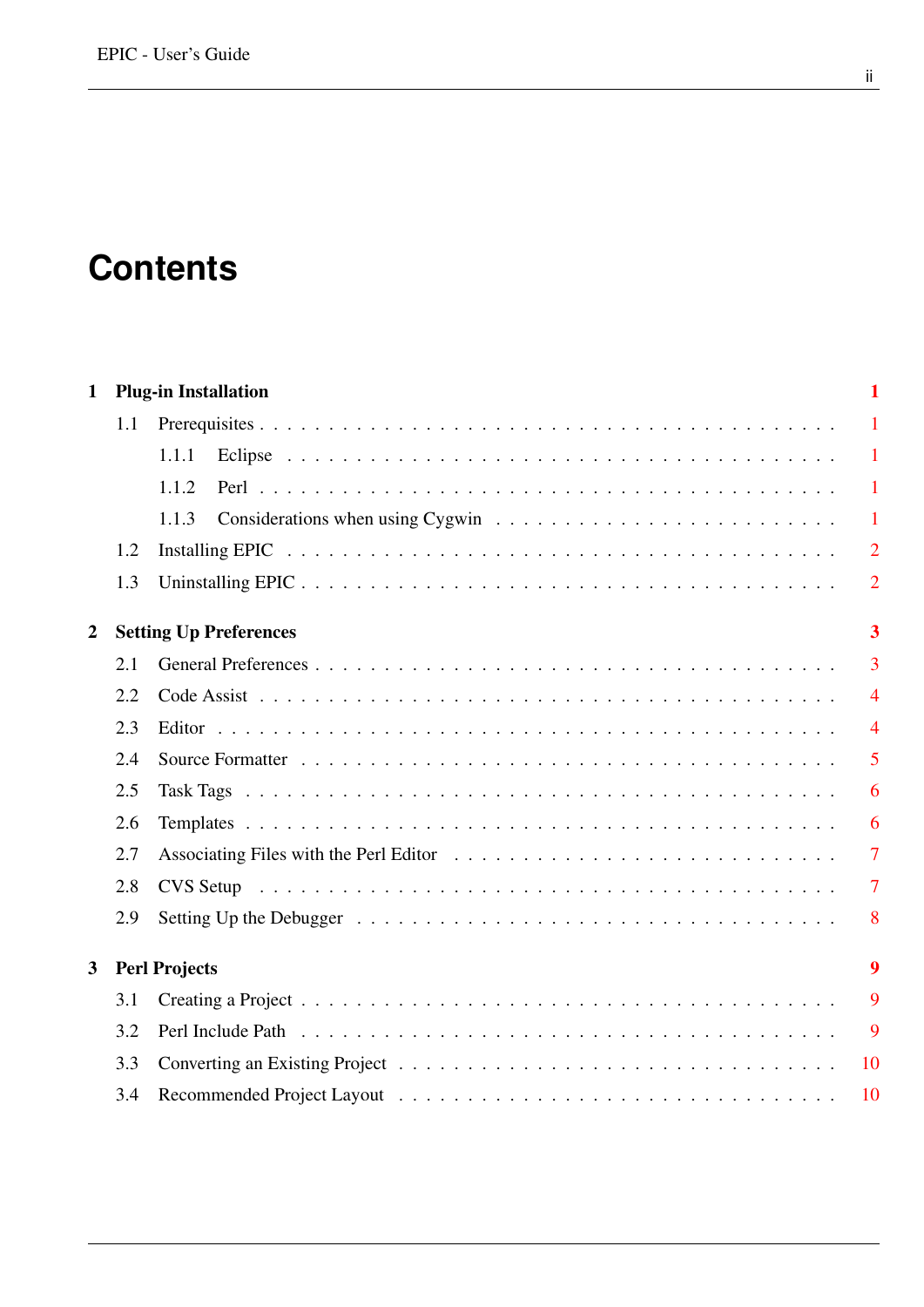| 4 |     | <b>Eclipse Basics</b>               | 12 |
|---|-----|-------------------------------------|----|
|   | 4.1 |                                     | 12 |
|   | 4.2 |                                     | 12 |
|   | 4.3 |                                     | 13 |
|   |     | 4.3.1                               | 13 |
|   |     | 4.3.2                               | 14 |
|   |     | 4.3.3                               | 15 |
|   |     | 4.3.4                               | 15 |
|   | 4.4 |                                     | 15 |
|   |     | 4.4.1                               | 15 |
|   |     | 4.4.2                               | 15 |
| 5 |     | <b>Working with the Perl Editor</b> | 17 |
|   | 5.1 |                                     | 17 |
|   | 5.2 |                                     | 17 |
|   | 5.3 |                                     | 18 |
|   | 5.4 |                                     | 19 |
|   | 5.5 |                                     | 19 |
|   | 5.6 |                                     | 20 |
|   |     | 5.6.1                               | 20 |
|   |     | 5.6.2                               | 20 |
|   | 5.7 |                                     | 21 |
|   | 5.8 |                                     | 21 |
|   |     | 5.8.1                               | 21 |
|   |     | 5.8.2                               | 22 |
|   | 5.9 |                                     | 23 |
|   |     |                                     | 23 |
|   |     |                                     | 23 |
|   |     |                                     | 23 |
|   |     |                                     | 24 |
|   |     |                                     | 25 |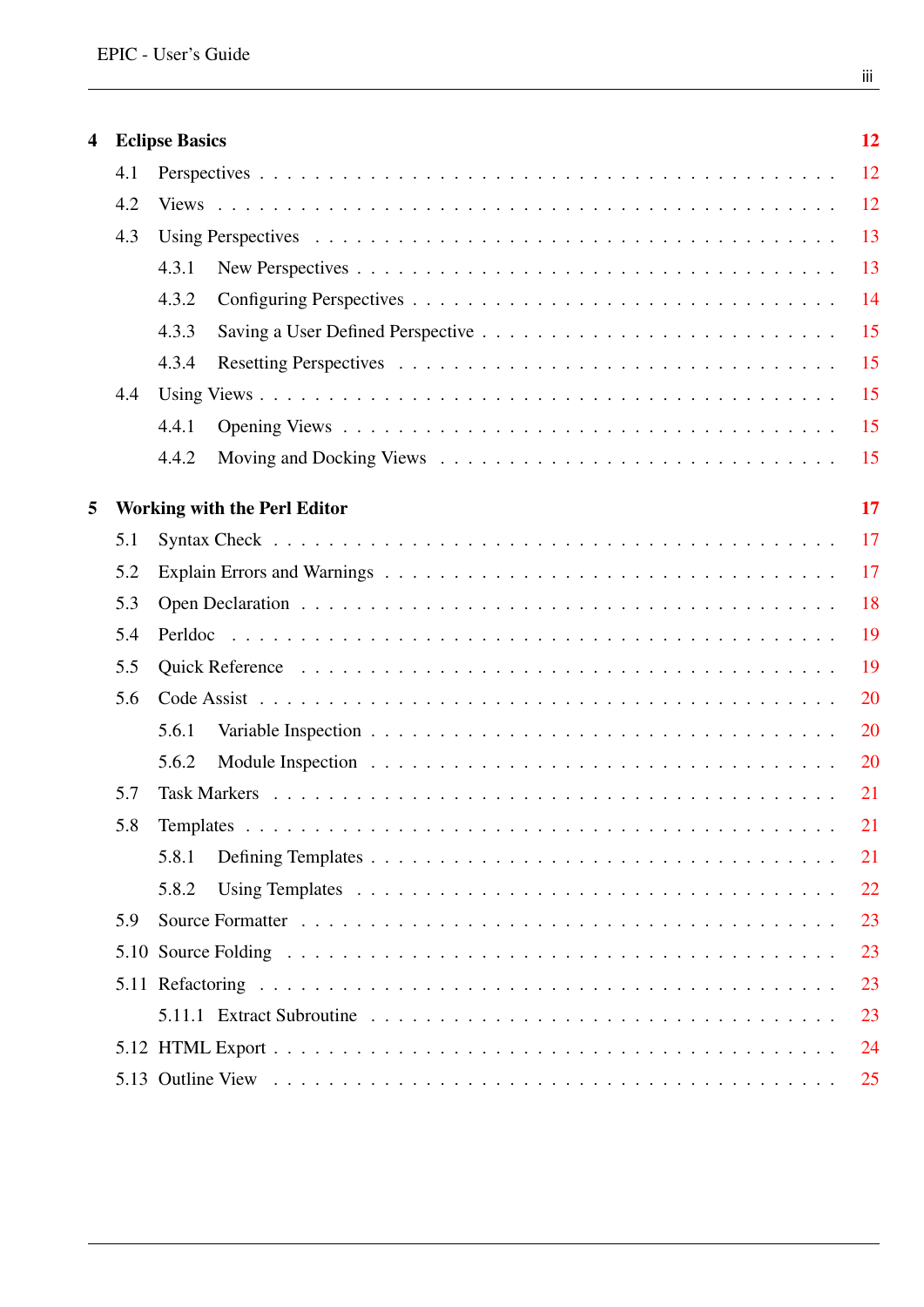| 6 |     |                       | <b>Using the Perl Debugger</b>                                                                              | 26 |
|---|-----|-----------------------|-------------------------------------------------------------------------------------------------------------|----|
|   | 6.1 |                       |                                                                                                             | 26 |
|   |     | 6.1.1                 |                                                                                                             | 27 |
|   |     | 6.1.2                 |                                                                                                             | 27 |
|   | 6.2 |                       |                                                                                                             | 28 |
|   |     | 6.2.1                 | Perl Local: Running a Perl Script on the Local Machine                                                      | 28 |
|   |     | 6.2.2                 | Perl CGI: Run Perl Programs in a CGI Environment                                                            | 29 |
|   |     | 6.2.3                 | Perl Remote: Debug a Perl Script on a Remote Machine                                                        | 30 |
|   | 6.3 |                       |                                                                                                             | 31 |
|   |     | 6.3.1                 |                                                                                                             | 32 |
|   |     | 6.3.2                 |                                                                                                             | 32 |
|   |     | 6.3.3                 |                                                                                                             | 32 |
|   | 6.4 |                       |                                                                                                             | 32 |
|   |     | 6.4.1                 |                                                                                                             | 33 |
|   |     | 6.4.2                 |                                                                                                             | 33 |
|   |     |                       | 6.4.2.1                                                                                                     | 34 |
|   |     | 6.4.3                 |                                                                                                             | 35 |
|   |     | 6.4.4                 |                                                                                                             | 35 |
|   | 6.5 |                       |                                                                                                             | 35 |
|   |     | 6.5.1                 |                                                                                                             | 36 |
|   |     | 6.5.2                 | Step Into $\dots \dots \dots \dots \dots \dots \dots \dots \dots \dots \dots \dots \dots \dots \dots \dots$ | 36 |
|   |     | 6.5.3                 |                                                                                                             | 36 |
| 7 |     | <b>RegExp Plug-in</b> |                                                                                                             | 37 |
|   | 7.1 |                       |                                                                                                             | 37 |
|   | 7.2 |                       |                                                                                                             | 37 |
|   | 7.3 |                       |                                                                                                             | 38 |
| 8 |     |                       | <b>Known Bugs &amp; Problems</b>                                                                            | 39 |
| 9 |     | <b>References</b>     |                                                                                                             | 40 |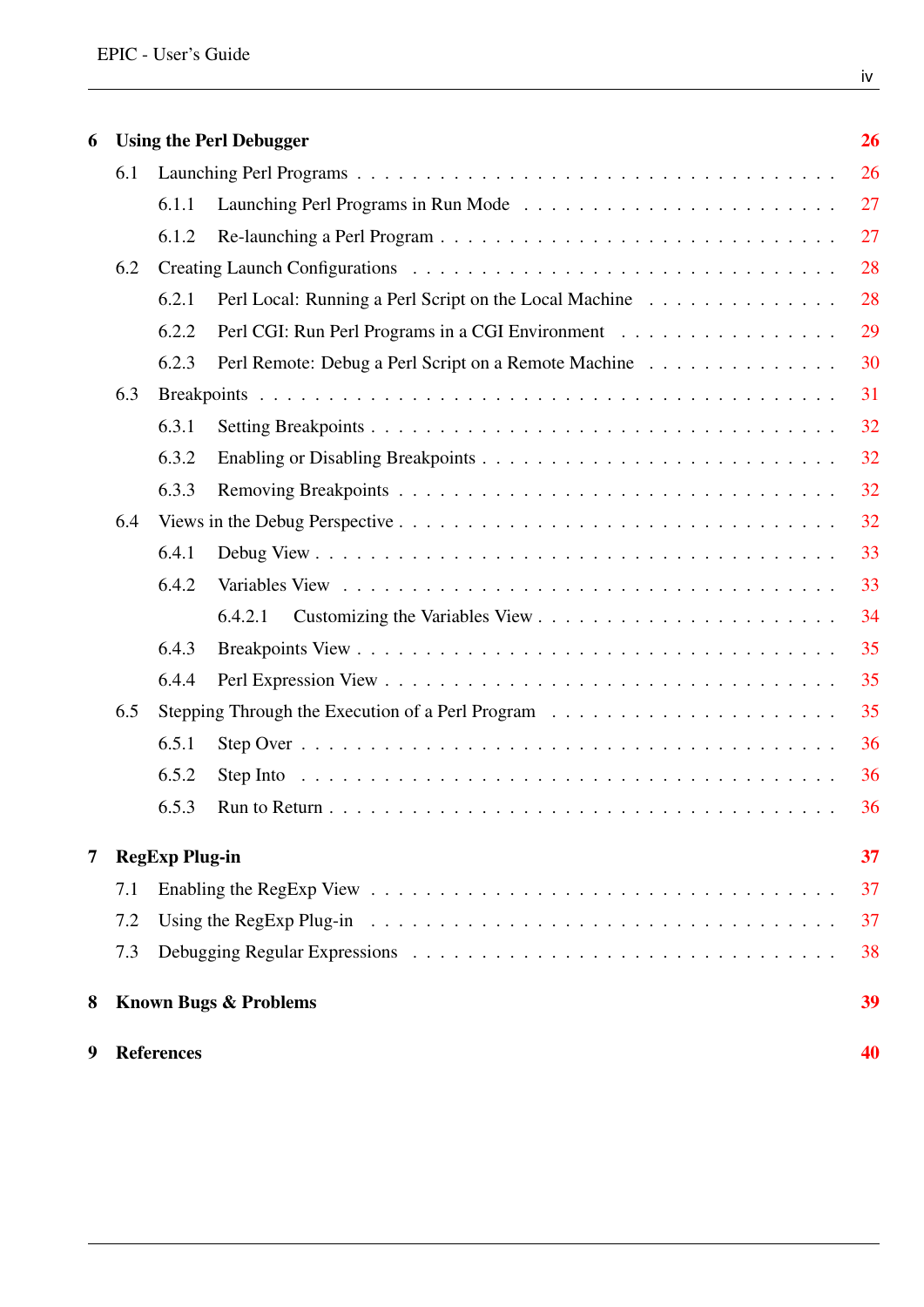# <span id="page-4-0"></span>**Plug-in Installation**

## <span id="page-4-1"></span>**1.1 Prerequisites**

### <span id="page-4-2"></span>**1.1.1 Eclipse**

Before installing the EPIC plug-in, a recent version of Eclipse has to be installed. The minimum requirement is version 3.1 of Eclipse for EPIC 'stable' and version 3.2 of Eclipse for EPIC 'testing'.

Eclipse comes in two flavors. The *SDK* version contains Java IDE components and is much larger than the *Platform* version. If you only want to use Eclipse as a Perl IDE, the Platform version is sufficient. If you are in for Perl and Java coding, use the SDK version.

*Eclipse does not include a Java Runtime Environment (JRE). You will need a 1.4.1 level or higher Java Runtime or Java Development Kit (JDK) installed on your machine in order to run Eclipse.*

Eclipse can be downloaded from [www.eclipse.org.](http://www.eclipse.org)

### <span id="page-4-3"></span>**1.1.2 Perl**

In order to have all EPIC features like Syntax Checking, Source Formatting etc., a Perl interpreter is needed. In principle any Perl interpreter can be used. To use debugging within Eclipse, Perl version 5.8.x or 5.6.x is required. For further requirements concerning the debugger, see Section [2.9.](#page-11-0)

Most \*nix/Linux installations will provide Perl interpreters out of the box.

Perl for Windows can be downloaded from [www.activestate.com](http://www.activestate.com)

### <span id="page-4-4"></span>**1.1.3 Considerations when using Cygwin**

Make sure that the mount command is available and that it is in your system path. As mount is a standard component of Cygwin, you usually just have to add the cygwin\bin directory to your system path.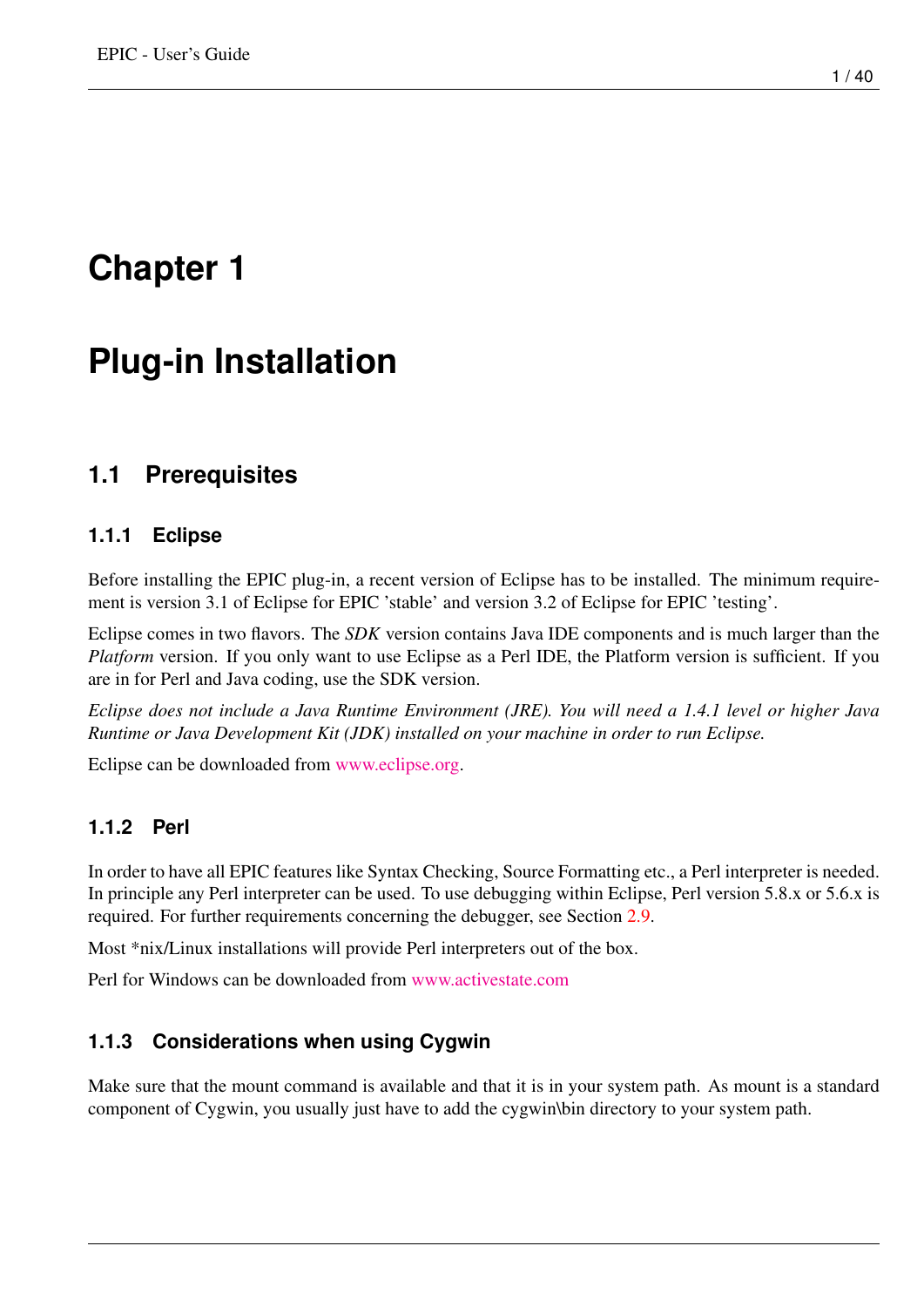# <span id="page-5-0"></span>**1.2 Installing EPIC**

The installation is done by using the Eclipse Update Manager. The Update Manager connects to an EPIC Update Site [http://e-p-i-c.sourceforge.net/updates]. The Update Site can also be stored locally if no Internet connection is available and can be downloaded from the [EPIC project page.](http://e-p-i-c.sourceforge.net)

After starting Eclipse, select Help  $\rightarrow$  Software and Updates  $\rightarrow$  Find and Install... from the menu.

| Help                          |                      |
|-------------------------------|----------------------|
| Welcome                       |                      |
| ? Help Contents               |                      |
| Tips and Tricks               |                      |
| Cheat Sheets                  |                      |
| Software Updates              | Find and Install     |
| <b>About Eclipse Platform</b> | Manage Configuration |

Select Search for new features to install an press Next. Press the Add Update Site... button for a remote installation via HTTP or the Add Local Site... button if the Update Site is available locally. When installing EPIC from remote, enter any desired Name and the URL **http://e-p-i-c.sf.net/updates**.

| Name: EPIC                         |        |
|------------------------------------|--------|
| URL: http://e-p-i-c.sf.net/updates |        |
| OK                                 | Cancel |
|                                    |        |

Tick the newly created site and press the Next button. Follow the instructions of the install wizard. The warning about the installation of an unsigned feature can be ignored. Eclipse has to be restarted after installation.

Now the EPIC installation should be complete.

# <span id="page-5-1"></span>**1.3 Uninstalling EPIC**

To tempoarily disable or uninstall the currently active version of EPIC, select Help  $\rightarrow$  Software and Updates  $\rightarrow$  Manage Configuration from the menu. Expand the tree in the dialog window which appears and select the EPIC feature. Click on the option Disable in the panel on the right side and restart Eclipse when asked. At this point EPIC is disabled, but still present on disk. To remove it completely, enter the same dialog again and select the previously disabled version of EPIC (you may need to toggle showing disabled features in the dialog's toolbar). The option Uninstall will now remove the chosen version of EPIC completely.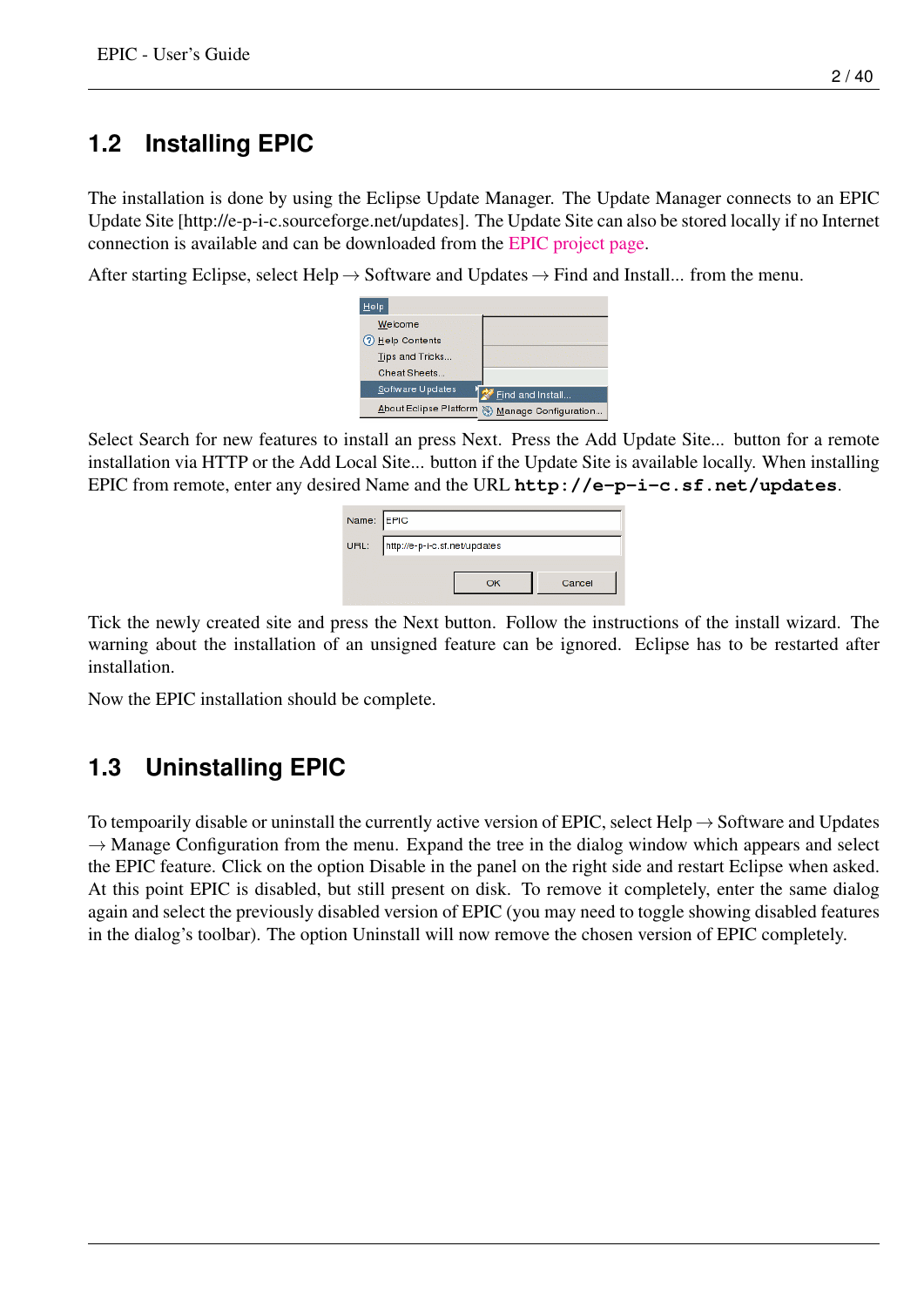# <span id="page-6-0"></span>**Setting Up Preferences**

EPIC preferences can be accessed via Window  $\rightarrow$  Preferences... from the Eclipse Menu.

## <span id="page-6-2"></span><span id="page-6-1"></span>**2.1 General Preferences**



Click on Perl EPIC to open the General Preferences page.

General preferences include the location of the Perl interpreter, the option to enable warnings, taint mode and the interval of the source validation.

The validation interval indicates when to start validation after the editor becomes idle.

Apart from the standard interpreter type, the type can be switched to *Cygwin*. In this case the @INC path is mapped to be Cygwin compliant.

The two debugger-related preferences work as follows:

• Enable debugger console is only useful if you wish to debug EPIC itself and should not be activated otherwise. This preference causes a special console to become available while debugging Perl scripts. The console shows internal communication between EPIC and the Perl debugger backend. To access this console, you have to click on the item perl -d in the Debug view.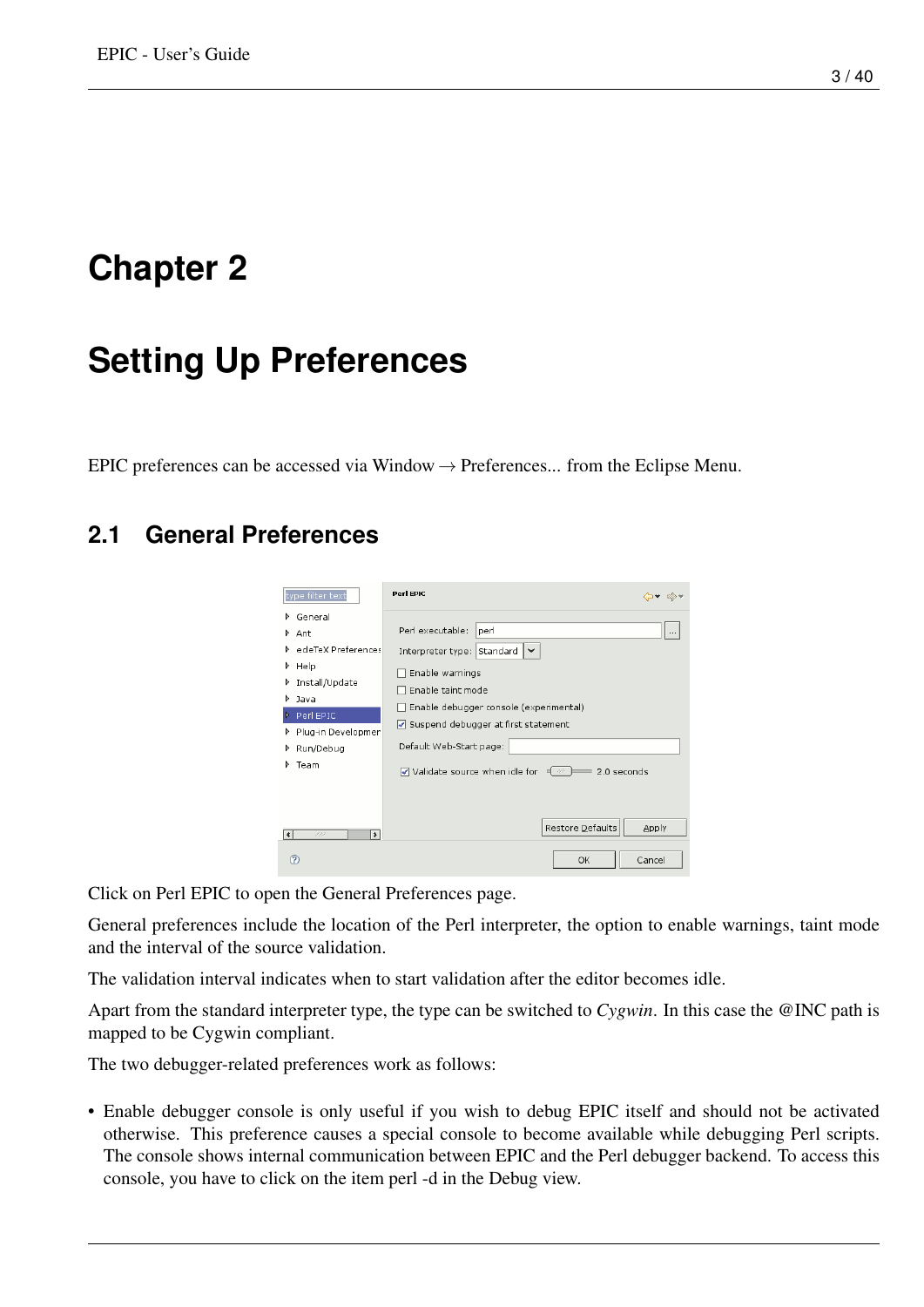• Suspend debugger at first statement (active by default) causes the debugger to stop right at the beginning of the debugged script, even if there are no breakpoints set. If this preference is inactive, then the debugger will not suspend until the first breakpoint is hit (or the script finishes execution).

#### **Note**

On slower systems it might be useful to disable automatic syntax validation. Syntax validation is still possible by using the Shift-F5 function key.

## <span id="page-7-0"></span>**2.2 Code Assist**

On the Code Assist Preference Page the auto completion trigger characters are defined. Normally it should not be necessary to change these values.

By default the editor suggests a list of already used variables when the characters **\$ @ %** are typed. To switch this feature off, deselect the Inspect Variables check box.



## <span id="page-7-1"></span>**2.3 Editor**

These options define the appearance of the Perl Editor, the coloring of the Perl source code, and how annotations are displayed.

Smart typing settings allow to switch auto-completion of quotes, parenthesis etc. on or off.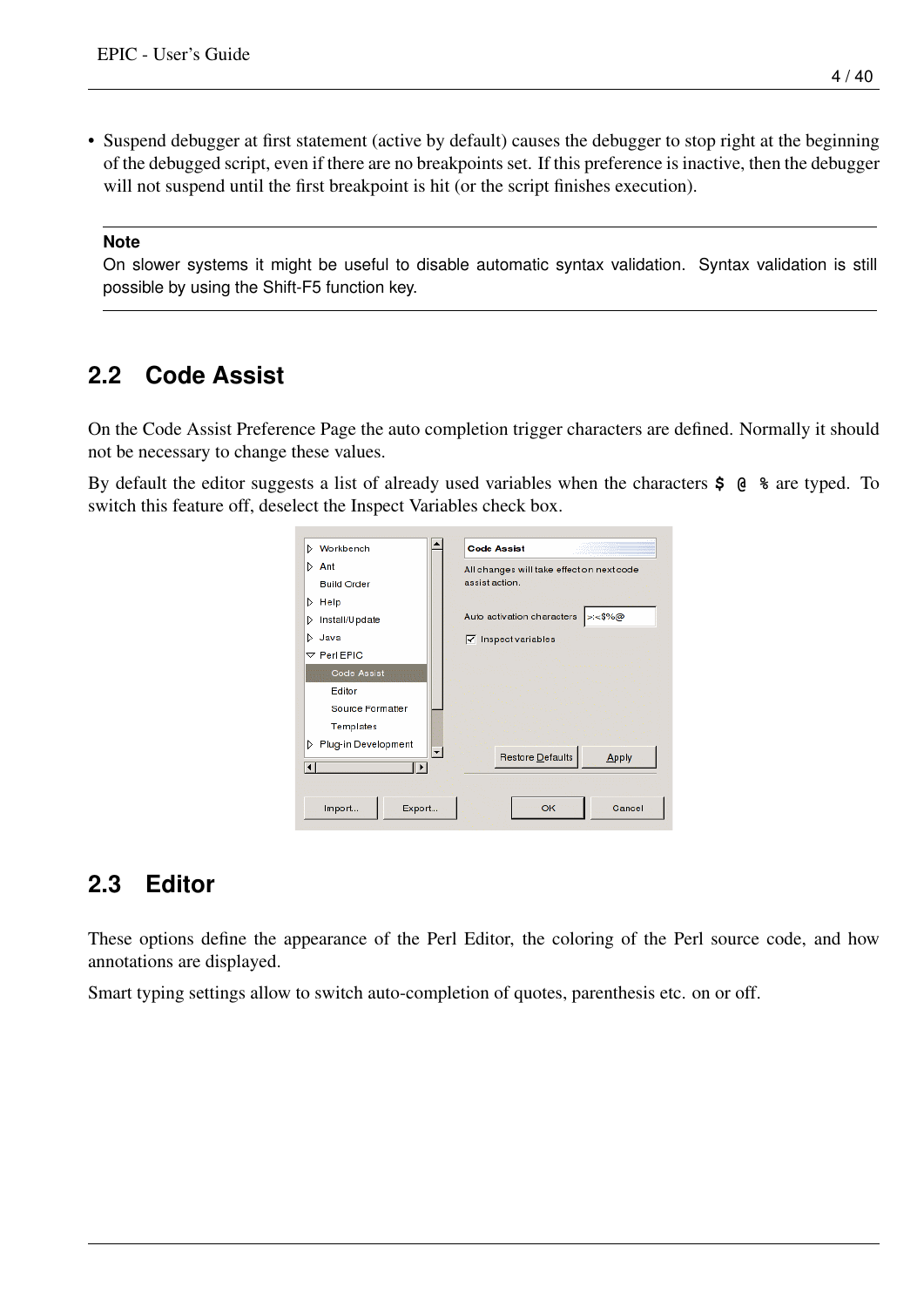| <b>Editor</b>                              |           |                         |       |
|--------------------------------------------|-----------|-------------------------|-------|
| Perl Editor settings:                      |           |                         |       |
| Appearance Syntax Annotations Smart typing |           |                         |       |
| Displayed tab width:                       | 4         |                         |       |
| Insert tabs/spaces on indent: 1            |           |                         |       |
| Print margin column:                       | 80        |                         |       |
| Use spaces instead of tabs                 |           |                         |       |
| <b>√</b> Show overview ruler               |           |                         |       |
| Show line numbers                          |           |                         |       |
| F Highlight current line                   |           |                         |       |
| Show print margin                          |           |                         |       |
| <b>V</b> Enable Source Folding             |           |                         |       |
| Appearance color options:                  |           |                         |       |
| Line number foreground                     | $C_0 or:$ |                         |       |
| Current line highlight                     |           |                         |       |
| Print margin                               |           |                         |       |
|                                            |           |                         |       |
|                                            |           | <b>Restore Defaults</b> | Apply |

## <span id="page-8-0"></span>**2.4 Source Formatter**

EPIC uses PerlTidy to format source code. The Source Formatter Preference allows to specify PerlTidy command line parameters. To get a description of available parameters, press the Help key and select PerlTidy options from the popup menu.

| Additional PerlTidy options (separated by space)<br>Options |                              |  |
|-------------------------------------------------------------|------------------------------|--|
| HTML Export options (se                                     | Source Formatter help topics |  |
| Options - toc                                               | PerlTidy options<br>B        |  |

#### **Note**

In order for PerlTidy to work correctly, the Perl Interpreter Preferences have to be setup correctly (see above).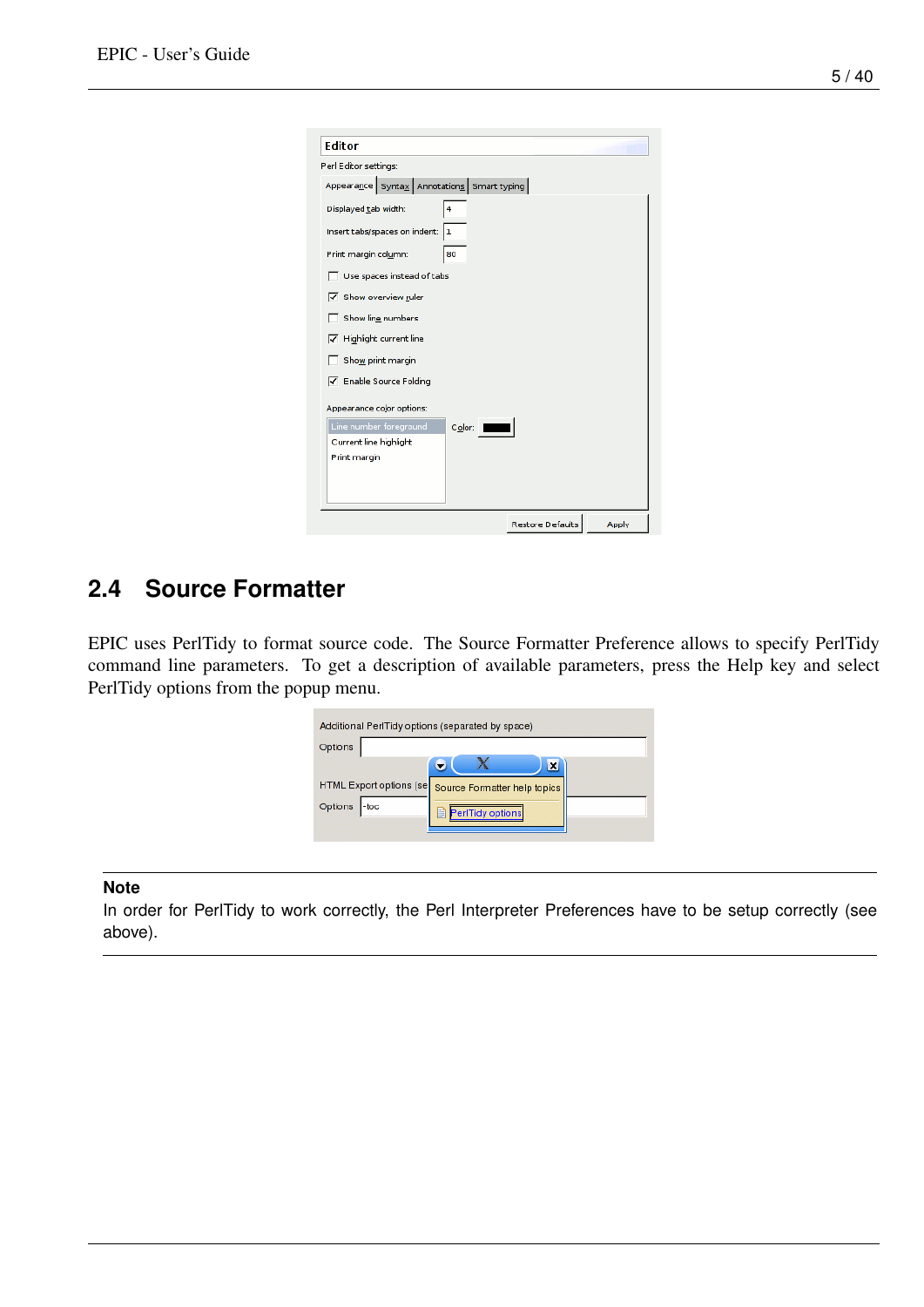## <span id="page-9-0"></span>**2.5 Task Tags**

| > Workbench                   | <b>Task Tags</b>                                          |        |
|-------------------------------|-----------------------------------------------------------|--------|
| > Ant<br><b>Build Order</b>   | Define which strings mark task entries in your perl code: |        |
| $\triangleright$ Help         | <b>Task Tags:</b>                                         |        |
| Install/Update<br>$>$ Java    | TODO<br><b>FIXME</b>                                      | New    |
| $\nabla$ Peri EPIC            | <b>TASK</b>                                               | Remove |
| Code Assist<br>Editor         |                                                           | Up     |
| Source Formatter              |                                                           | Down   |
| <b>Task Tags</b><br>Templates | ⊽<br>Ignore Case                                          |        |
| Plug-in Development           | $\overline{\checkmark}$ Allow leading whitespace          |        |
| Run/Debug                     |                                                           |        |
| Team                          | Restore Defaults                                          | Apply  |

In this section, you can specify a list of keywords that act as markers for tasks inside comments in your Perl code, i.e. tags that mark the beginning of a task entry.

By default, the words TODO and TASK mark the beginning of a task.

Check the Ignore Case option if you want EPIC to recognize task tags case-insensitively, e.g. # todo my task.

If you select Allow whitespace, task tags do not need to follow a comment sign (#) directly, e.g. # TODO my task instead of having to write #TODO my task.

See Section [5.7](#page-24-0) to see how to use Task Tags in the Perl Editor.

### <span id="page-9-1"></span>**2.6 Templates**

Templates are a powerful tool to insert pre-defined code snippets while working with the Perl Editor.

| Name                    | Context      |                           | Description     |  | New       |               |                                    |                          |
|-------------------------|--------------|---------------------------|-----------------|--|-----------|---------------|------------------------------------|--------------------------|
|                         | ۰            |                           | New Template    |  | $ \cdots$ |               | $\triangleq \overline{\mathbf{X}}$ |                          |
|                         | Name:        |                           |                 |  |           | Context: perl |                                    | ▼                        |
|                         | Description: |                           |                 |  |           |               |                                    |                          |
|                         | Pattern:     |                           |                 |  |           |               |                                    |                          |
|                         |              |                           |                 |  |           |               |                                    |                          |
|                         |              |                           |                 |  |           |               |                                    |                          |
|                         |              |                           |                 |  |           |               |                                    |                          |
|                         |              | $\overline{\blacksquare}$ |                 |  |           |               | $\overline{\phantom{a}}$           |                          |
| $\overline{\mathbf{1}}$ |              |                           | Insert Variable |  |           |               |                                    |                          |
|                         |              |                           |                 |  |           |               |                                    |                          |
| Preview:                |              |                           |                 |  |           |               |                                    | $\overline{\phantom{a}}$ |
|                         |              |                           |                 |  | OK        | Cancel        |                                    |                          |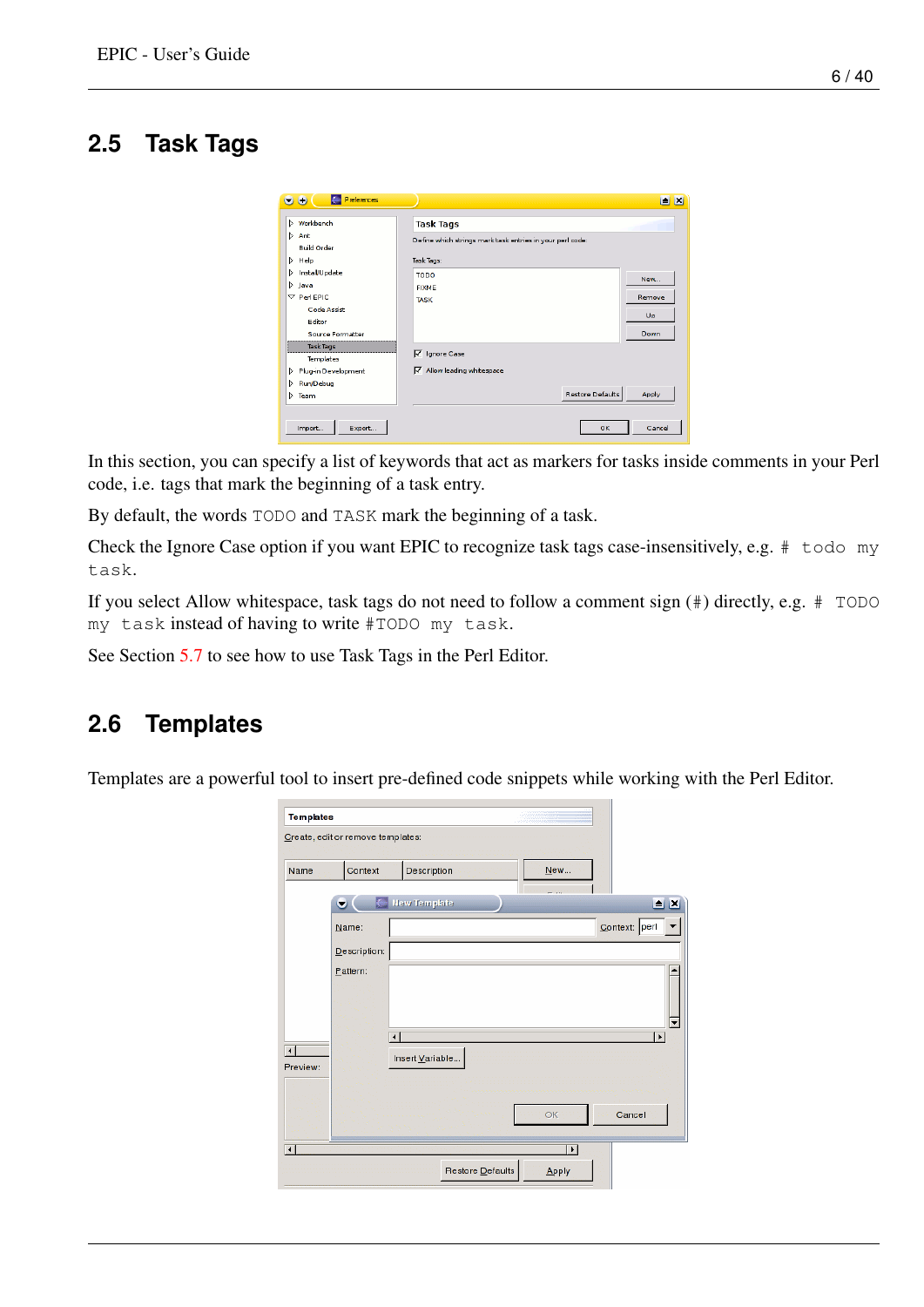How Templates are use is covered in Chapter [5.](#page-20-0) The Templates Preference page allows the creation, import and export of Templates.

Exported Templates are stored in XML format.

## <span id="page-10-0"></span>**2.7 Associating Files with the Perl Editor**

Eclipse associates file extensions with editors. If another plug-in is installed, the EPIC Perl Editor might not be used as the default editor when opening \*.pl, \*.pm or \*.cgi files. To associate these file extensions with the Perl Editor, choose Window  $\rightarrow$  Preferences... from the Eclipse menu and select Workbench  $\rightarrow$  File Associations. If the Perl extensions are missing, they can be created by pressing the Add... button. Select the Perl Editor from the list and press the Default button.



#### **Note**

Regrettably, there is currently [no way](http://www.antlr.org) to associate EPIC with script files that do not have any specific extension but instead begin with the  $\#!/$ usr $/$ bin $/$ perl line.

## <span id="page-10-1"></span>**2.8 CVS Setup**

By default, Eclipse stores Perl files as binary when they are added to the CVS repository. To store Perl files as text (ASCII), select Window  $\rightarrow$  Preferences... from the Eclipse menu and modify the Team  $\rightarrow$  File Content settings. Add your Perl extensions (pl, pm etc.) by pressing the Add... button and specify ASCII in the Contents column.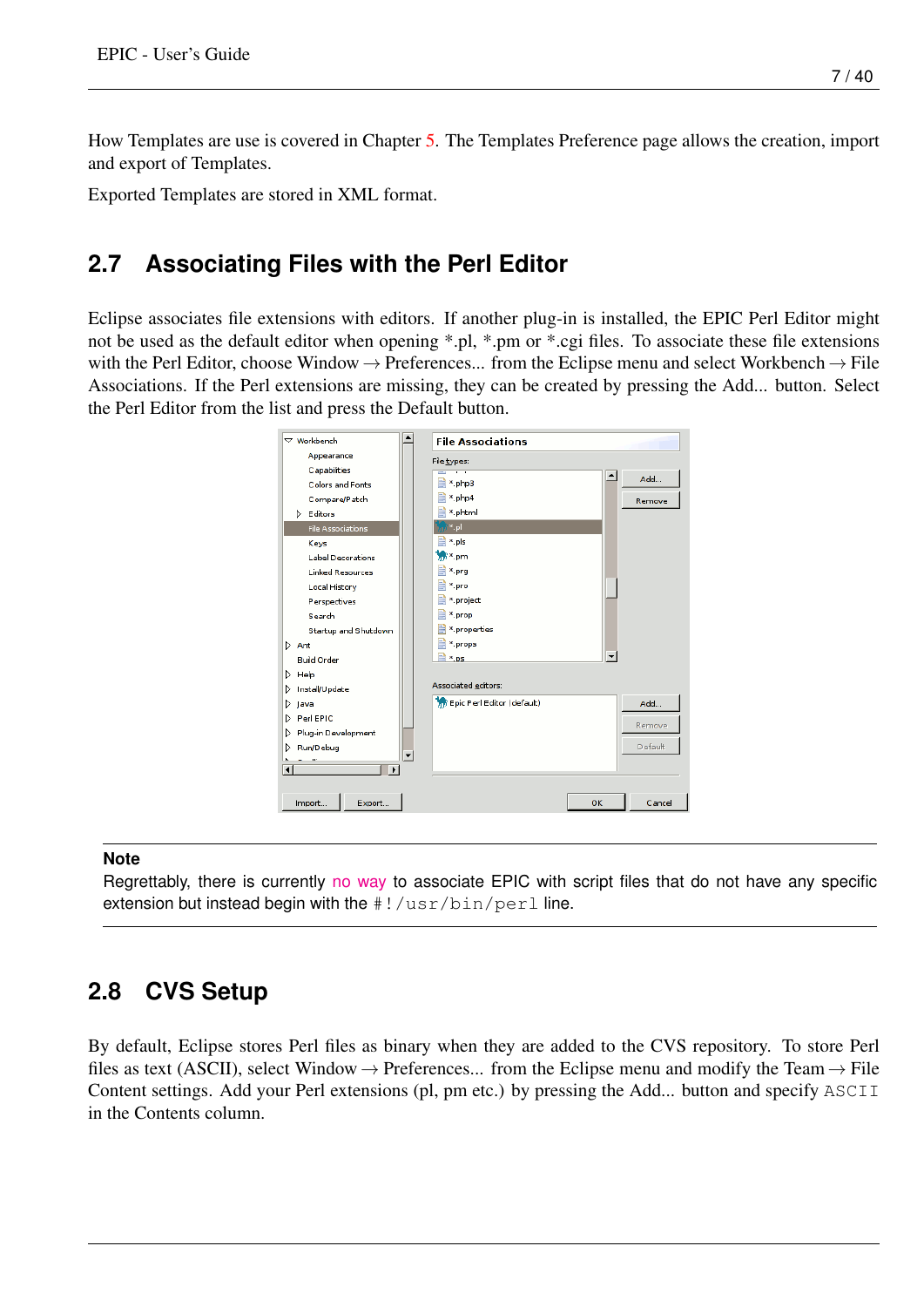| > Workbench                | <b>File Content</b>                 |                         |                       |        |
|----------------------------|-------------------------------------|-------------------------|-----------------------|--------|
| $\triangleright$ Ant       | File extensions with known content: |                         |                       |        |
| <b>Build Order</b>         | Extension                           | Contents                |                       | Add    |
| $\triangleright$ Help      | pl                                  | <b>ASCII</b>            |                       |        |
| Install/Update<br>D.       | pm                                  | <b>ASCII</b>            |                       | Change |
| D.<br>Java                 |                                     |                         |                       | Remove |
| Perl EPIC<br>Þ             | png                                 | Binary                  |                       |        |
| Plug-in Development<br>D.  | ppt                                 | Binary                  |                       |        |
| Run/Debug<br>D.            | project                             | <b>ASCII</b>            |                       |        |
| Spelling<br>D              | properties                          | <b>ASCII</b>            |                       |        |
| $\nabla$ Team              | so                                  | Binary                  |                       |        |
| D CVS                      | tif                                 | Binary                  |                       |        |
| File Content               | tiff                                | Binary                  |                       |        |
| <b>Ignored Resources</b>   | txt                                 | <b>ASCII</b>            |                       |        |
|                            | x s                                 | Binary                  | ۰                     |        |
|                            | $\overline{\mathbf{H}}$             |                         | $\blacktriangleright$ |        |
| ⊣<br>$\blacktriangleright$ |                                     | <b>Restore Defaults</b> |                       | Apply  |
| Export<br>Import           |                                     |                         | <b>OK</b>             | Cancel |

## <span id="page-11-0"></span>**2.9 Setting Up the Debugger**

<span id="page-11-1"></span>Setting up the debugger requires two steps:

- 1. [Define the Perl interpreter to use.](#page-6-2)
- 2. Install the PadWalker Perl module.

#### **Note**

It is possible to use the debugger without installing PadWalker, but in this case local variables won't be shown.

Download the PadWalker module from [CPAN](http://www.cpan.org/) [\(PadWalker 1.5\)](http://search.cpan.org/%7Erobin/PadWalker-0.10/) and install as described in the installation notes or use the installation manager provided with your Perl installation (e.g. PPM for ActiveState installations).

Earlier versions of EPIC provided a custom-compiled version of PadWalker for ActiveState 5.8.x. This is no longer necessary; you should simply use the most recent version of PadWalker distributed by ActiveState.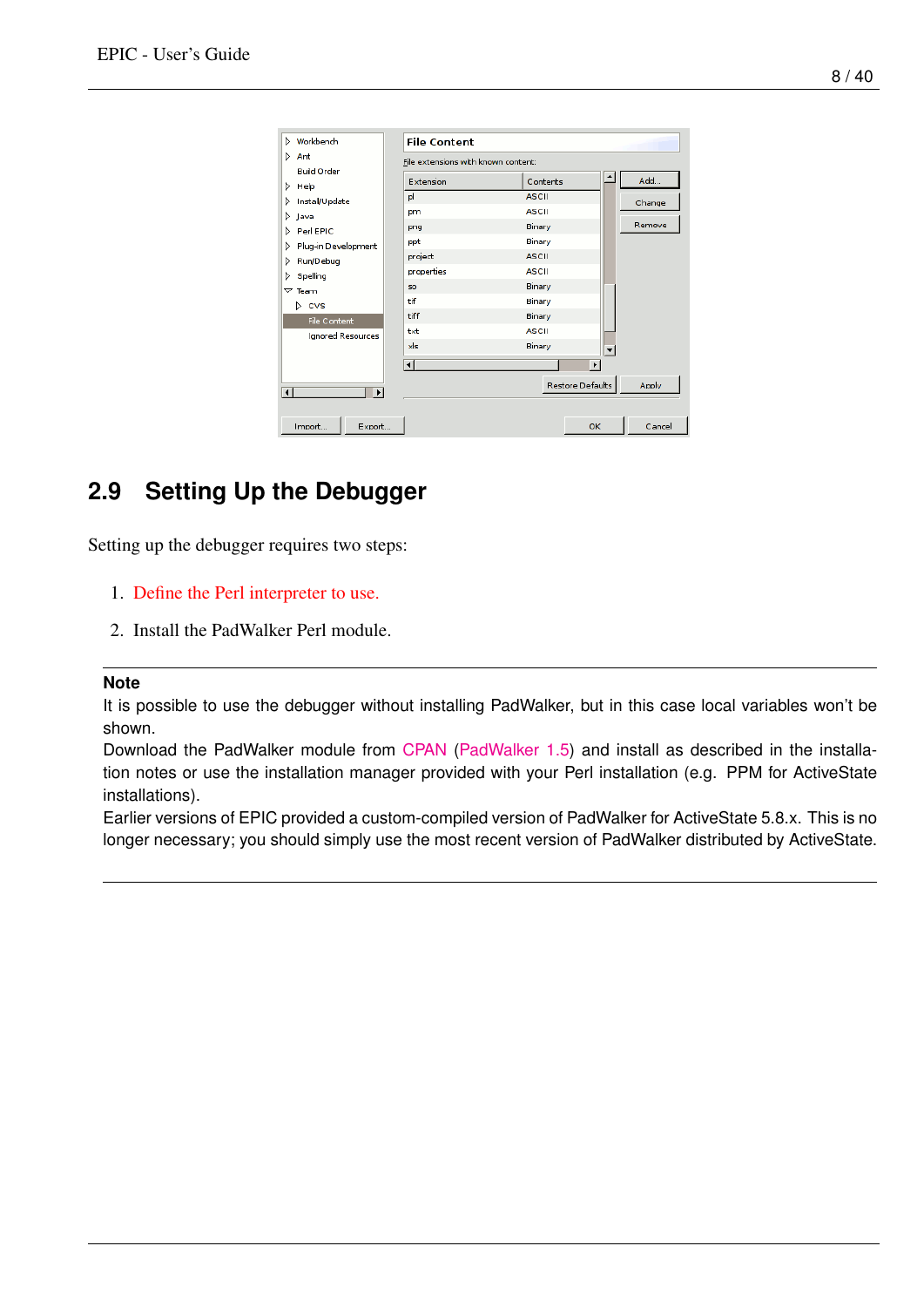# <span id="page-12-0"></span>**Perl Projects**

## <span id="page-12-1"></span>**3.1 Creating a Project**

Perl projects are created (like any other project) by selecting File  $\rightarrow$  New  $\rightarrow$  Project... from the Eclipse menu.

| Select a wizard                                 |        |
|-------------------------------------------------|--------|
| Wizards:                                        |        |
| <b>J</b> Java Project                           |        |
| Plug-in Project                                 |        |
| <b>CVS</b><br>D                                 |        |
| <b>B</b> Java<br>Þ                              |        |
| $\blacktriangledown$ $\blacktriangleright$ Perl |        |
| Perl Project                                    |        |
| Plug-in Development                             |        |
| $\Xi$ Cimple                                    |        |
|                                                 |        |
| Next<br>$<$ Back<br>Finish                      | Cancel |

Follow the wizard's instructions to create your Perl Project. Perl Projects appear with a custom folder icon in the Navigator view:  $\mathbb{E}$ 

## <span id="page-12-2"></span>**3.2 Perl Include Path**

To add entries to a project's Perl Include Path (@INC), right click on the project icon and select Properties.... If non-absolute paths are entered, they are interpreted as relative to the project folder. Standard Eclipse

variables (e.g. **\${project\_loc}**) can also be used.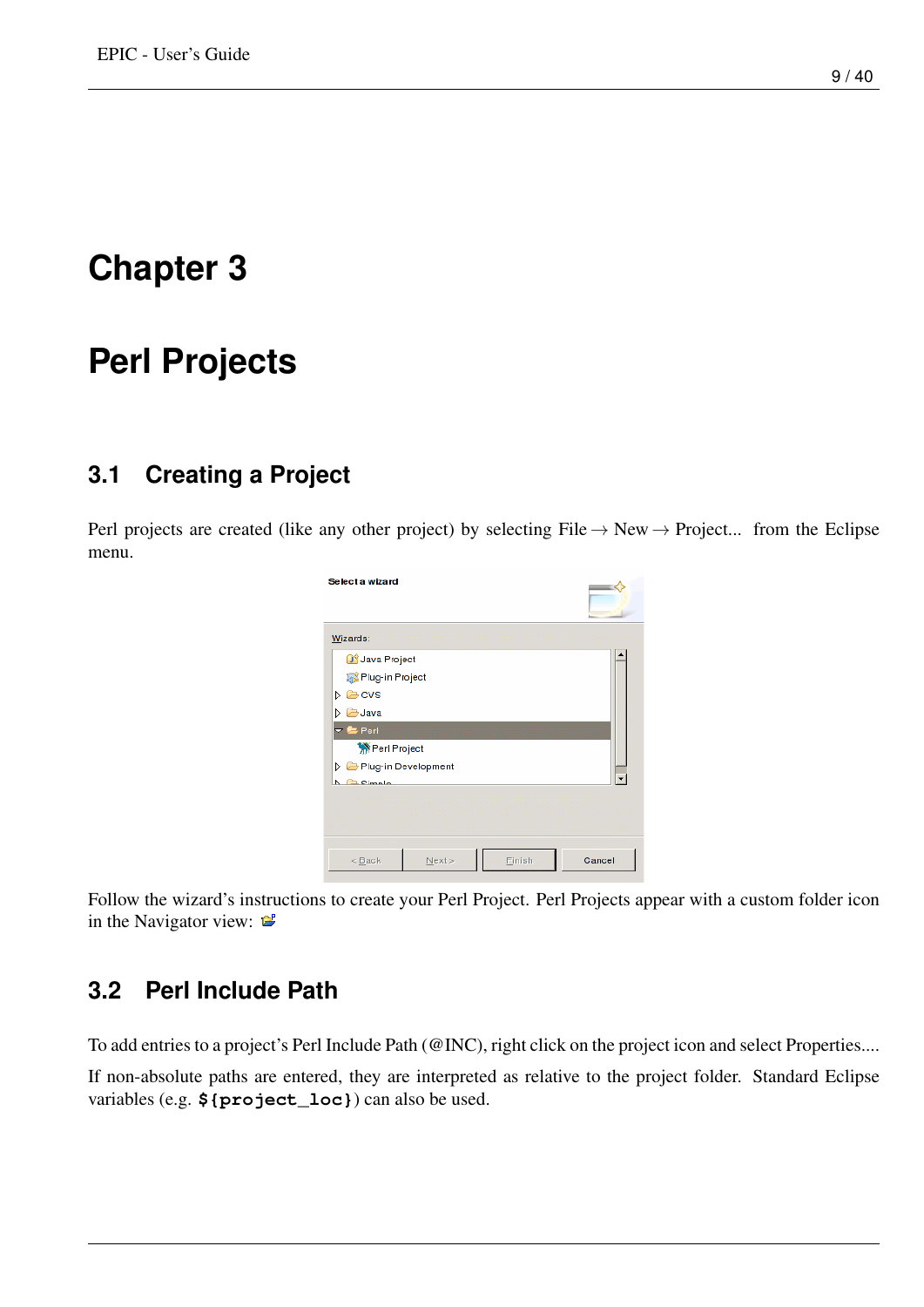| Info<br><b>Builders</b>                                                                                            | <b>Perl Include Path</b>                    |
|--------------------------------------------------------------------------------------------------------------------|---------------------------------------------|
| Perl Include Path<br><b>Project References</b><br>Spell Default<br>Spell HTML, JSP, PHP<br>Spell Perl<br>Spell XML | Add to List<br>$\cdots$<br>Remove Selection |
|                                                                                                                    | Cancel<br>ok                                |

# <span id="page-13-0"></span>**3.3 Converting an Existing Project**

To add the Perl Nature to an existing project, select the project in the Navigator and select Add Perl Nature from the context menu.



To remove the Perl Nature from a project, select the project and select Remove Perl Nature from the context menu.

## <span id="page-13-1"></span>**3.4 Recommended Project Layout**

In order to avoid problems with syntax validation (such as packages reported missing) and the debugger (such as skipped breakpoints), it is best to organize your project according to the conventions of the core Perl distribution:

- Keep your own modules in dedicated subtrees of your project. For example, create a subdirectory lib as the root of the subtree containing all \*.pm files. Note that you can have more than one such subtree. For example, you could also create test/lib to store modules that are only imported by test scripts.
- Add the root directories of your subtrees to the @INC path (see [?title]). For example, add the entries **lib** and **test/lib** there.
- Map package names to paths in the subtree (and vice versa). For example, store code for the package Foo::Bar in file lib/Foo/Bar.pm and ensure that lib/Foo/Baz.pm contains only package Foo::Baz.
- Store your Perl scripts anywhere you like in the project. For example, in subdirectory bin or  $cq\rightarrow$  bin.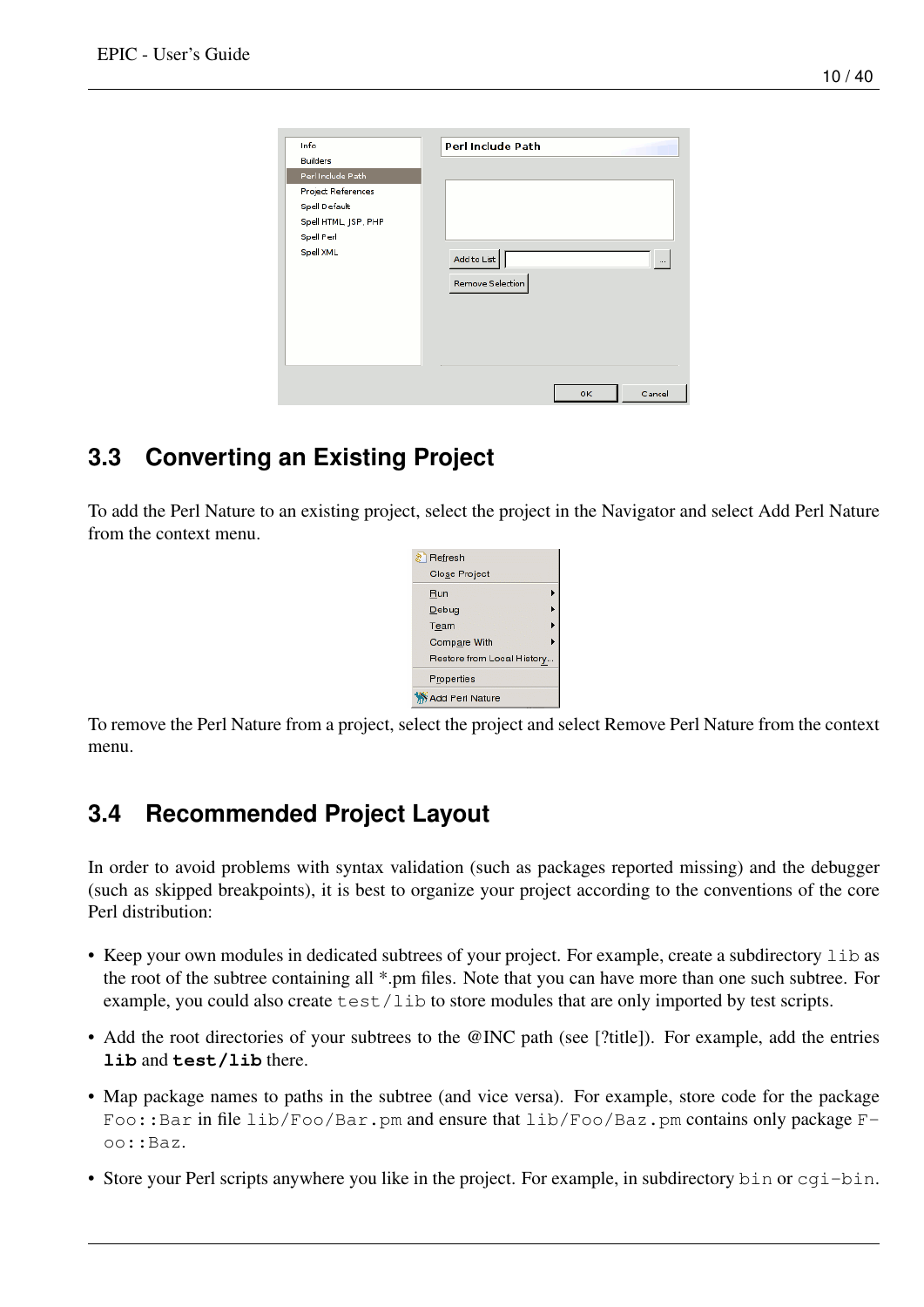• To import from a package, use it, rather than require it. For example, use Foo:: Bar; rather than require '../lib/Foo/Bar.pm';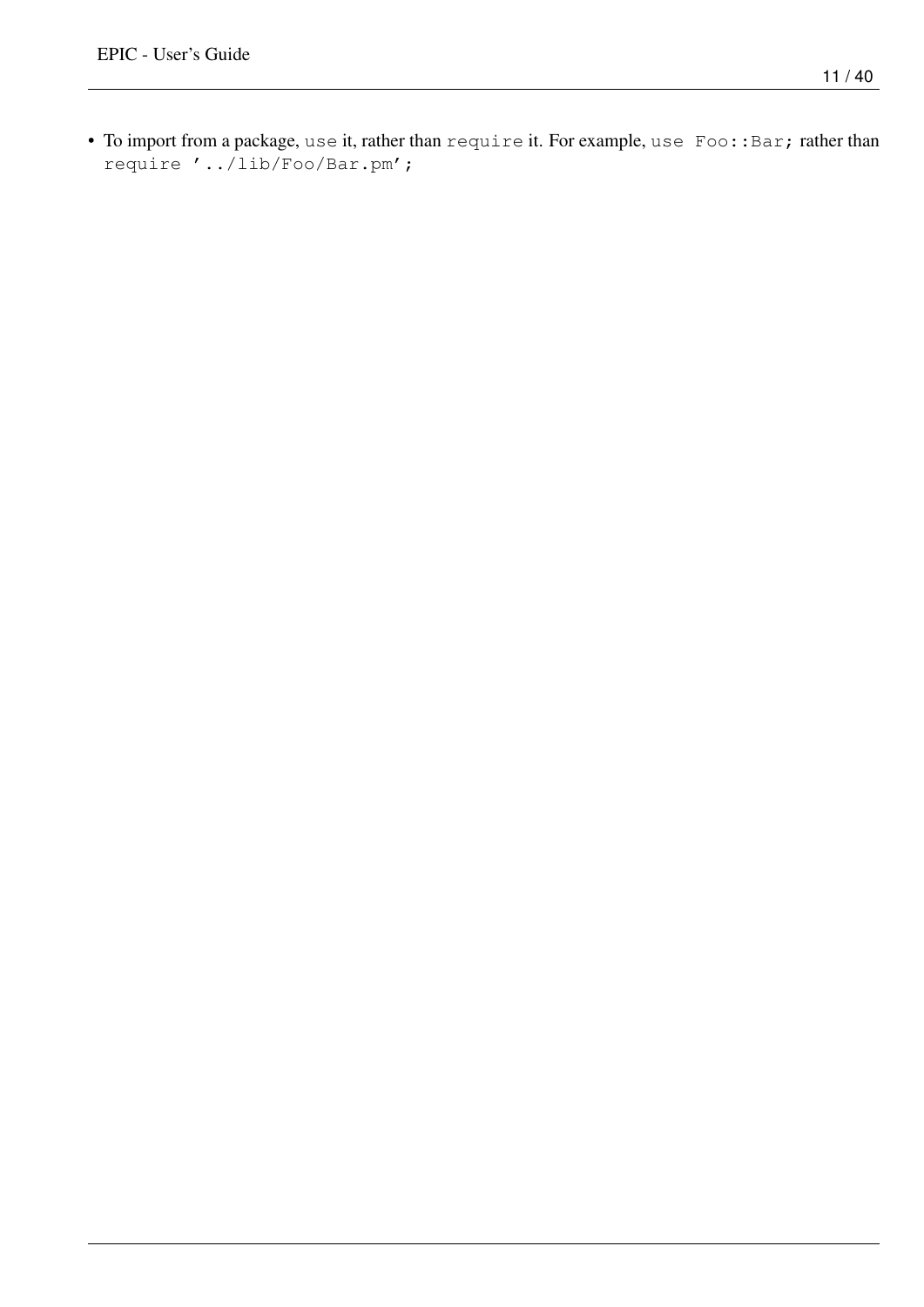# <span id="page-15-0"></span>**Eclipse Basics**

### <span id="page-15-1"></span>**4.1 Perspectives**

Each Workbench window contains one or more perspectives. A perspective defines the initial set and layout of views in the Workbench window. Within the window, each perspective shares the same set of editors. Each perspective provides a set of capabilities aimed at accomplishing a specific type of task or works with specific types of resources. For example, the Java perspective combines views that you would commonly use while editing Java source files, while the Debug perspective contains the views that you would use while debugging Java programs. As you work in the Workbench, you will probably switch perspectives frequently.

Perspectives control what appears in certain menus and toolbars. They define visible *action sets*, which you can change to customize a perspective. You can save a perspective that you build in this manner, making your own custom perspective that you can open again later.

You can set your Workbench preferences to open perspectives in the same window or in a new window.

The main perspectives for developing Perl applications are:

**The This is the main perspective for coding Perl scripts.** 

**\*** Debug Provides the main functionality for debugging and executing Perl scripts. For details see Section [6.4.](#page-35-3)

## <span id="page-15-2"></span>**4.2 Views**

Views support editors and provide alternative presentations as well as ways to navigate the information in your Workbench. For example, the Navigator view displays projects and other resources that you are working with.

Views also have their own menus. To open the menu for a view, click the icon at the left end of the view's title bar. Some views also have their own toolbars. The actions represented by buttons on view toolbars only affect the items within that view.

A view might appear by itself, or stacked with other views in a tabbed notebook. You can change the layout of a perspective by opening and closing views and by docking them in different positions in the Workbench window.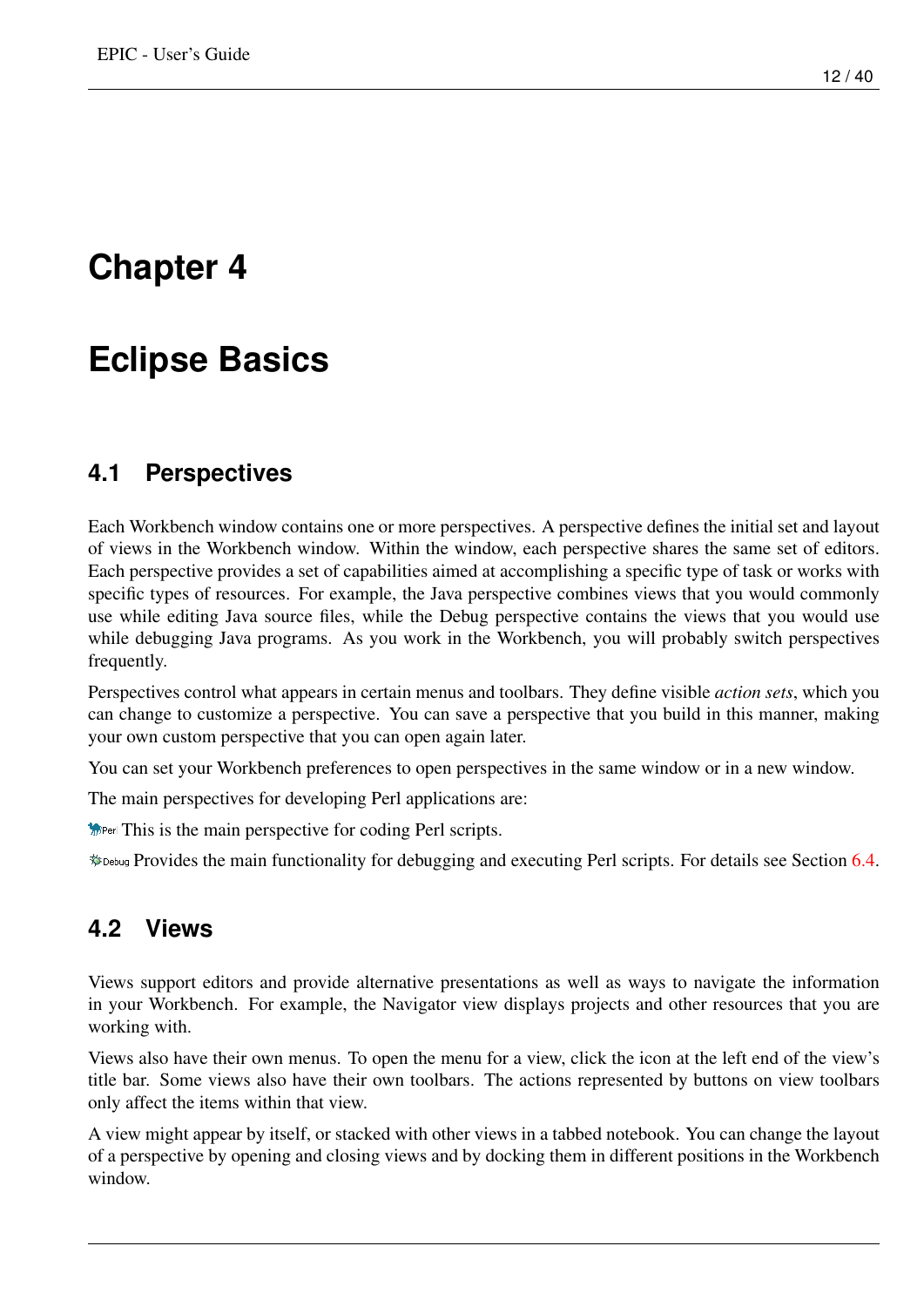## <span id="page-16-0"></span>**4.3 Using Perspectives**

### <span id="page-16-1"></span>**4.3.1 New Perspectives**

There are several ways to open a new perspective within this Workbench window:

- Using the Open Perspective button  $\mathbb{E}$  on the shortcut bar.
- Choosing a perspective from the Window  $\rightarrow$  Open Perspective menu.

To open one by using the shortcut bar button:

- 1. Click on the Open Perspective button  $\mathbb{E}$ .
- 2. A menu appears showing the same choices as shown on the Window  $\rightarrow$  Open Perspective menu. Choose Other from the menu.



3. In the Select Perspective dialog choose Debug and click OK.



The Debug perspective is displayed.

- 4. There are several other interesting things to take note of.
	- The title of the window now indicates that the Debug perspective is in use.
	- The shortcut bar contains several perspectives, the original Resource perspective, the new Debug perspective and a few others. The Debug perspective button is pressed in, indicating that it is the current perspective.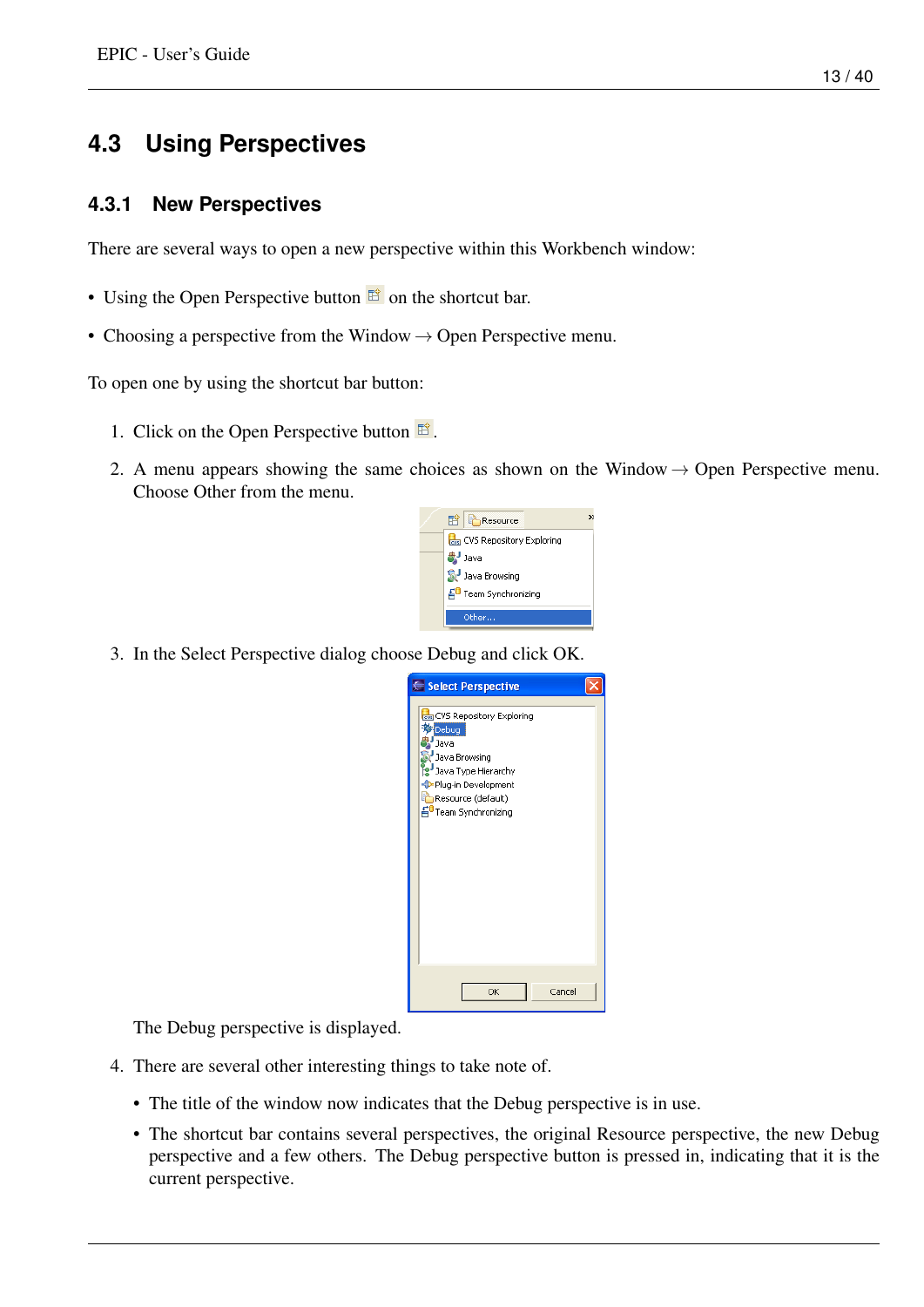• To display the full name of the perspective right click the perspective bar and check Show Text.



5. In the shortcut bar, click on the Resource perspective button. The Resource perspective is once again the current perspective. Notice that the set of views is different for each of the perspectives.

### <span id="page-17-0"></span>**4.3.2 Configuring Perspectives**

In addition to configuring the layout of a perspective you can also control several other key aspects of a perspective. These include:

- The New menu.
- The Window  $\rightarrow$  Open Perspective menu.
- The Window  $\rightarrow$  Show View menu.
- Action sets that show up on the toolbar.

Try customizing one of these items.

- 1. In the shortcut bar click on the Resource perspective.
- 2. Select Window  $\rightarrow$  Customize Perspective....
- 3. Select the Commands tab.
- 4. Check Launch and click OK.

| <b>E</b> Customize Perspective<br>Shortcuts Commands<br>Available command groups:<br><b>ज</b> Cheat Sheets<br>⊣cvs                                                                                                                                                                                                                               | Menubar Details: | Select the command groups that you want to see added to the current perspective (Resource). The details field identifies<br>which menu items and/or toolbar items are added to the perspective by the selected command group.<br><b>Toolbar Details:</b><br>Navigate toolbar<br>Next Annotation<br>₩ |
|--------------------------------------------------------------------------------------------------------------------------------------------------------------------------------------------------------------------------------------------------------------------------------------------------------------------------------------------------|------------------|------------------------------------------------------------------------------------------------------------------------------------------------------------------------------------------------------------------------------------------------------------------------------------------------------|
| $\Box$ Debua<br>□ Editor Navigation<br><b>Editor Presentation</b><br><b>ज</b> External Tools<br>□ Java Coding<br>Java Debug<br>Java Editor Presentation<br>$\sqcap$ Java Element Creation<br>Java Navigation<br>Java Open Actions<br>Java Search<br><b>TJUnit</b><br>lounchi<br>☑ Open External Files<br><b>T</b> Profile<br>Resource Navigation |                  | Previous Annotation                                                                                                                                                                                                                                                                                  |
| Use F2 to display the description for a selected command item.                                                                                                                                                                                                                                                                                   |                  |                                                                                                                                                                                                                                                                                                      |
|                                                                                                                                                                                                                                                                                                                                                  |                  | Cancel<br>OK                                                                                                                                                                                                                                                                                         |

5. Observe that the toolbar now includes buttons for debug/run launching.

te Se<u>a</u>rch <u>P</u>ro **な ◎ -**

6. After experimenting with the other options on the Customize Perspective dialog, choose Window  $\rightarrow$  Reset Perspective to return the perspective to its original state.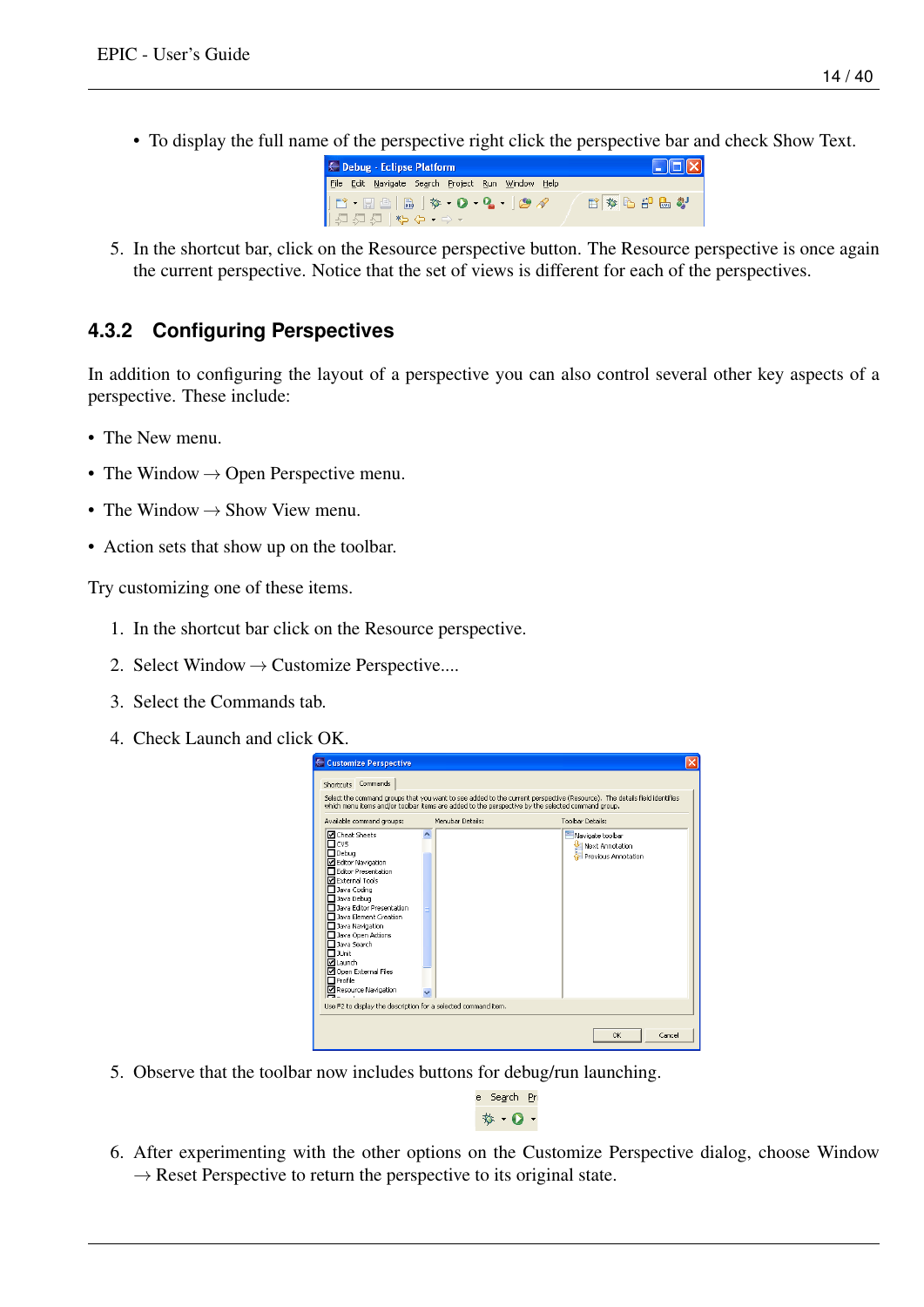### <span id="page-18-0"></span>**4.3.3 Saving a User Defined Perspective**

If you have modified a perspective by adding, deleting, or moving (docking) views, you can save your changes for future use.

- 1. Switch to the perspective that you want to save.
- 2. Click Window  $\rightarrow$  Save Perspective As.
- 3. Type a new name for the perspective into the Name field.
- 4. Click OK.

### <span id="page-18-1"></span>**4.3.4 Resetting Perspectives**

To restore a perspective to its original layout:

- 1. Click Window  $\rightarrow$  Preferences.
- 2. Expand Workbench and choose Perspectives.
- 3. From the Available perspectives list, select the perspective you want to restore.
- 4. Click Reset.
- 5. Click OK.

## <span id="page-18-2"></span>**4.4 Using Views**

### <span id="page-18-3"></span>**4.4.1 Opening Views**

Perspectives offer pre-defined combinations of views and editors. To open a view that is not included in the current perspective, select Window  $\rightarrow$  Show View from the main menu bar.

You can create *fast views* to provide a shortcut to views that you use often.

After adding a view to the current perspective, you may wish to save your new layout by clicking Window  $\rightarrow$  Save Perspective As.

### <span id="page-18-4"></span>**4.4.2 Moving and Docking Views**

To change the location of a view in the current perspective:

- 1. Drag the view by its title bar. Do not release the left mouse button yet.
- 2. As you move the view around the Workbench, the mouse pointer changes to one of the drop cursors shown in the table below. The drop cursor indicates where the view will be docked if you release the left mouse button. To see the drop cursor change, drag the view over the left, right, top, or bottom border of another view or editor.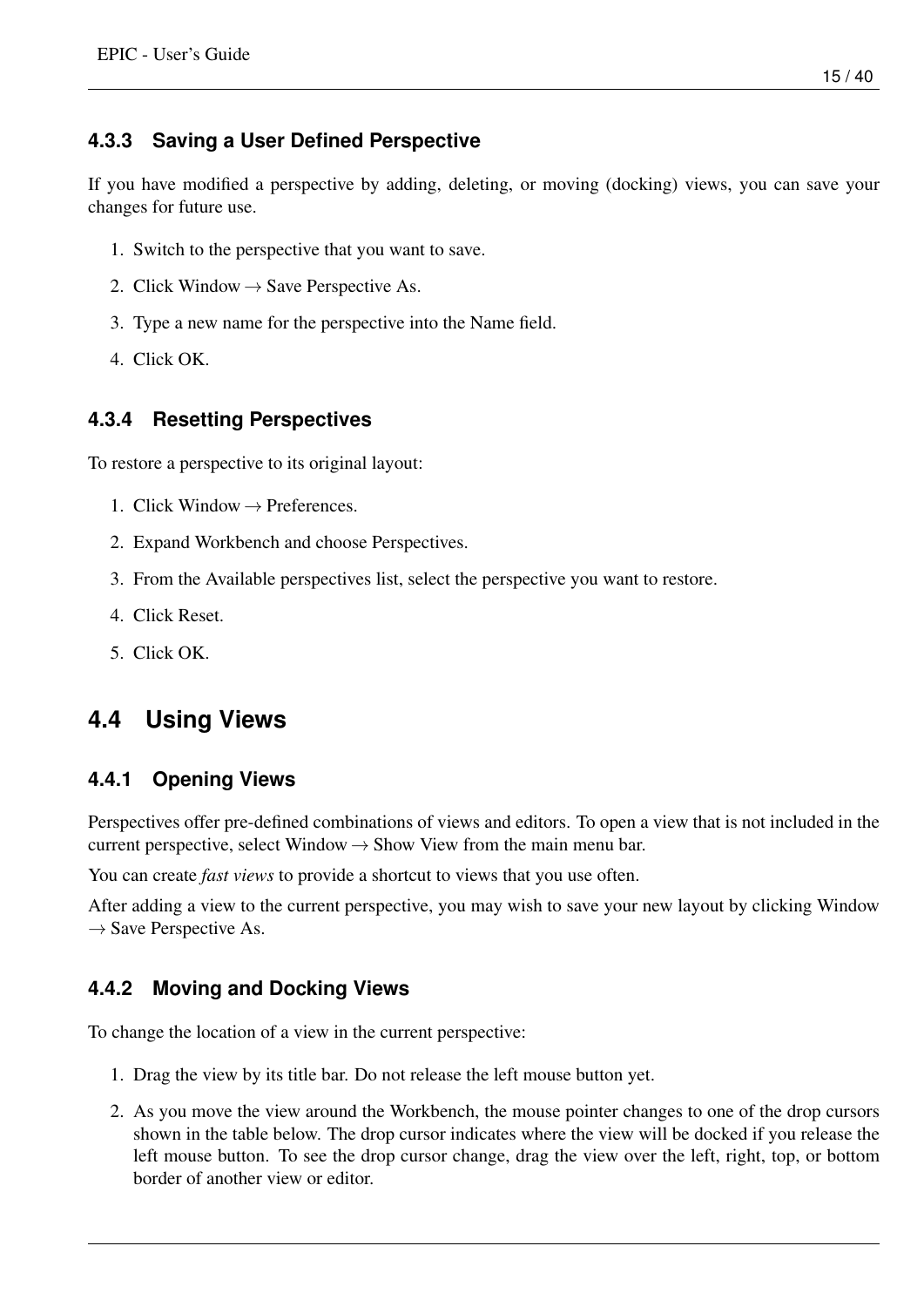- 3. When the view is in the location that you want, relative to the view or editor area underneath the drop cursor, release the left mouse button.
- 4. (Optional) If you want to save your changes, select Window  $\rightarrow$  Save Perspective As from the main menu bar.
- 5. Note that a group of stacked views can be dragged using the empty space to the right of the view tabs.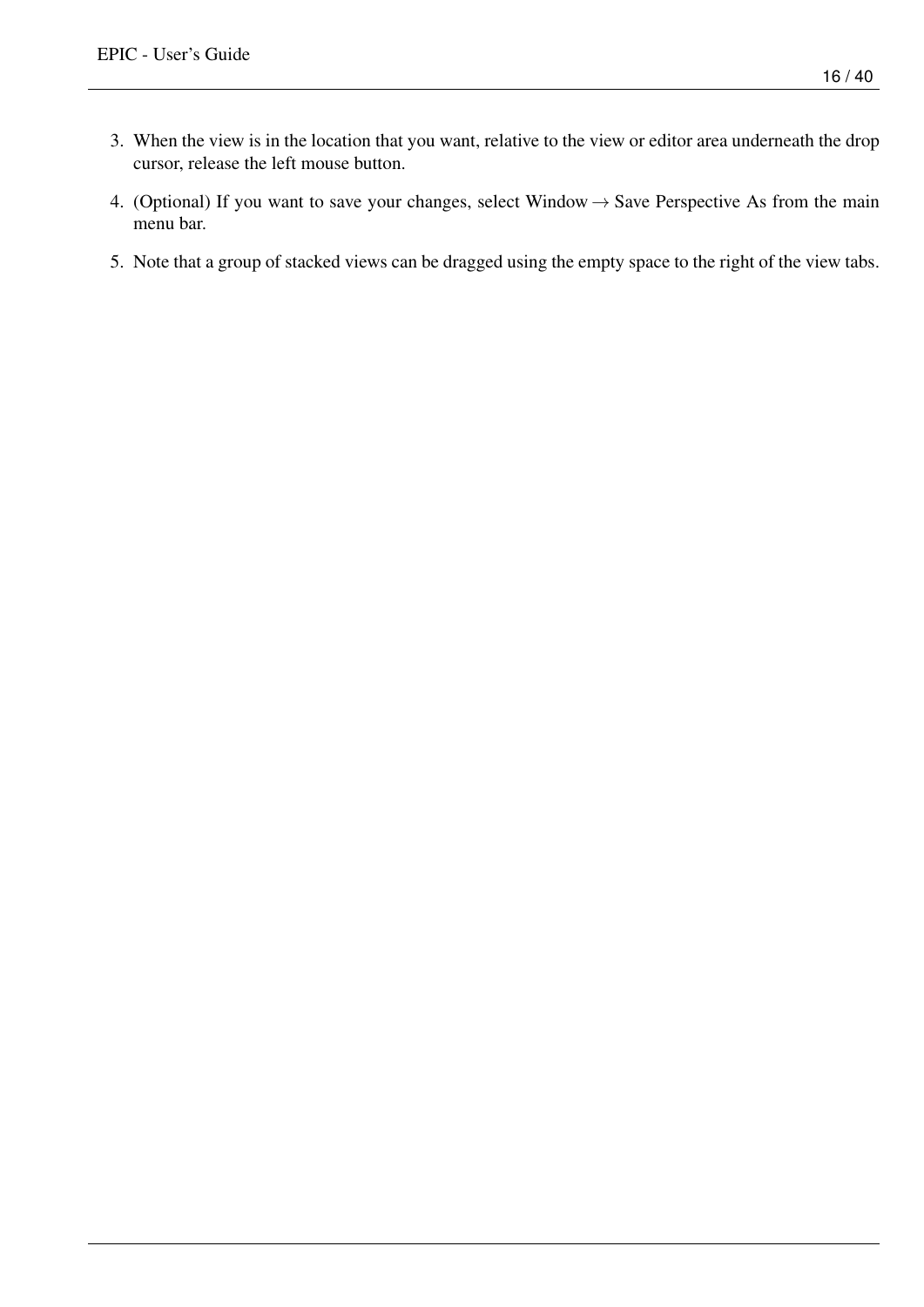# <span id="page-20-0"></span>**Working with the Perl Editor**

## <span id="page-20-1"></span>**5.1 Syntax Check**

EPIC performs on the fly syntax check of Perl source files. In order for the Syntax Check to work, the Perl Interpreter has to be set up correctly (see Chapter [2\)](#page-6-0).

The Syntax Check is performed after a defined idle period, after the user has stopped typing. This idle period can be configured in the preferences.

When an error/warning has been found, the editor displays the appropriate icon in the annotation ruler (the gray bar on the left side of the editor), underlines the error in the source, and inserts a marker into the Problems view.

A syntax check can be enforced by pressing Shift-F5. It is also triggered automatically by saving a source file.



# <span id="page-20-2"></span>**5.2 Explain Errors and Warnings**

In addition to displaying warnings and errors, the editor is capable of explaining them in more detail.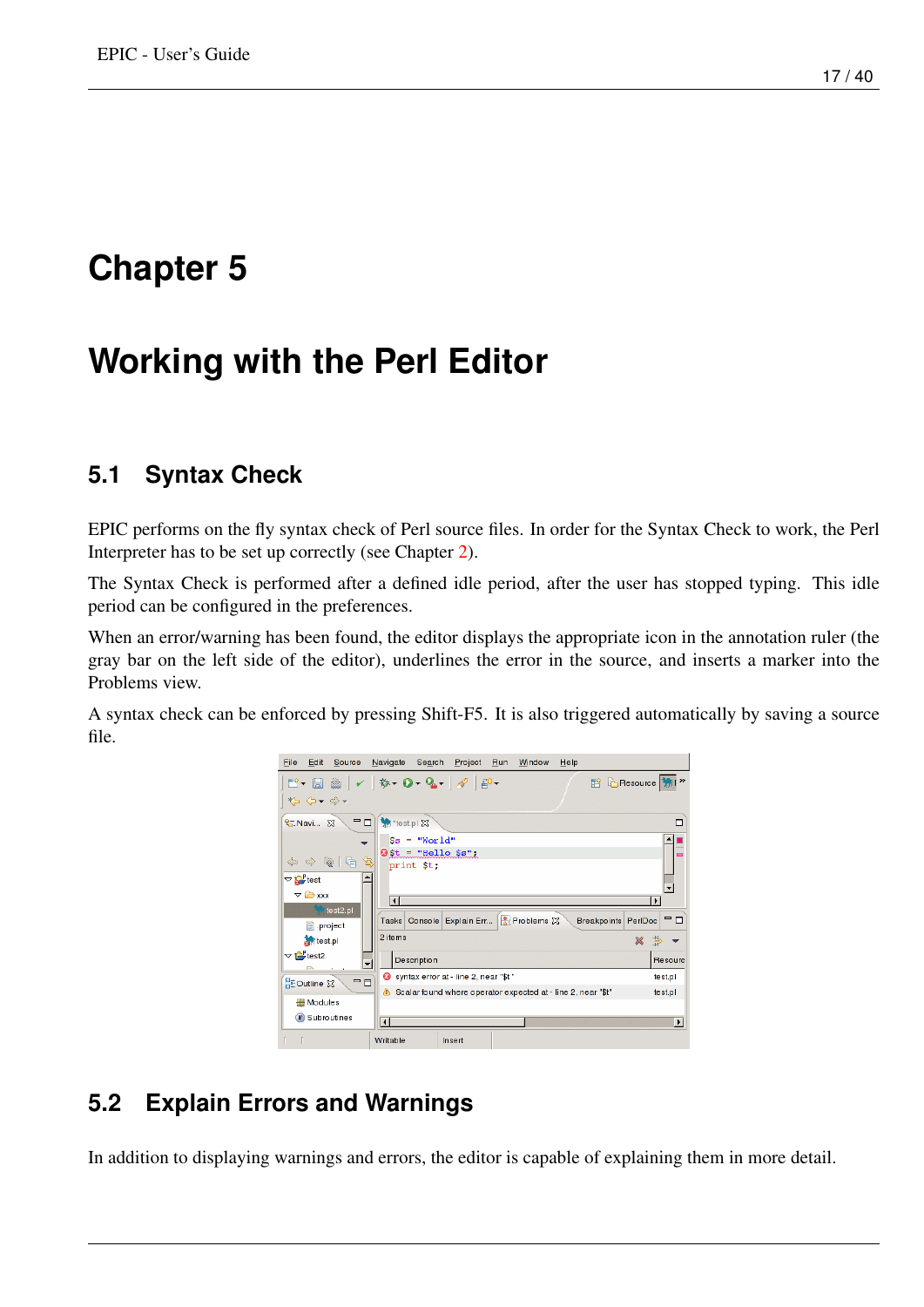To get an Error/Warning explanation, right-click the Error/Warning icon and select Explain Errors/Warnings from the context menu.



The explanation(s) will be displayed in the Explain Errors/Warnings view:



# <span id="page-21-0"></span>**5.3 Open Declaration**

Open Declaration allows the user to search for the declaration of a specific subroutine or package.

| ⊝sub export {                    |                     |                    |
|----------------------------------|---------------------|--------------------|
| goto & as heavy ()};<br>ÿ        |                     |                    |
|                                  | (⊯ Undo             | $Ctrl + Z$         |
| Sub import {<br>$my$ spkg = s    | Revert File         |                    |
| my scallpkd                      |                     |                    |
|                                  | Save                |                    |
| if (spkg ed<br>*{scallpk         |                     |                    |
| return;                          | Cut                 | Shift+Delete       |
| Y                                | Copy                | Ctrl+Insert        |
| # We *need*                      | Paste               | Shift+Insert<br> i |
| my Cexports<br>return expd       |                     |                    |
| if Werbd                         | Shift Right         |                    |
| my sexport.<br>my Sargs =        | Shift Left          |                    |
|                                  |                     |                    |
| $local$ \$ :<br>if (Sargs a      | Run As              | \$                 |
| s/18/7, 4<br>foreach             | Debug As            | ۱,                 |
| Y                                | Team                | $\bullet$          |
| my theavy;<br># Try very         | Compare With        | $\bullet$<br>lt    |
| # We bomb d                      | Replace With        | ,                  |
| if (Sargs o<br>$($ theavy $=$    |                     |                    |
|                                  | Source              | Þ                  |
| } else {                         | Refactor            | \$                 |
| $($ theavy $=$                   | Peridoc<br>Ø.       | Shift+Ctrl+H       |
| foreach<br>Y                     | 17 Open Declaration | F <sub>3</sub>     |
| return expd                      |                     |                    |
| local SSIGO<br>sub {regu         | Preferences         |                    |
| # shortcut<br>*{"\$callpkd<br>ş. | Input Methods       |                    |

The search first determines what is selected. If no text is selected, it attempts to find a subroutine or package name at the current cursor position. The search will fail if neither is selected.

Due to the dynamic nature of Perl programs, the search is not entirely reliable. For package names and subroutine names qualified by a package prefix, an attempt will be made to locate the appropriately named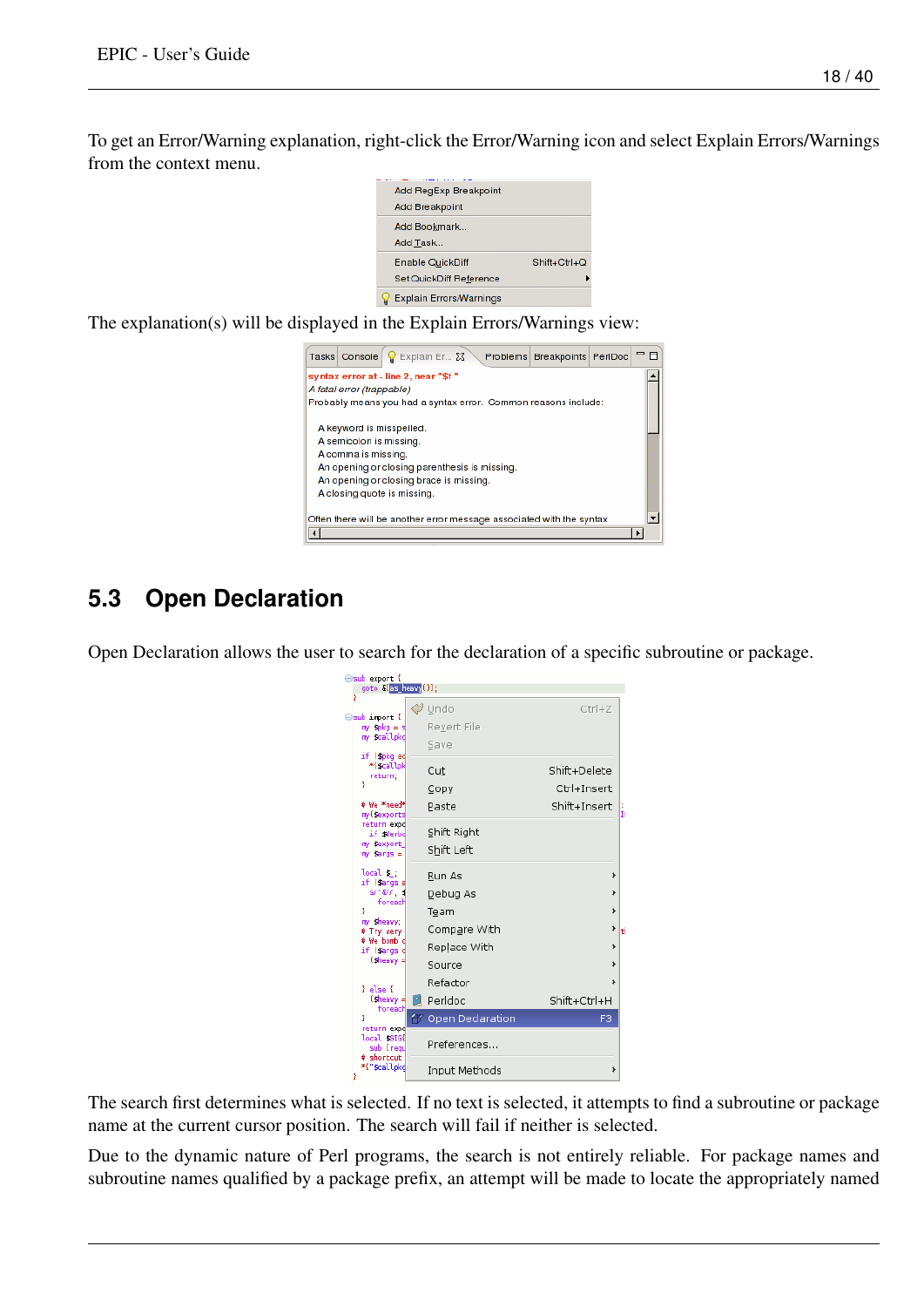module file using the @INC path. For unqualified subroutine names, the search will first occur in the current editor and then extend to modules referenced by 'use' and (literal) 'require' statements.

```
If the declaration is found, it will be highlighted in an existing or new editor.
                                                \ominus sub-as_heavy {
                                                   |$c|=~|$/.*\://;<br>|\&{"Exporter::Heavy::heavy_$c"};|
```
## <span id="page-22-0"></span>**5.4 Perldoc**

To retrieve Perldoc information, select a keyword or text and choose Perldoc from the context menu or press Shift-Ctrl-H. If nothing is selected, an input dialog will appear.

| Undo                 | Ctrl+Z              |
|----------------------|---------------------|
| Revert File          |                     |
| Cut                  | <b>Shift+Delete</b> |
| Copy                 | Ctrl+Insert         |
| Paste                | Shift+Insert        |
| Shift Right          |                     |
| Shift Left           |                     |
| Team                 |                     |
| Compare With         |                     |
| Replace With         |                     |
| Perldoc<br>图         | Shift+Ctrl+H        |
| Open SUB Declaration | F <sub>3</sub>      |
| Source               |                     |
| Refactor             |                     |
| Save                 |                     |
| Input Methods        |                     |

The search is performed among built-in Perl functions, FAQs from the Perl documentation, and modules on the include path (see [?title]). If Perldoc entries are found, they are displayed inside the Perldoc view.

| <sup>2</sup> PerlDoc X<br>Console Problems Search Error Log                                                                                                                                                                                                                                                                                                                                                                                                                                                                                                | $=$ $F$ |
|------------------------------------------------------------------------------------------------------------------------------------------------------------------------------------------------------------------------------------------------------------------------------------------------------------------------------------------------------------------------------------------------------------------------------------------------------------------------------------------------------------------------------------------------------------|---------|
| Search: print                                                                                                                                                                                                                                                                                                                                                                                                                                                                                                                                              |         |
| Builtin Function FAQ Module Source                                                                                                                                                                                                                                                                                                                                                                                                                                                                                                                         |         |
| print FILEHANDLE LIST                                                                                                                                                                                                                                                                                                                                                                                                                                                                                                                                      |         |
| print LIST<br>Prints a string or a list of strings. Returns true if<br>print<br>successful. FILEHANDLE may be a scalar variable name, in which<br>case the variable contains the name of or a reference to the<br>filehandle, thus introducing one level of indirection. (NOTE: If<br>FILEHANDLE is a variable and the next token is a term, it may be<br>misinterpreted as an operator unless you interpose a "+" or put<br>parentheses around the arouments.) If FILEHANDLE is omitted,<br>prints by default to standard output (or to the last selected |         |
| output channel--see "select"). If LIST is also omitted, prints<br>\$ to the currently selected output channel. To set the default<br>output channel to something other than STDOUT use the select<br>operation. The current value of $\frac{2}{7}$ , (if any) is printed between                                                                                                                                                                                                                                                                           |         |
|                                                                                                                                                                                                                                                                                                                                                                                                                                                                                                                                                            |         |

**Note**

Perldoc has to be installed and available in the system PATH, otherwise this feature will not work.

## <span id="page-22-1"></span>**5.5 Quick Reference**

Apart from Perldoc support, a quick reference feature is available. This feature has the advantage that no perldoc has to be installed on the system but does not provide as much information as perldoc.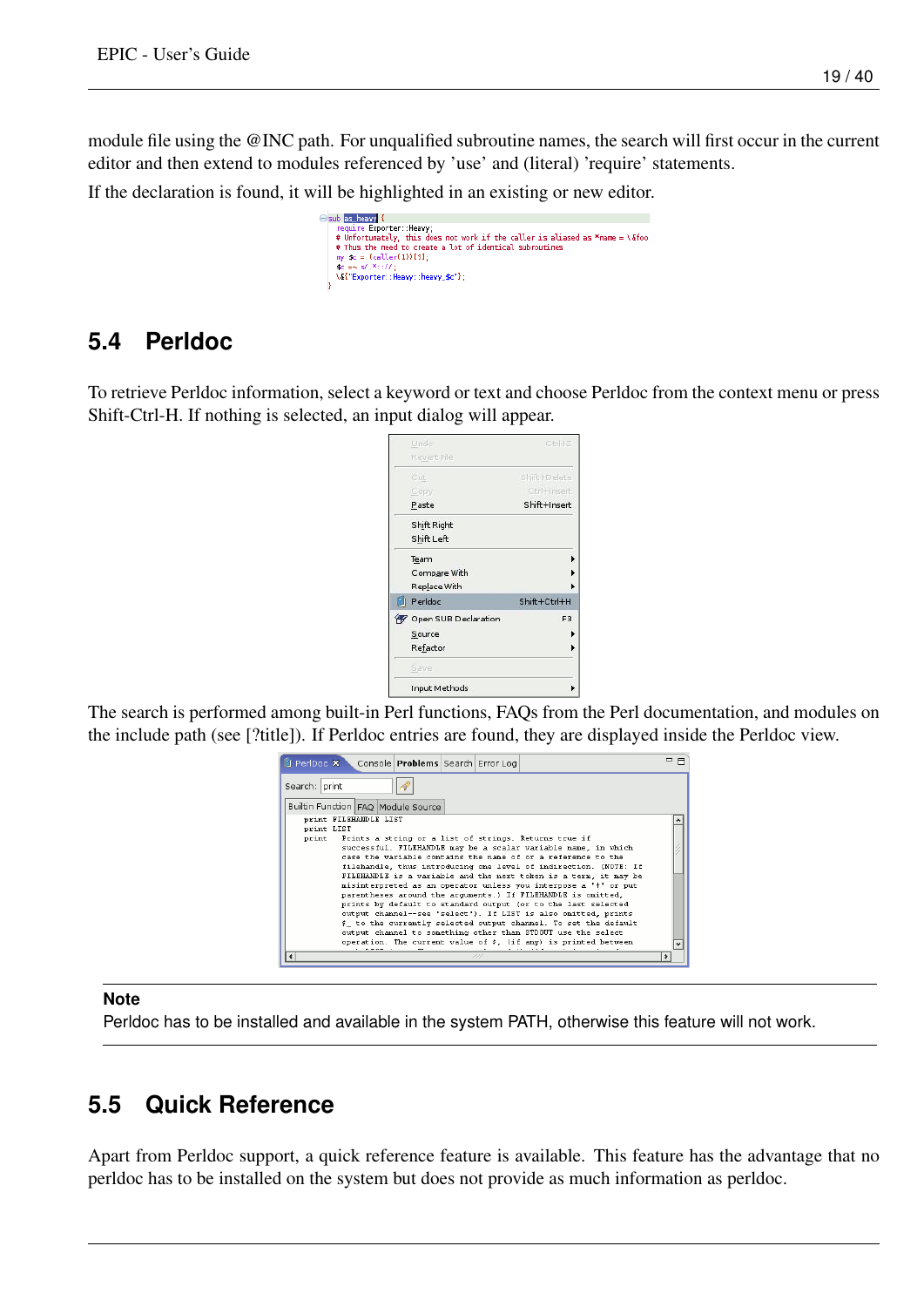To view the Quick Reference, select a keyword and move the mouse pointer over the selection.

A tooltip with a short description of the keyword should appear.



## <span id="page-23-0"></span>**5.6 Code Assist**

Code Assist features try to assist the user during source code editing.

#### **Note**

The features currently implemented in EPIC may not be fully functional but will be improved in the future.

#### <span id="page-23-1"></span>**5.6.1 Variable Inspection**

When you press one of the auto completion characters  $\frac{2}{9}$  (e)  $\frac{2}{3}$ , the editor displays all defined variables in a list. From the list you can select the variable that should be inserted in the source code.

| \$ |                        |
|----|------------------------|
|    | W.                     |
|    | $\diamond$ \$variable1 |
|    | $\Diamond$ \$variable2 |
|    |                        |

### <span id="page-23-2"></span>**5.6.2 Module Inspection**

The editor tries to display methods available in modules when the auto completion characters **>** or **:** are entered.

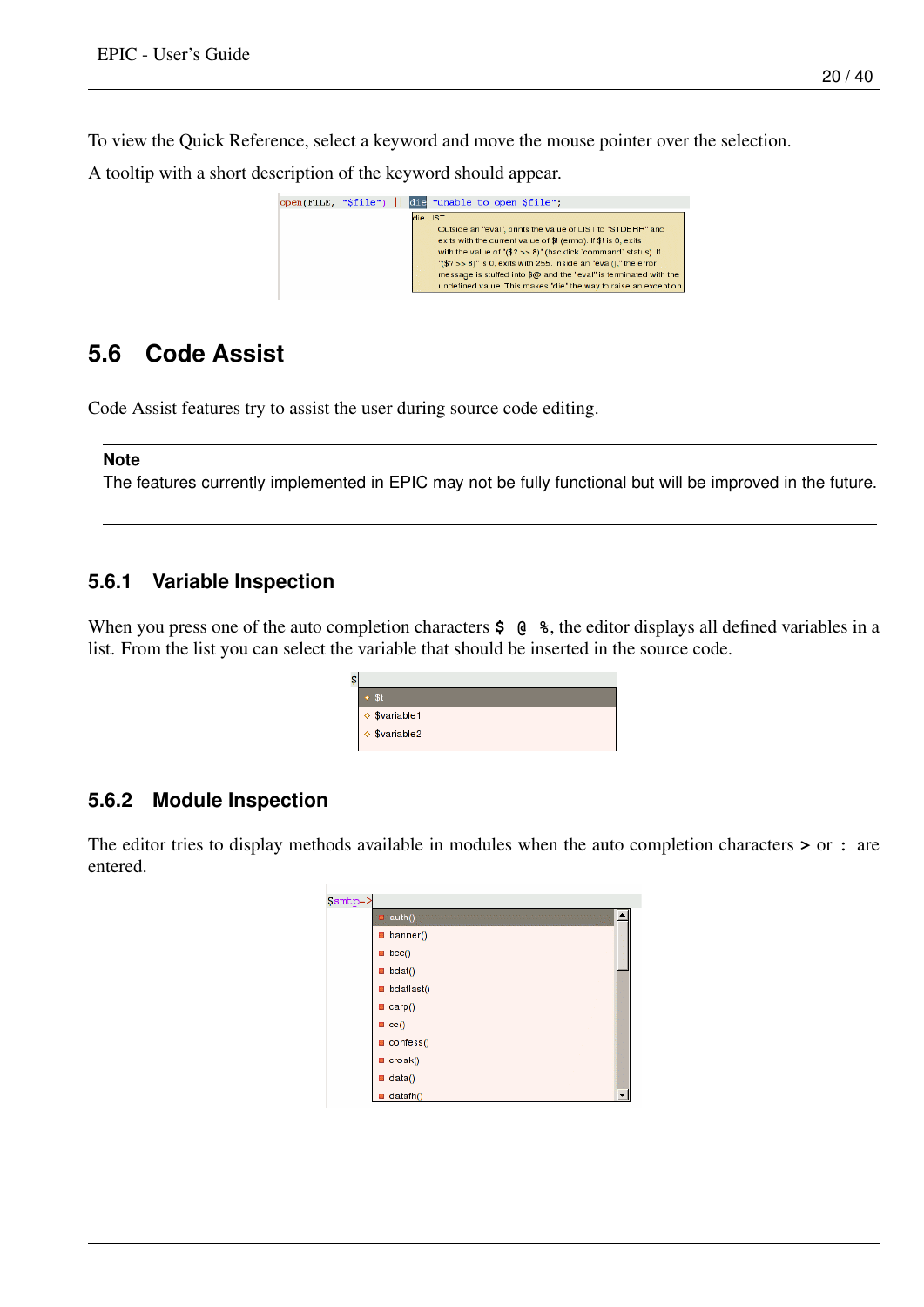#### **Note**

Currently, indirect object invocations are not recognized by code assist. This code block will not work:

```
$smtp = new Net::SMTP;
$smtp->[no content assist]
```
#### This one will work:

```
$smtp = Net::SMTP->new();
$smtp->[content assist]
```
### <span id="page-24-0"></span>**5.7 Task Markers**

*Task markers* are a very convenient way to add items to the Eclipse task list. A task marker is generated when a **#TODO any text** is found in the Perl source code. On deletion of the **#TODO** comment, the task marker is also deleted.

You can customize the keywords which begin task markers in the preferences (see Section [2.5\)](#page-9-0).

| test.pl X<br><sup>3</sup> <sub>10</sub> <sup>x</sup> test <sub>2.pl</sub>                                                                          | ╒ |  |  |  |  |  |
|----------------------------------------------------------------------------------------------------------------------------------------------------|---|--|--|--|--|--|
|                                                                                                                                                    |   |  |  |  |  |  |
| Generate quickreference.properties file from<br>keyword list (keywords.txt) by parsing perldoc output.                                             |   |  |  |  |  |  |
| use strict:<br>my skeywordFile = "keywords.txt";                                                                                                   |   |  |  |  |  |  |
| $my$ soutFile = "quickreference.properties";                                                                                                       |   |  |  |  |  |  |
| open(KEYWORDS, "\$keywordFile")    die "Unable to open \$keywordFile: \$!\n";<br>open(OUT, ">\$outFile")    die "Unable to open \$outFile: \$!\n"; |   |  |  |  |  |  |
| $\sqrt{4}$ TODO Check if perldoc is available                                                                                                      |   |  |  |  |  |  |
| foreach my skeyword ( <keywords>) {<br/>chomp(\$keyword);</keywords>                                                                               |   |  |  |  |  |  |
| $\blacktriangleleft$<br>٠                                                                                                                          |   |  |  |  |  |  |
| - F<br>$\sqrt{2}$ Tasks $23$<br>Console PerlDoc Explain Errors/Warnings Problems Breakpoints                                                       |   |  |  |  |  |  |
| 1 items                                                                                                                                            |   |  |  |  |  |  |
| Description<br>Location<br>In Folder<br>Resource                                                                                                   |   |  |  |  |  |  |
| line 17<br>Check if perldoc is available<br>test.pl<br>test                                                                                        |   |  |  |  |  |  |
|                                                                                                                                                    |   |  |  |  |  |  |

### <span id="page-24-1"></span>**5.8 Templates**

Templates allow for easy insertion of predefined text segments. In addition to normal text these segments can also include pre-defined variables that are included at runtime as well as variables that are specified by the user when the template is inserted.

### <span id="page-24-2"></span>**5.8.1 Defining Templates**

Templates are defined in the EPIC Preferences (Window  $\rightarrow$  Preferences...). To define a new template, press the New... button.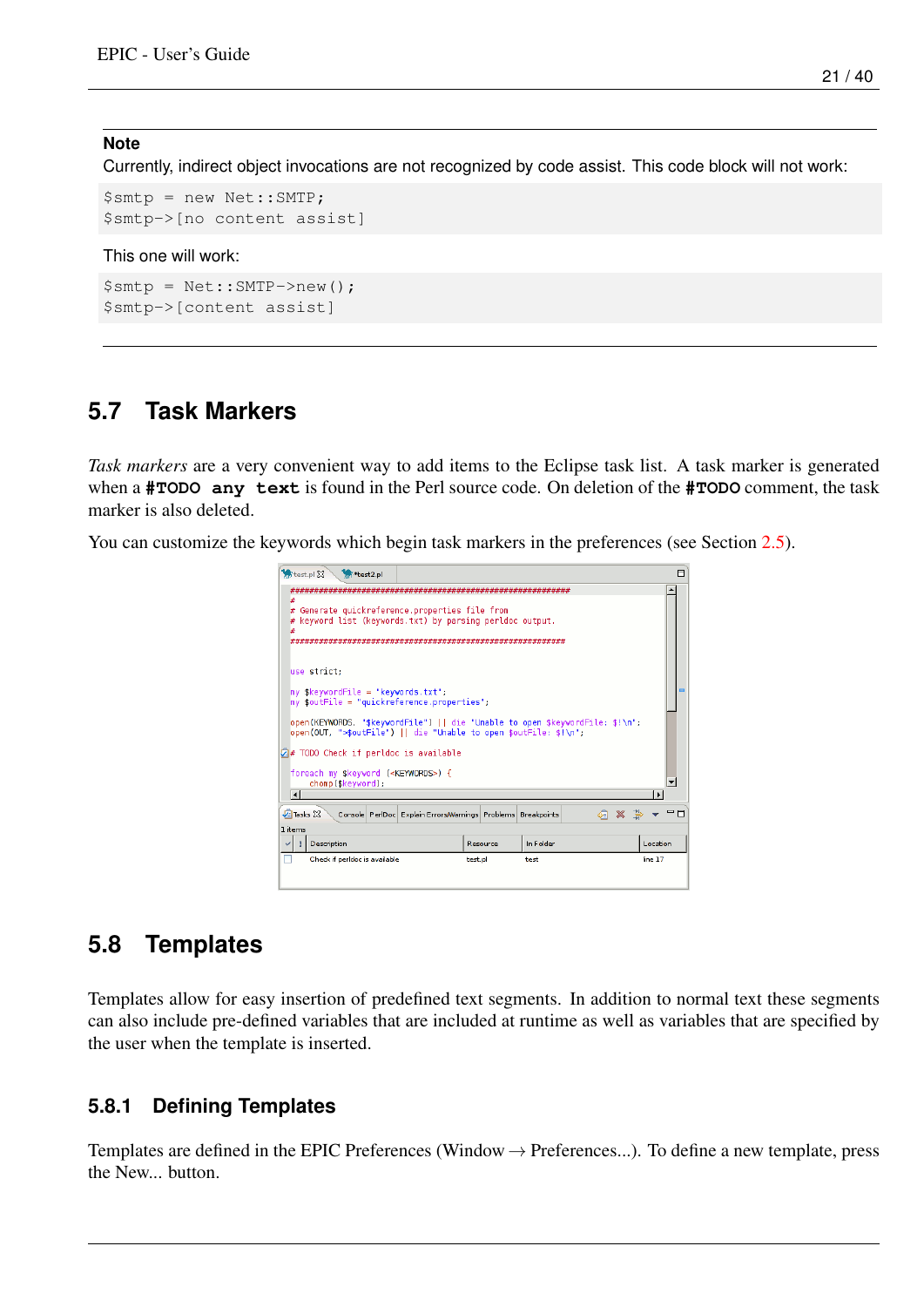| Name:                 | Context: perl<br>for                                                          |
|-----------------------|-------------------------------------------------------------------------------|
| Description: For loop |                                                                               |
| Pattern:              | $for ($$$\{var}]=0; $$$$ {var} < \${max}; \$\$\${var} + +<br>$${cursor}$<br>ł |
|                       | Insert Variable                                                               |
|                       | Cancel<br>OK                                                                  |

To insert pre-defined variables, press the Insert Variable... button.

| date - Current date            |  |
|--------------------------------|--|
| dollar - The dollar symbol     |  |
| filename - Filename            |  |
| interpreter - Perl interpreter |  |
| time - Current time            |  |
| user - User name               |  |
| year - Current year            |  |
|                                |  |
|                                |  |

In addition to pre-defined variables, the user can specify additional variables (using the syntax **\${varname}**) which can be edited when the template is inserted. When the first variable is inserted, variables with the same name will automatically be changed.

### <span id="page-25-0"></span>**5.8.2 Using Templates**

Templates are invoked by typing some characters and pressing Ctrl-Space.

Templates matching the typed characters will be displayed in a list. A preview is also available.

| for - For loop               | $\left  \text{for}(\text{$\$var=0$}; \text{$\$var < max$}; \text{$\$var++}) \right $ |
|------------------------------|--------------------------------------------------------------------------------------|
| foreach - Foreach with array |                                                                                      |
|                              |                                                                                      |
|                              |                                                                                      |
|                              |                                                                                      |
|                              |                                                                                      |
|                              |                                                                                      |
|                              |                                                                                      |
|                              |                                                                                      |
|                              |                                                                                      |
|                              | for                                                                                  |

If the template contains user defined variables the user can press the TAB key to jump to the next variable after the template has been inserted.

| for $(\sqrt{8} \text{var} = 0; \sqrt{8} \text{var} < \text{max}; \sqrt{8} \text{var} + 1)$ { |  |  |  |
|----------------------------------------------------------------------------------------------|--|--|--|
|                                                                                              |  |  |  |
|                                                                                              |  |  |  |
|                                                                                              |  |  |  |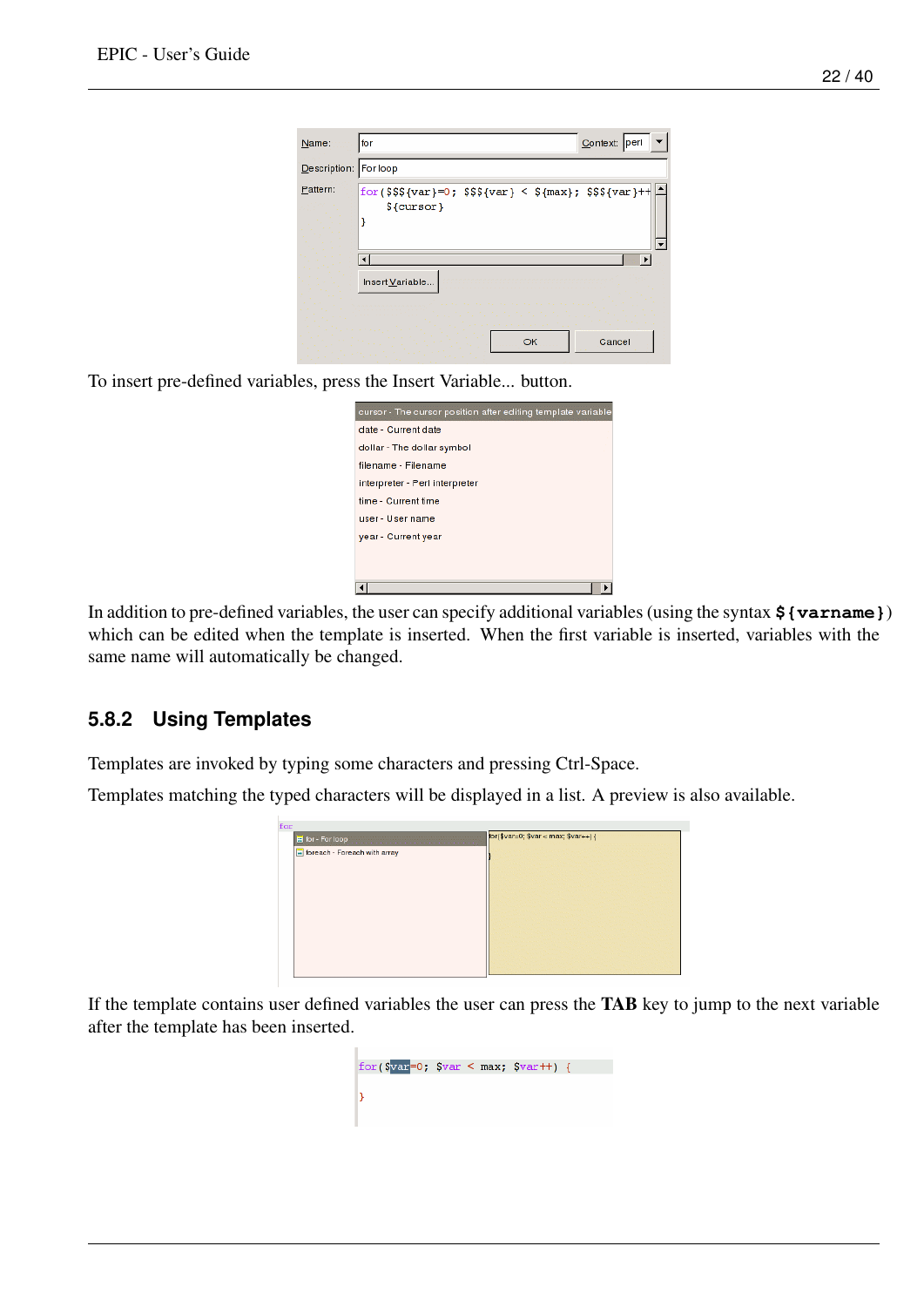## <span id="page-26-0"></span>**5.9 Source Formatter**

EPIC uses PerlTidy for source code formatting (PerlTidy is included in the EPIC package).

To format the source code, select Source→ Format from the Eclipse menu or use Ctrl-Shift-F.

PerlTidy settings can be changed in the Source Formatter preference page.

#### **Note**

Source formatting might take a while if the source code has a lot of lines.

## <span id="page-26-1"></span>**5.10 Source Folding**

The editor supports folding of POD comments and subroutines.

| $\triangledown$ sub reset params {<br>$mv$ sself = shift:                                                                                                                                                                                                                                                                                                                                                                                                                                                                  |
|----------------------------------------------------------------------------------------------------------------------------------------------------------------------------------------------------------------------------------------------------------------------------------------------------------------------------------------------------------------------------------------------------------------------------------------------------------------------------------------------------------------------------|
| $=$ \$self->{PARAMS}->{PROXY}:<br>\$self->{PROXY}<br>\$self->{TIMEOUT}<br>$=$ \$self->{PARAMS}->{TIMEOUT}:<br>\$self->{DEBUG}<br>$= $self->{PARAMS}->{DEBUG}:$<br>$\{PARTIMER ID\} = \{Sself - \{PARAMS\} - \{PARTIMER ID\} \}$<br>\$self->{LICENSE KEY} = \$self->{PARAMS}->{LICENSE KEY};<br>$=$ \$self->{PARAMS}->{UNITS}:<br>sself->{UNITS}<br>sself->{CC}<br>$=$ \$self->{PARAMS}->{CC}:<br>\$self->{FORECAST}<br>= \$self->{PARAMS}->{FORECAST};<br>$=$ \$self->{PARAMS}->{LINKS}<br>sself->{LINKS}<br>return 1<br>ŀ |
| sub older than {<br>my \$self<br>$=$ shift:<br>my \$caching_timeframe = shift;<br>$=$ shift:<br>my \$cached<br>$=$ time():<br>my \$now<br>if ( $\frac{1}{2}$ cached < ( $\frac{1}{2}$ now - $\frac{1}{2}$ caching time frame $*$ 60 ) )<br>return 1:<br>} else {<br>return 0:<br>ł                                                                                                                                                                                                                                         |
| Flead1 MAME.                                                                                                                                                                                                                                                                                                                                                                                                                                                                                                               |

Source folding can be disabled in the Editor preference page.

#### **Note**

On big files source folding can decrease performance. So if you experience slowdowns, disabling source folding might help.

## <span id="page-26-2"></span>**5.11 Refactoring**

#### <span id="page-26-3"></span>**5.11.1 Extract Subroutine**

Extraction of subroutines is supported by the use of the CPAN Devel::Refactor module.

To extract a subroutine, mark the code to extract and select Refactor→ Extract Subroutine from the popup menu.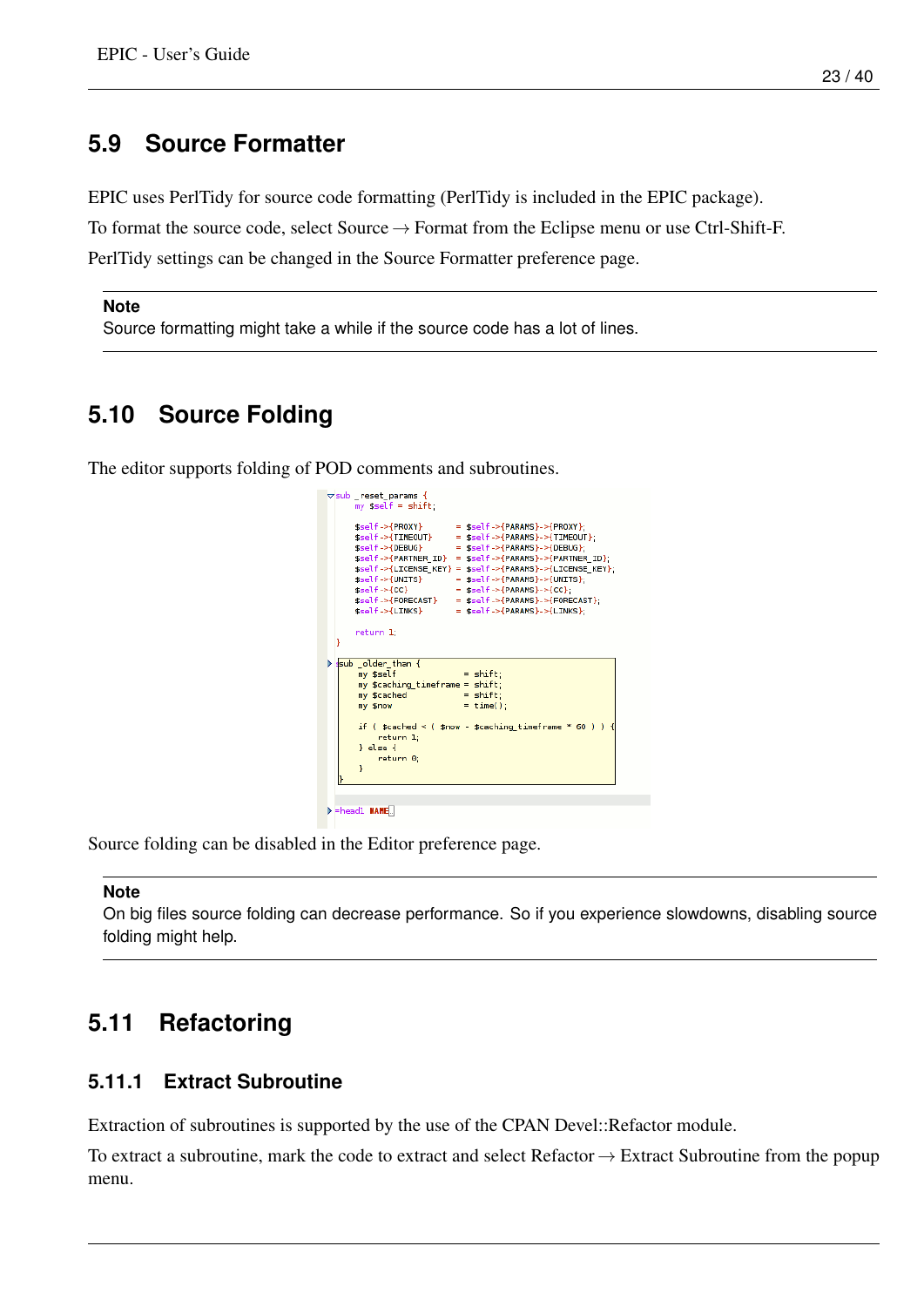

In the popup menu insert the name of the new subroutine and press Enter.

|                    | ← Subroutine Name |        |
|--------------------|-------------------|--------|
| Name of Subroutine |                   |        |
| replace            |                   |        |
|                    |                   |        |
|                    |                   |        |
|                    | ok                | Cancel |

The new subroutine will be placed at the end of the Perl script (before \_\_END\_\_ section) and the selection will be replaced with the subroutine call.

| $my() = replace (Sdebug Sresult).$<br>$\verb =sub replace {$<br>$my$ Sdebug = shift;<br>$my$ sresult = shift; |
|---------------------------------------------------------------------------------------------------------------|
| sresult =∼ s/\t/ /q:<br>print "Debug: \$result\n" if (\$debug);<br>return ():                                 |

#### **Note**

The extraction might not work properly at the moment because the Devel::Refactor module is in an early stage of development. With upcoming versions of the module, this function should become more reliable.

## <span id="page-27-0"></span>**5.12 HTML Export**

To export, select Source  $\rightarrow$  Export  $\rightarrow$  HTML from the Eclipse menu and specify an output file.

HTML export settings can be changed in the Source Formatter preference page.

#### **Note**

For HTML export to work, a working Source Formatter is needed (see [?title]).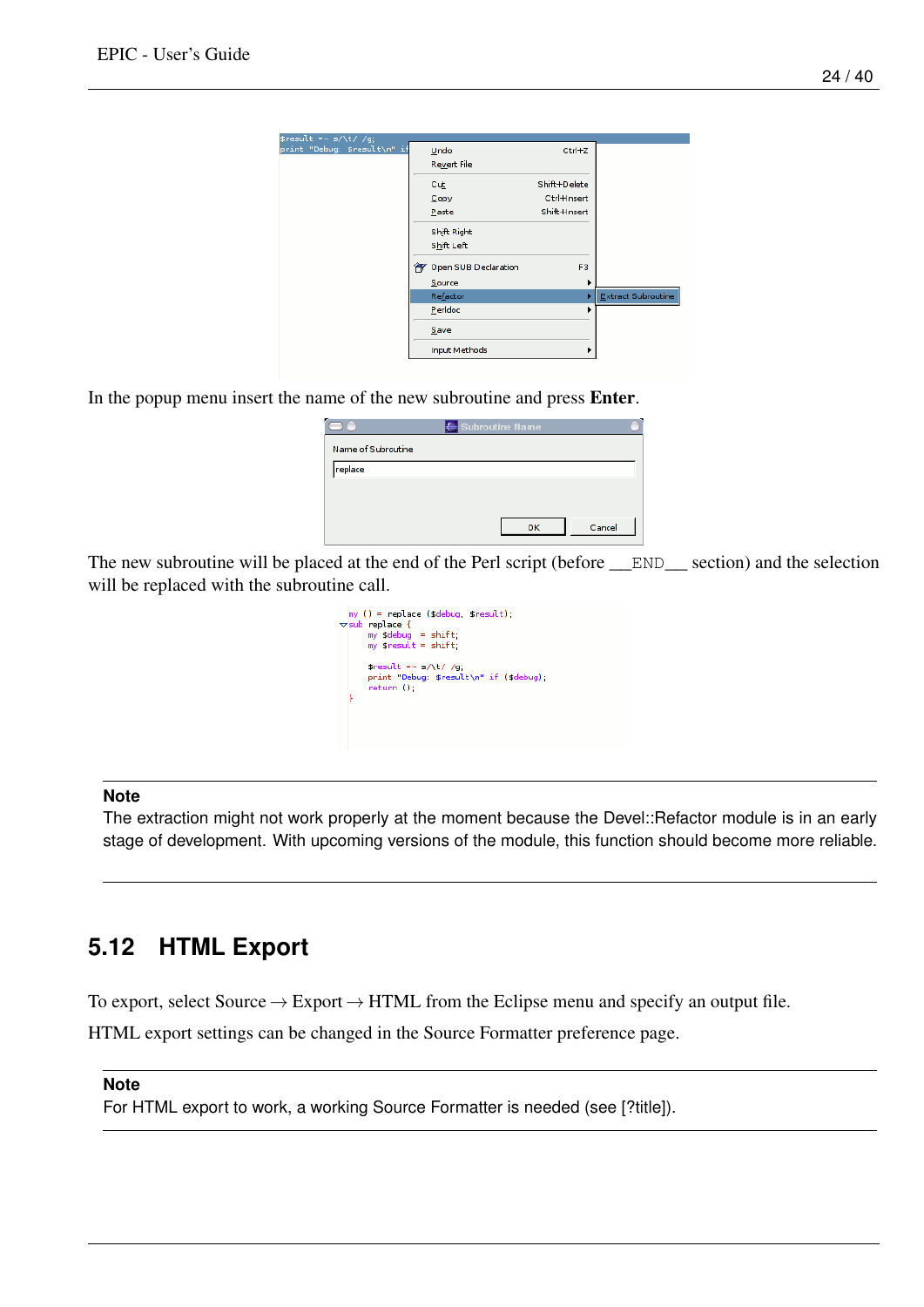# <span id="page-28-0"></span>**5.13 Outline View**

The Outline view displays packages and subroutines defined in the edited file. Modules referenced by 'use' statements are also shown. When you click on a module or subroutine name in the outline, the editor will jump to the appropriate position in the source code. When the cursor is moved inside of a subroutine's definition, the subroutine will become selected in the outline.

Subroutines named new will get a different icon.

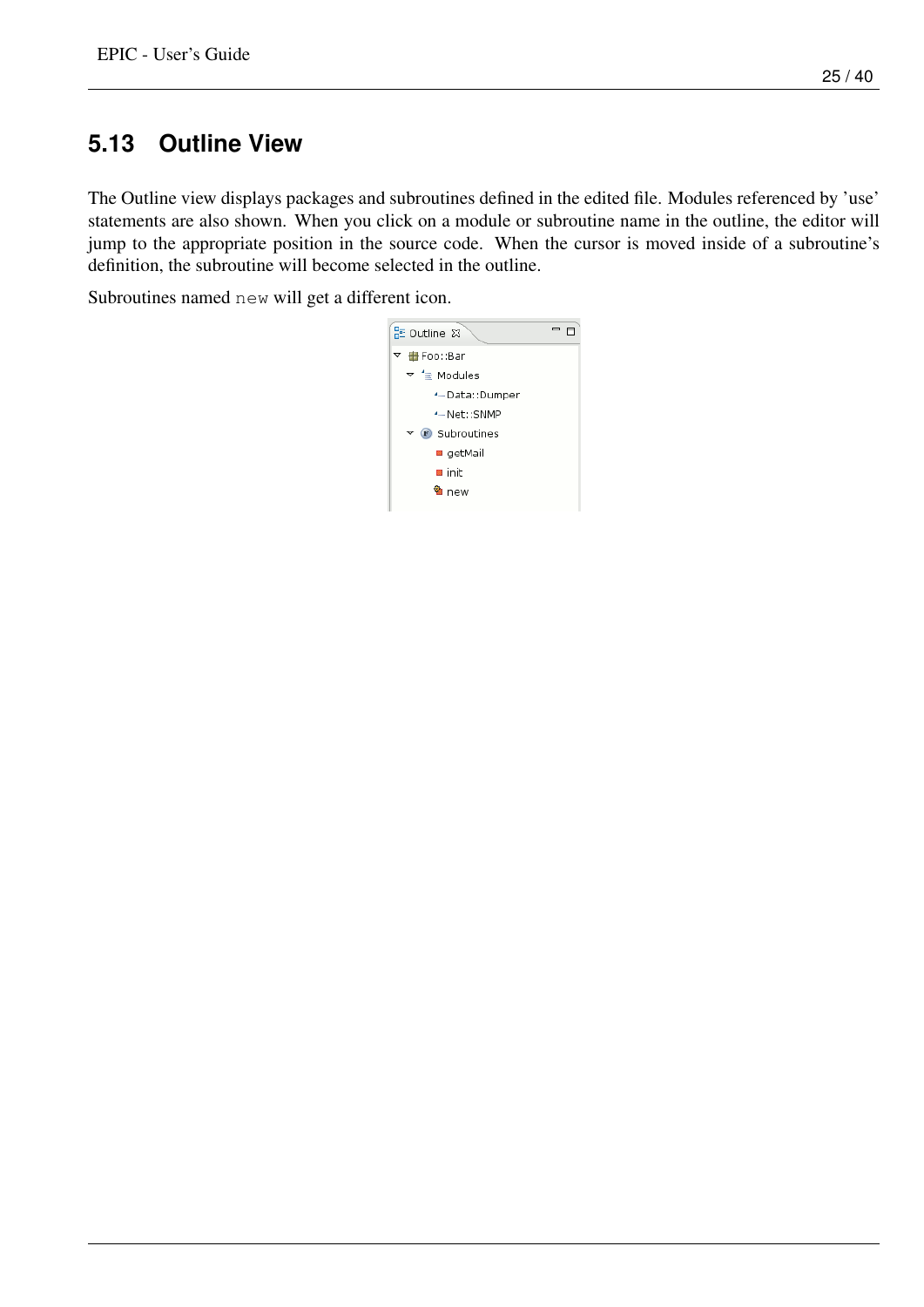# <span id="page-29-0"></span>**Using the Perl Debugger**

## <span id="page-29-1"></span>**6.1 Launching Perl Programs**

You may launch your Perl programs from the workbench. Programs may be launched in either run or debug mode.

- In run mode, the program executes, but may not be suspended or examined.
- In debug mode, execution may be suspended and resumed, variables may be inspected, and expressions may be evaluated.

The environment a Perl program is to be executed in is defined via "Launch Configurations". A launch configuration defines

- if the program is to be executed in a CGI or normal Perl environment
- the host the program is to be executed on
- the program to execute
- execution parameters to pass
- environment variables
- configuration data for the web server used to provide the CGI framework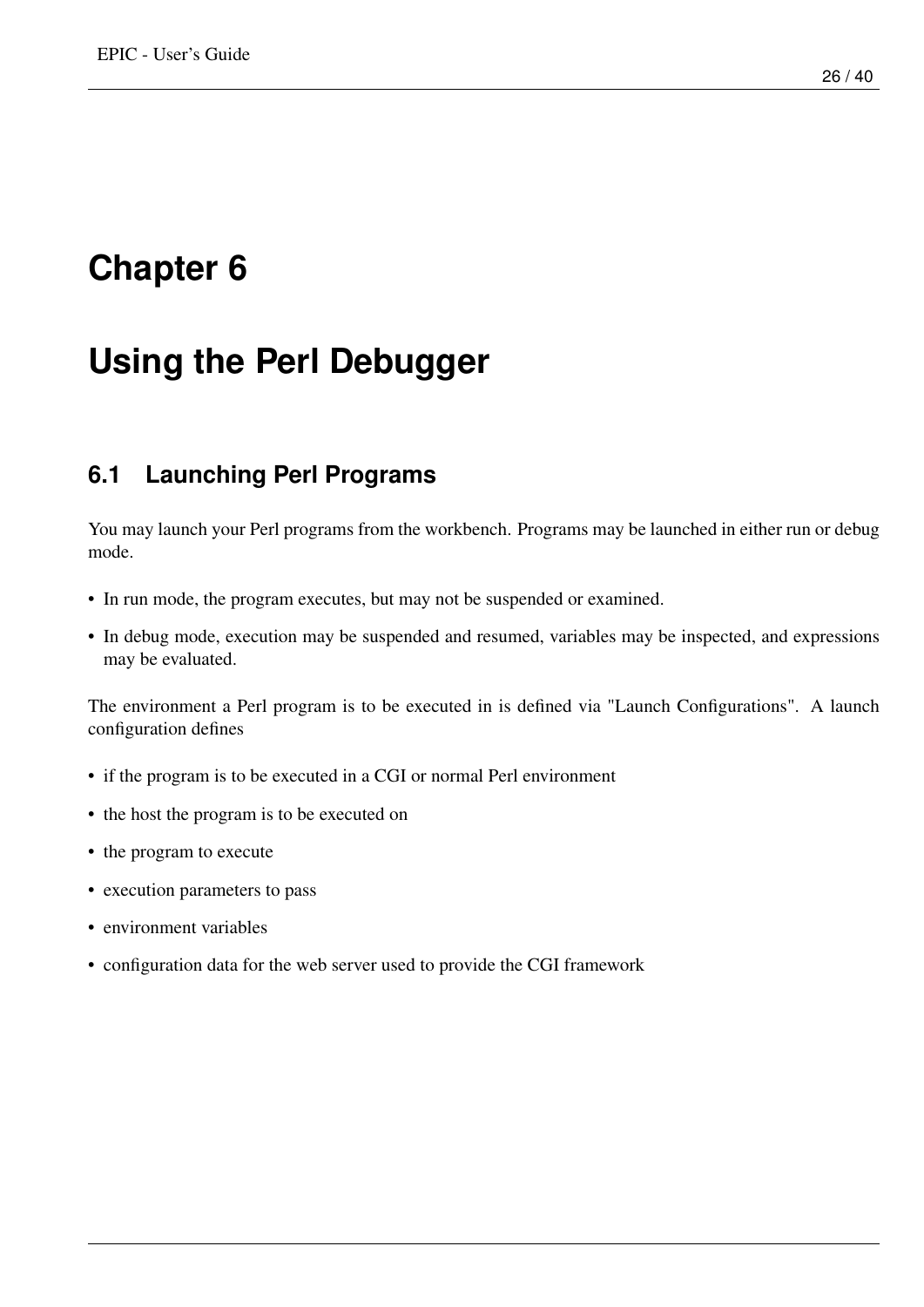## <span id="page-30-0"></span>**6.1.1 Launching Perl Programs in Run Mode**

| $\Leftarrow$ Run                                                                                                                                                                                 | $\vert x \vert$                                                                                                                                                                                                                                                                                                                                                                                                                                                                         |
|--------------------------------------------------------------------------------------------------------------------------------------------------------------------------------------------------|-----------------------------------------------------------------------------------------------------------------------------------------------------------------------------------------------------------------------------------------------------------------------------------------------------------------------------------------------------------------------------------------------------------------------------------------------------------------------------------------|
| Create, manage, and run configurations<br>Configurations:<br>7 Java Applet<br>Java Application<br>- Ju JUnit<br>Junit Plug-in Test<br><b>B</b> Perl CGI<br>Perl Local<br>审<br>Run-time Workbench | <b>E</b> Perspectives<br>These settings associate a perspective with Perl Local launch configurations. A<br>different perspective may be associated with each supported launch mode, and<br>can optionally be activated when a configuration is launched or when a breakpoint<br>is encountered via the Debug preferences. To indicate that a perspective switch<br>should not occur, select "None".<br>Debug<br>Debug:<br>$\overline{\phantom{0}}$<br>None<br>Run:<br>Restore Defaults |
| Delete<br>New                                                                                                                                                                                    | Revert<br>Apply                                                                                                                                                                                                                                                                                                                                                                                                                                                                         |
|                                                                                                                                                                                                  | Close<br>Run                                                                                                                                                                                                                                                                                                                                                                                                                                                                            |

- 1. Select Run  $\rightarrow$  Run... from the Eclipse menu.
- 2. Within the appearing dialog, select the configuration type:
	- Perl Local: Run a Perl script on the local machine
	- Perl CGI: Run Perl programs in a CGI environment on the local machine
	- Perl Remote: Run a Perl script on a remote machine

and press the New button to create a new launch configuration.

- 3. Adjust launch configuration attributes. For details see Section [6.2.](#page-31-0)
- 4. Press the Run button.

This executes the program. The program's console output will be shown in the console window. For "Perl Local" and "Perl Remote" configurations, the console window also accepts keyboard input to be passed to the program.

If you switch to the debug view, you have additional control over the execution of the program. For details see Section [6.4.1.](#page-36-0)

### <span id="page-30-1"></span>**6.1.2 Re-launching a Perl Program**

The workbench keeps a history of each launched and debugged program. To relaunch a program, do one of the following:

• Select a previous launch from Run or Debug button pull-down menus.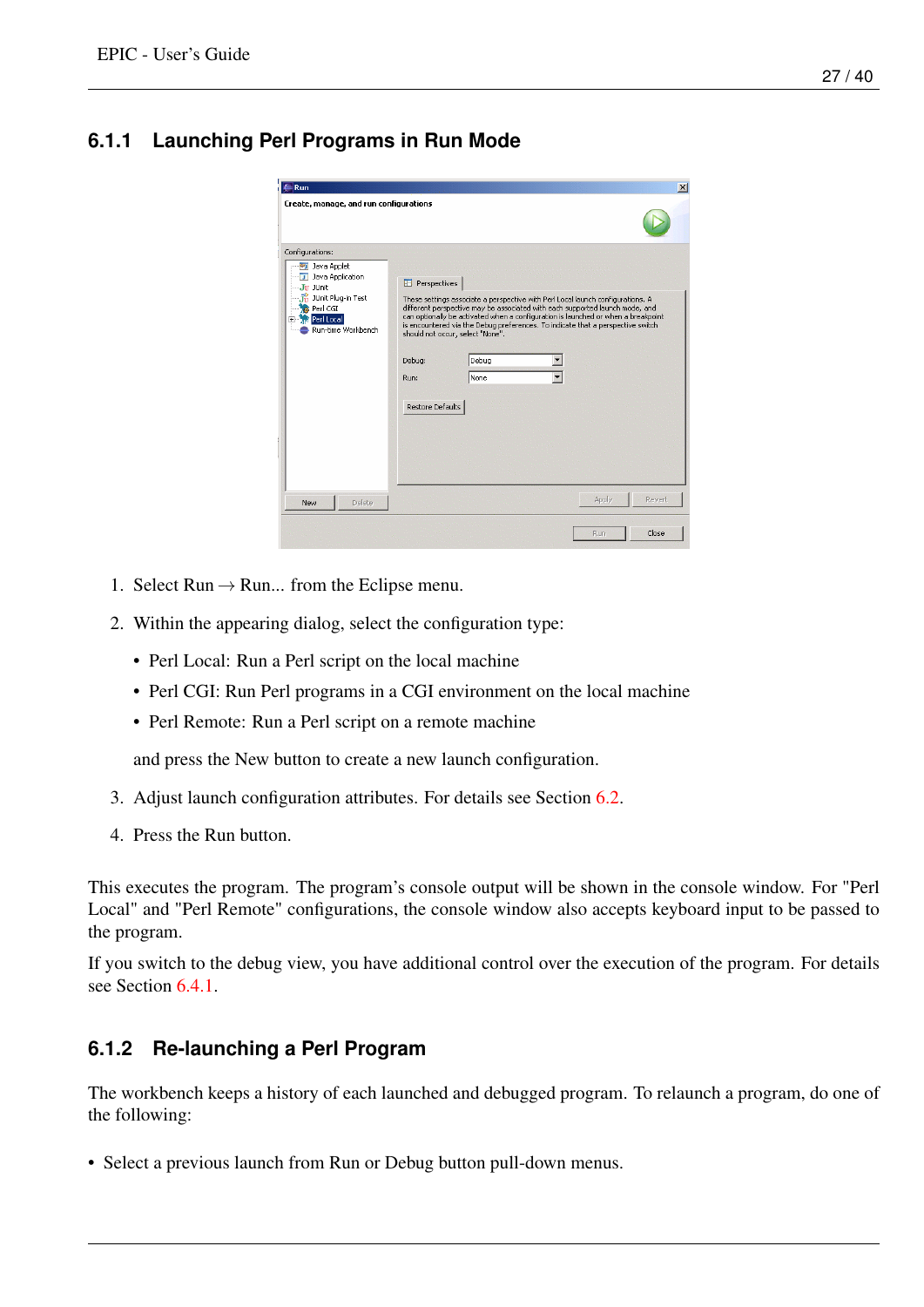- From the menu bar, select Run  $\rightarrow$  Run History or Run  $\rightarrow$  Debug History and select a previous launch from these sub-menus.
- In the Debug view, select a process that you want to relaunch, and select Relaunch from the process's pop-up menu.

To relaunch the most recent launch, do one of the following:

- Click the Run or Debug buttons (without using the button pull-down menu).
- Select Run  $\rightarrow$  Run Last Launched (Ctrl-F11), or Run  $\rightarrow$  Debug Last Launched (F11) from the workbench menu bar.

# <span id="page-31-0"></span>**6.2 Creating Launch Configurations**

### <span id="page-31-1"></span>**6.2.1 Perl Local: Running a Perl Script on the Local Machine**

| Create, manage, and run configurations |                                                             |        |
|----------------------------------------|-------------------------------------------------------------|--------|
| Configurations:                        | Name: test_Env.pl                                           |        |
| Edipse Application                     |                                                             |        |
| Java Applet                            | Main <sup>(x)=</sup> Arguments <b>76</b> Environment Common |        |
| Java Application                       | Project:                                                    |        |
| Ju JUnit                               | <b>FPICTest</b>                                             | Browse |
| Junit Plug-in Test                     |                                                             |        |
| ▽ SPerl CGI                            | File to execute:                                            |        |
| $x$ -pl (CGI)                          | test_Env.pl                                                 | Search |
| ▽ MiPerl Local                         |                                                             |        |
| test_Env.pl                            |                                                             |        |
| <b>Witest OpenSub</b>                  |                                                             |        |
| <b>S</b> x.pl                          |                                                             |        |
| Perl Remote                            |                                                             |        |
| 민, Remote Java Application             | $\overline{\phantom{0}}$                                    |        |
| Delete<br>New                          | Apply                                                       | Revert |
|                                        | Debug                                                       | Close  |

- 1. Enter the name for the launch configuration in the Name field.
- 2. In the Main tab
	- Project field: select the project which contains the script to execute

### **Note**

Only Perl projects (projects associated with a Perl nature) will be shown. If the project you require is not shown, see Section [3.3](#page-13-0) for adding a Perl nature to your project.

• File to execute field: select the script to execute

#### **Note**

Only files associated with the Perl editor will be shown. See Section [2.7](#page-10-0) for details.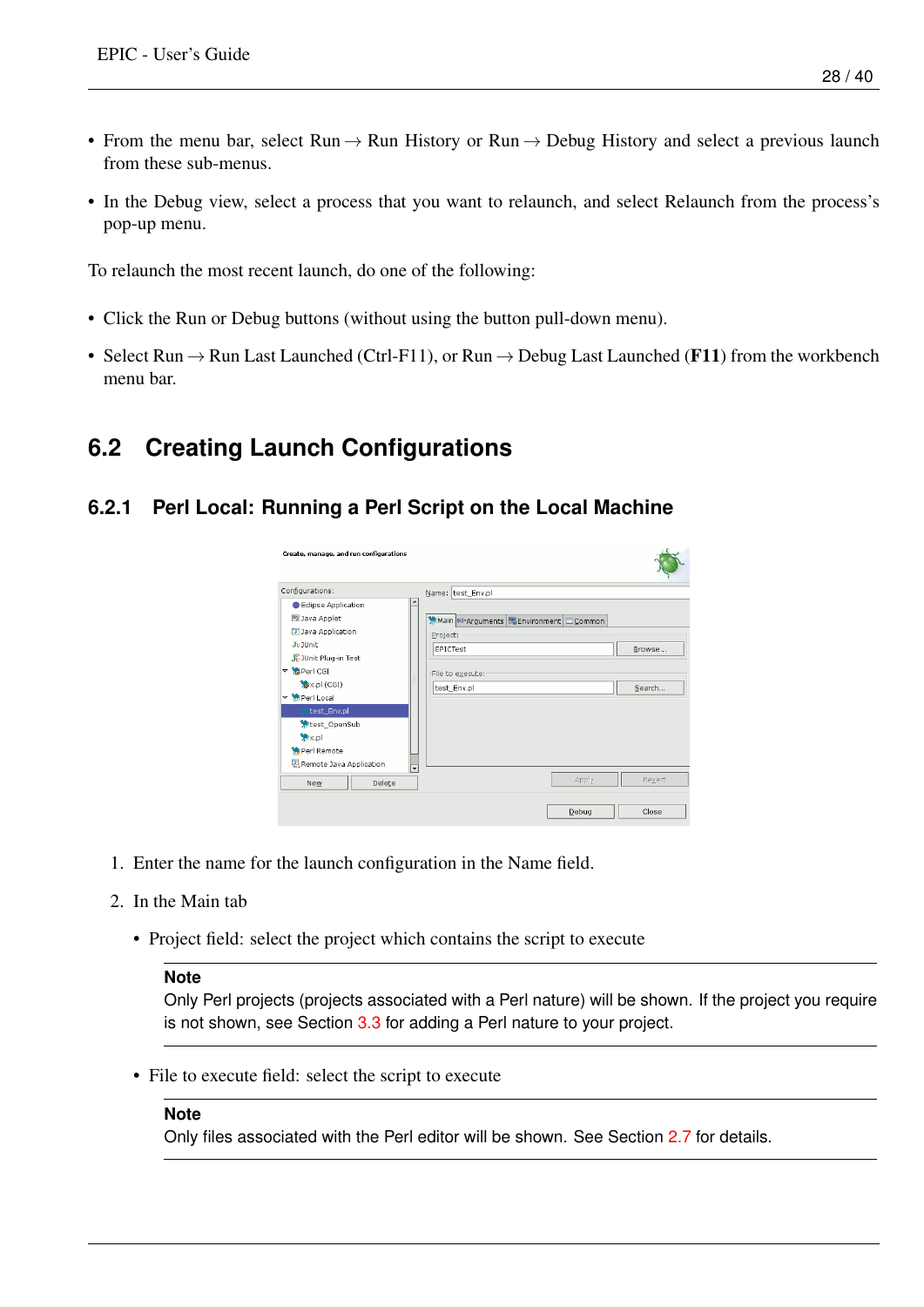- 3. If you wish to pass command-line parameters to the script or to the Perl interpreter, enter them in the Arguments tab.
- 4. If you wish to modify environment variables for the script, enter them in the Environment tab.

#### **Note**

Be careful when removing or overriding the standard environment variables. For example, the environment variable %SYSTEMROOT% is essential for Perl socket IO to work under Windows.

5. Press the Apply button

### <span id="page-32-0"></span>**6.2.2 Perl CGI: Run Perl Programs in a CGI Environment**

| Create, manage, and run configurations       |                                                                          |
|----------------------------------------------|--------------------------------------------------------------------------|
| Configurations:                              | Name: x.pl (CGI)                                                         |
| Eclipse App <sup>1</sup>                     |                                                                          |
| 5 Java Applet                                | Main Web Server SBrowser (X)=Arguments Fenvironment ECommon              |
| Java Applic                                  | HTML Root Directory: epic.perleditor-test/workspace/EPICTest<br>Browse   |
| <b>Jullunit</b>                              |                                                                          |
| Junit Plug-i                                 | cor-test/workspace/EPICTest/test Env.pl<br>HTML Startup File:<br>Browse  |
| ▽ SPerl CGI                                  | epic.perleditor-test/workspace/EPICTest<br>CGI Root Directory:<br>Browse |
| o x.pl (CGI                                  |                                                                          |
| ▽ Mineri Local                               | File Extension for CGI Files (comma-separated list, e.g. ".cgi,.pl"):    |
| <b>M</b> test Env                            | .cgi,.pl                                                                 |
| test_Ope                                     |                                                                          |
| <b>Mo</b> x pl<br>$\overline{\mathbf{v}}$    |                                                                          |
| $\blacktriangleright$<br>$\leftarrow$<br>III |                                                                          |
| <b>New</b>                                   | Apply<br>Revert                                                          |
|                                              | Debug<br>Close                                                           |

- 1. Enter the name for the launch configuration in the Name field.
- 2. In the Web Server tab
	- HTML Root Directory field: enter the base directory that contains all HTML files or use the Browse button to select the appropriate directory.
	- HTML Startup File field: enter the file name to be shown in the browser after startup or use the Browse button to select this file.
	- CGI Root Directory field: enter the base directory that contains all CGI files or use the Browse button to select the appropriate directory.
	- Extension for CGI files field: this is a comma separated list of file extensions (each starting with a "." ) used for CGI files in the project.
- 3. In the Browser tab, there are two possible settings:
	- Select Custom Browser: specify the path to the browser executable and add the required command line parameters. Use %1 as a place holder for the HTML file to be opened.
	- Select Default System Browser to use the browser defined as default browser by your OS preferences.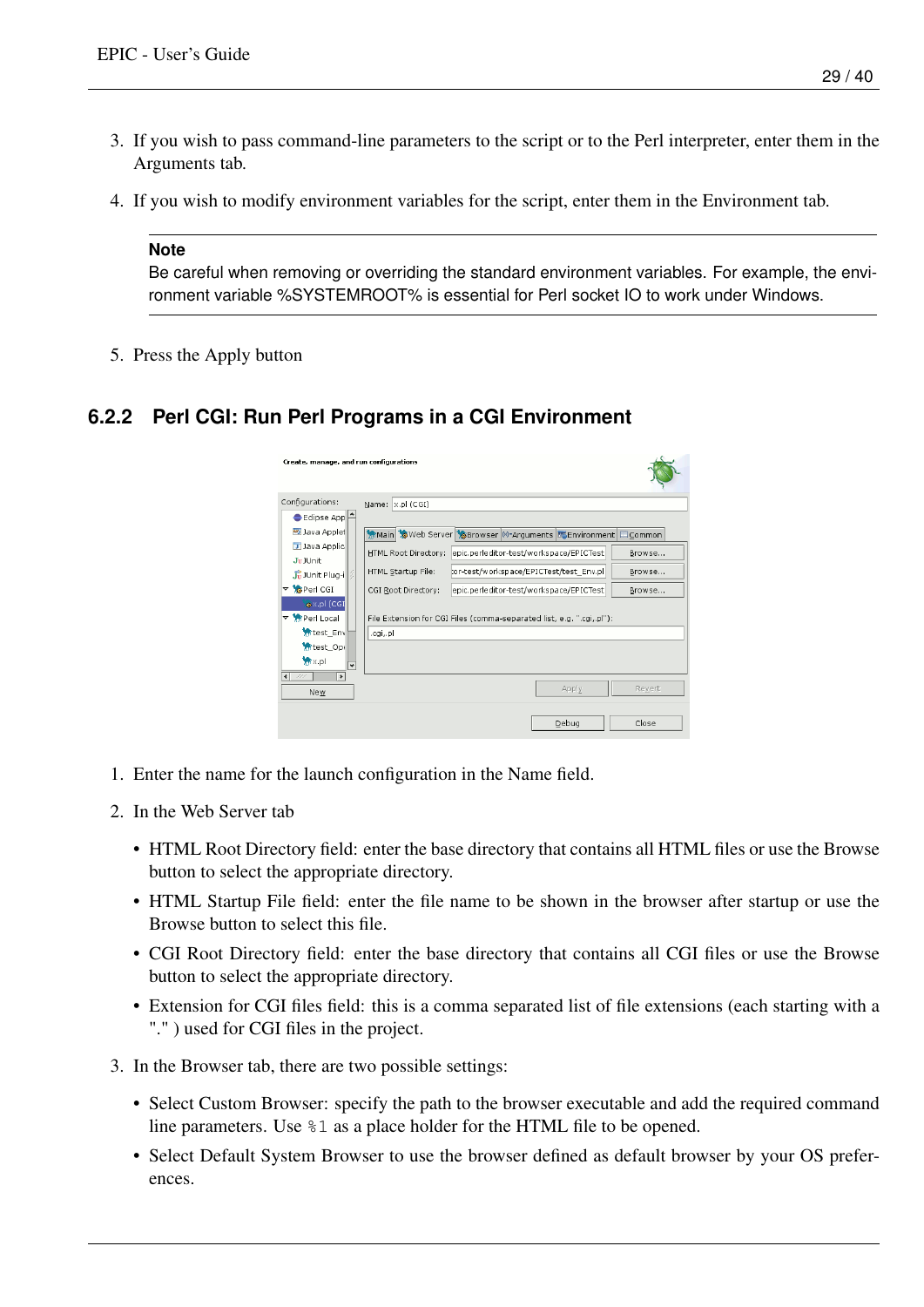- 4. If you wish to modify environment variables for the script, enter them in the Environment tab.
- 5. If you wish to pass command-line parameters to the Perl interpreter, enter them in the Arguments tab.
- 6. Press the Apply button.

### <span id="page-33-0"></span>**6.2.3 Perl Remote: Debug a Perl Script on a Remote Machine**

#### **Note**

This feature is not tested very well and should be considered experimental.

Some points to consider:

- You need a Perl interpreter installed on the remote host.
- During debugging the remote host connects to the local (Eclipse) host using three TCP ports: the debugger port, the stdout/stdin port and the stderr port. The debugger port is specified statically in the launch configuration (see below). The two other ports are picked up from the range 5000-10000. (EPIC attempts to reserve these ports in ascending order starting with 5000.) Make sure that your firewall does not block these required connections.
- Scripts executed and code shown are from different sources: EPIC displays the code present on your local host and executes a copy of this code on the remote host. So if you make changes within your project please make sure to transfer these changes to the remote host (see below for further details).

This problem gets more significant for code/modules provided by your Perl installation. If modules on your local and remote host differ, debugging results may be quite meaningless. So try to have the same Perl version installed on both hosts and make sure all modules you require (which are not part of your Eclipse project) are identical.

• @INC path handling: if the include path references directories within your project or directories that are linked into your projects, EPIC will include these modules in the list of files to be copied to the remote host and adjust the @INC-path for your remote host accordingly. Overall, it is best to set up project-relative @INC paths in the project properties.

| Name: Remote-Test<br>Java Applet<br>Java Application<br>Configuration   Common<br>Ju Junit<br>Junit Plug-in Test<br>Project:<br>Ir<br>New configuration<br>web Shop<br>Web Shop-2<br>t.pl<br>File to execute<br><b>Test Script</b><br>192.168.1.11<br>Local Host IP:<br>Remote-Test<br>Remote Java Application<br>Target Host Project Installation Path:<br>Atmp<br>Run-time Workbench<br>Port:<br>5000 | $\blacksquare$           |
|---------------------------------------------------------------------------------------------------------------------------------------------------------------------------------------------------------------------------------------------------------------------------------------------------------------------------------------------------------------------------------------------------------|--------------------------|
| Configurations:<br><b>B</b> Perl CGI<br><b>Elle Revised</b><br><b>El-Ma</b> Perl Remote                                                                                                                                                                                                                                                                                                                 |                          |
|                                                                                                                                                                                                                                                                                                                                                                                                         |                          |
|                                                                                                                                                                                                                                                                                                                                                                                                         |                          |
|                                                                                                                                                                                                                                                                                                                                                                                                         |                          |
|                                                                                                                                                                                                                                                                                                                                                                                                         | $\overline{\phantom{a}}$ |
|                                                                                                                                                                                                                                                                                                                                                                                                         |                          |
|                                                                                                                                                                                                                                                                                                                                                                                                         |                          |
|                                                                                                                                                                                                                                                                                                                                                                                                         |                          |
| Create Debug Package<br>$\overline{v}$                                                                                                                                                                                                                                                                                                                                                                  |                          |
| Debug Package File Path C:\tmp\test.zip<br>Browse                                                                                                                                                                                                                                                                                                                                                       |                          |
| Apply<br>Delete<br><b>New</b>                                                                                                                                                                                                                                                                                                                                                                           | Revert                   |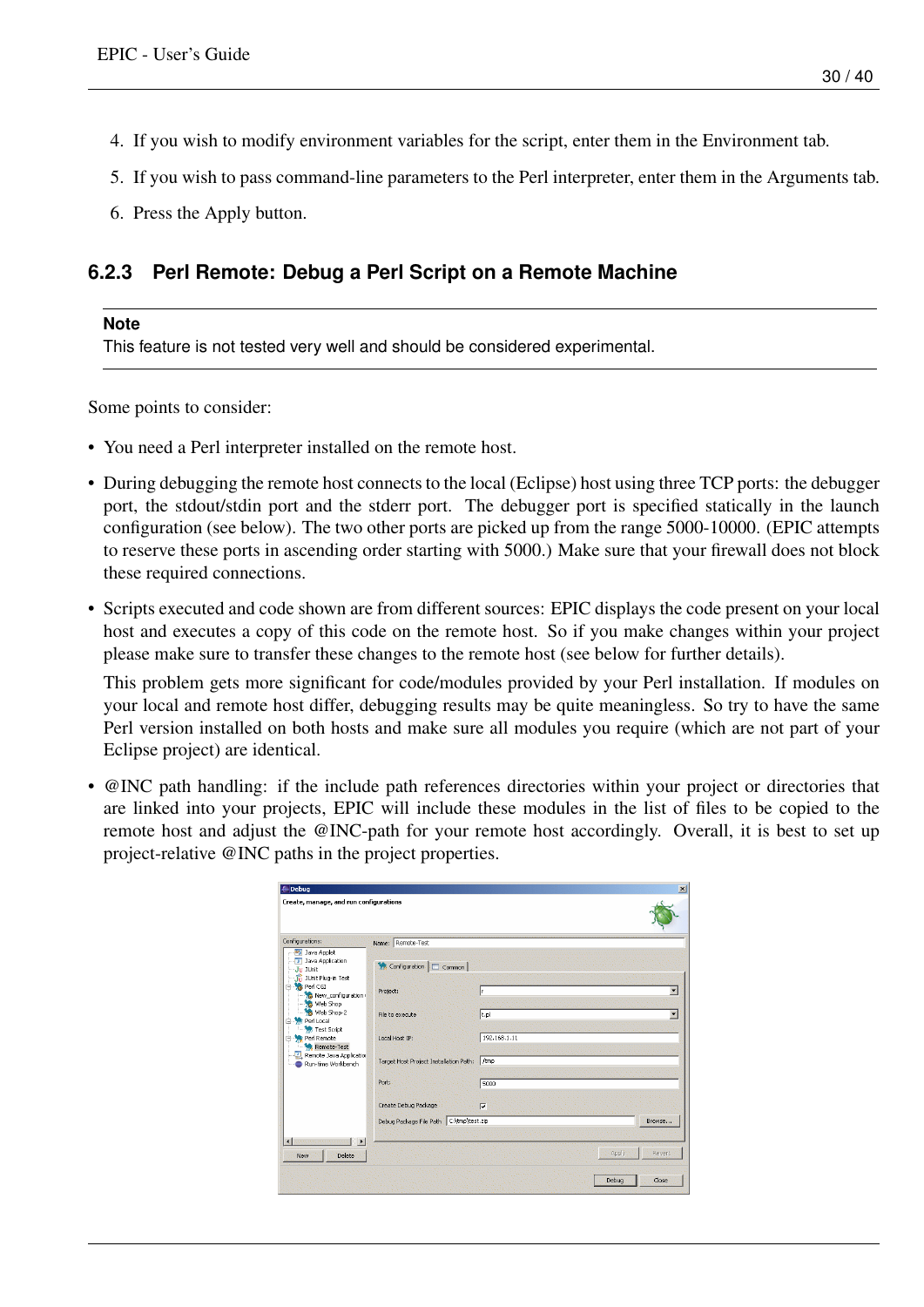- 1. Enter the name for the launch configuration in the Name field.
- 2. In the Configuration tab
	- Project field: select the project to debug.

#### **Note**

Only Perl projects (projects associated with a Perl nature) will be shown. If the project you require is not shown, see Section [3.3](#page-13-0) for adding a Perl nature to your project.

• File to execute field: select the Perl file to execute.

#### **Note**

Only files associated with the Perl editor will be shown. See Section [2.7](#page-10-0) for details.

- 3. Local Host IP: this is the IP-address used by the remote host to connect to your local host. In most cases the default value is appropriate.
- 4. Target Host Project Installation Path: the project's location on the remote host. Make sure that your Eclipse project can be found at this location.
- 5. Port: Port used by the remote debugger to connect to the local host.
- 6. Create Debug Package: if checked, a ZIP file containing the project files to be transfered to the remote host is created. This file is stored at the location indicated in Debug Package File Path.
- 7. Press the Debug button. At this point, the local host starts listening for a remote debugger connection.
- 8. Extract the ZIP file to the location on your remote host indicated in Target Host Project Installation Path.
- 9. Start the script start\_epicDB.pl on your remote host (it is included in the ZIP archive and thus located in the project directory after extraction). This script starts the debugger and makes it connect to the local host.
- 10. Enjoy debugging...

## <span id="page-34-0"></span>**6.3 Breakpoints**

The Perl debugger supports *line breakpoints* and *regular expression breakpoints*. Both types of breakpoints are set on an executable line of a program. If enabled, they suspend thread execution before the corresponding line of code is executed. Regular expression breakpoints additionally extract the regular expression contained in the line of code they are associated with and enable you to debug the regular expression within the [RegExp-Plugin.](#page-40-1)

The following symbols are used to indicate breakpoints: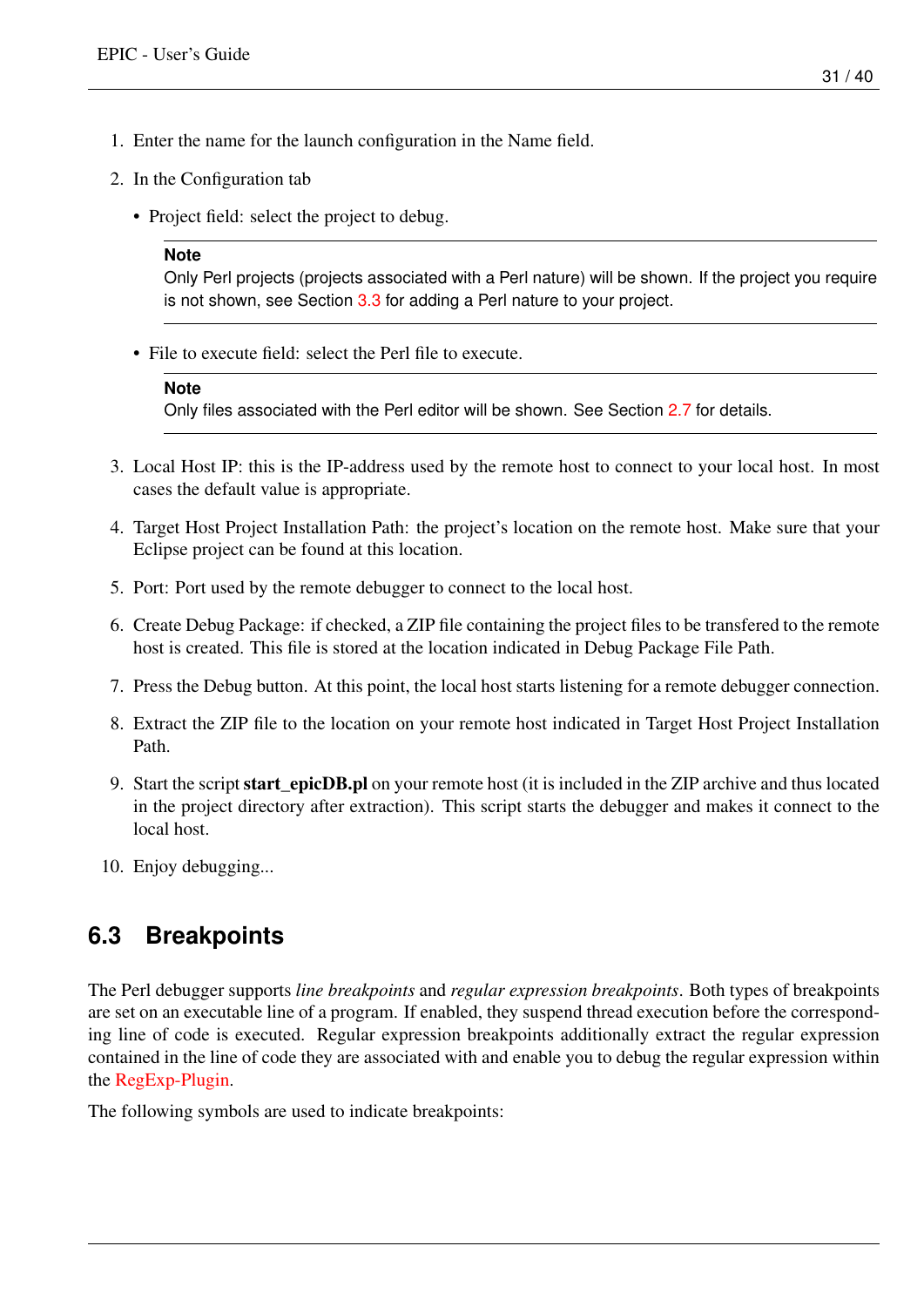| <b>Status</b>            | <b>Line Breakpoint</b> | <b>Regular Expression</b><br><b>Breakpoint</b> |
|--------------------------|------------------------|------------------------------------------------|
| Enabled                  |                        |                                                |
| Disabled                 |                        | $R_{\times}$                                   |
| Registered with debugger |                        | JХ                                             |

#### **Note**

Regular Expressions Breakpoints are still in an experimental state and will at the moment only work for expressions of the type:  $Expr1 = \sim \text{delim}\text{regexp}\text{delim}\text{modifiers}$ ; Modifiers are ignored.

### <span id="page-35-0"></span>**6.3.1 Setting Breakpoints**

- 1. In the editor area, open the file where you want to add the breakpoint with the Perl editor.
- 2. Directly to the left of the line where you want to add the breakpoint, open the marker bar (vertical ruler) pop-up menu and select Add Breakpoint or Add RegExp Breakpoint.

While the breakpoint is enabled, thread execution suspends before that line of code is executed.

### <span id="page-35-1"></span>**6.3.2 Enabling or Disabling Breakpoints**

Open the debug view, open the [Breakpoints view](#page-38-3) and use the check box in front of the break point to enable or disable the break point.

### <span id="page-35-2"></span>**6.3.3 Removing Breakpoints**

There are two possible ways for removing a breakpoint:

- 1. Right click on the breakpoint symbol in marker the bar (vertical ruler) of the editor pop-up menu and select Remove Breakpoint.
- 2. Open the debug perspective, open the [Breakpoints view,](#page-38-3) right-click the breakpoint you want to remove and select Remove.

## <span id="page-35-3"></span>**6.4 Views in the Debug Perspective**

If any of the views described below is not visible, you can open it using the Window  $\rightarrow$  Show View menu.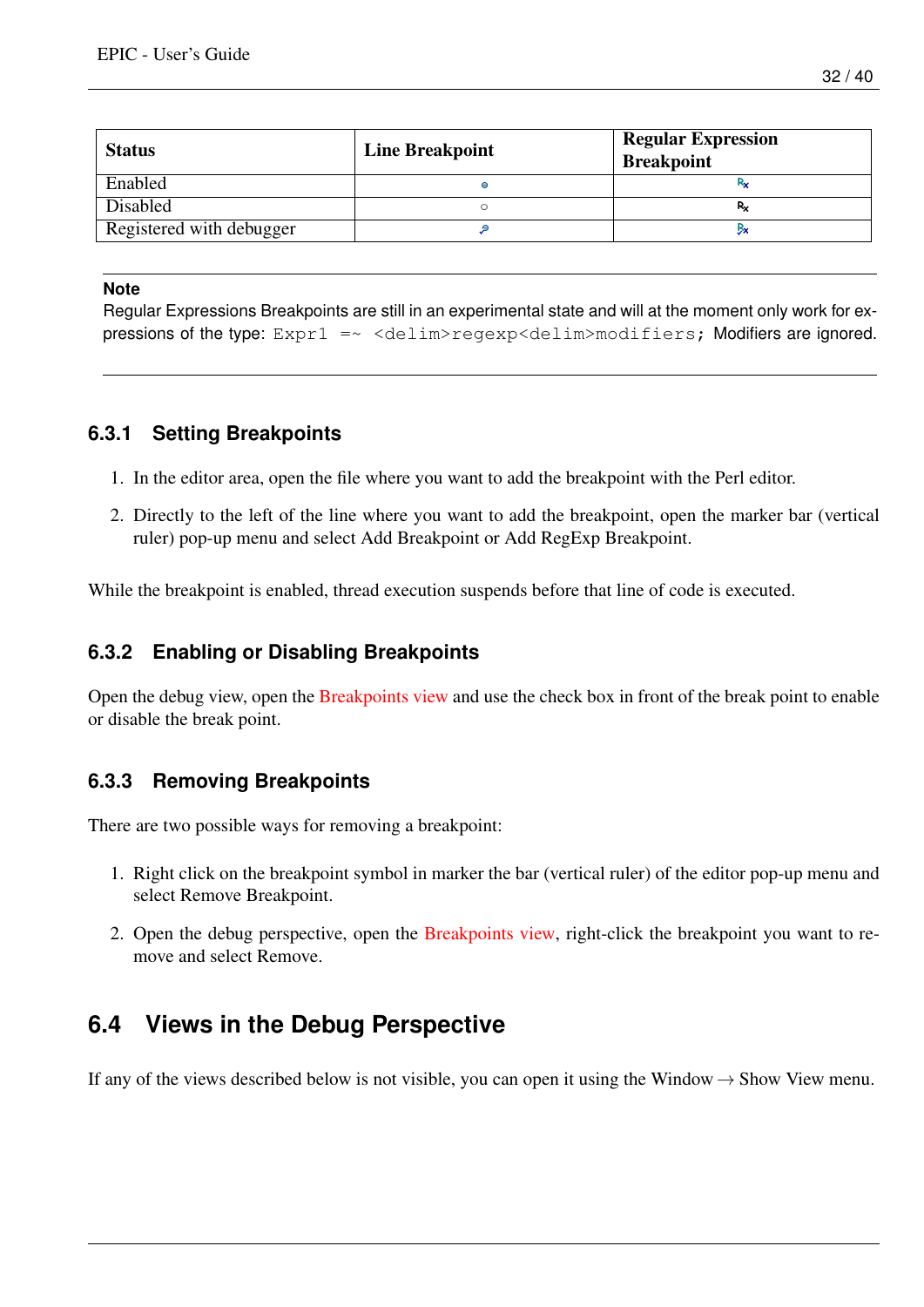## <span id="page-36-0"></span>**6.4.1 Debug View**



This view allows you to manage the debugging or running of programs in the workbench. It displays the stack frames for the suspended program you are debugging. It also displays the process for each target you are running.

If the program is suspended, its stack frames are shown as child elements. Clicking on a stack frame takes you to the corresponding line in the Perl editor and updates contents of the [Variables view.](#page-36-2) If necessary, a new editor is opened automatically.

#### **Note**

EPIC does not currently include support for debugging multi-threaded programs.

### <span id="page-36-2"></span><span id="page-36-1"></span>**6.4.2 Variables View**



When a stack frame is selected, you can see the visible variables in that stack frame in the Variables view. The view shows the value of primitive (scalar) types. Variables which point to data structures such as hashes, lists or objects can be examined by expanding them to show their members. Variables that are references are dereferenced to show the final scalar value or data structure pointed to by the reference chain (or an indication of cyclic reference).

Global variables (including Perl internal variables) are marked with an  $\bullet$  icon, local variables with an  $\bullet$ icon.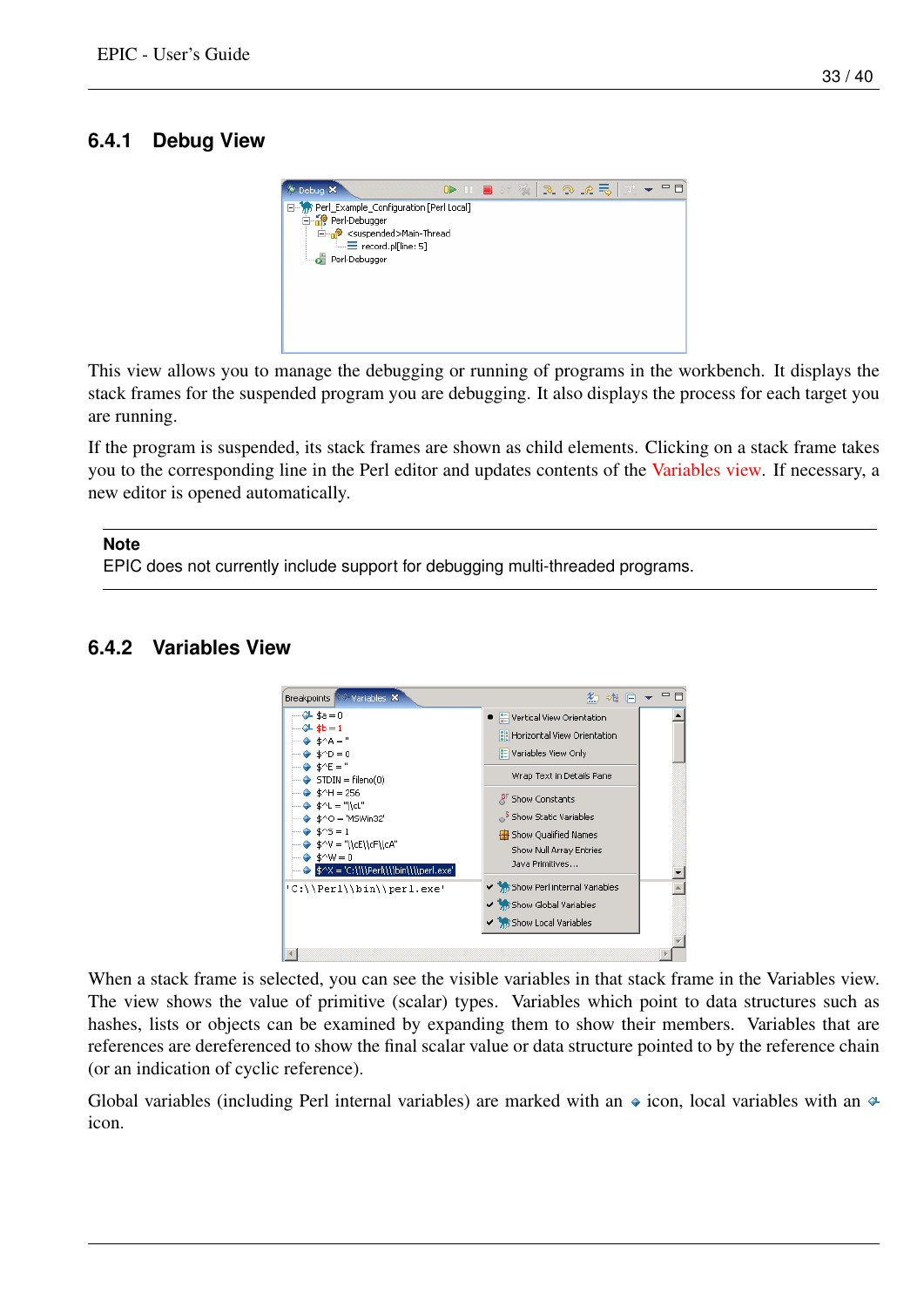#### <span id="page-37-0"></span>**6.4.2.1 Customizing the Variables View**

You can customize the presentation with the configuration menu:

#### **Show Details Pane**

To show the detail pane select Vertical View Orientation or Horizontal View Orientation. Select Variables View Only to disable it. The details pane shows the value of primitive variables (especially useful for string variables).

#### **Highlight Updated Variables**

If you enable this option, the variables whose values have changed during the last execution step (since the last suspend) and new variables will be highlighted. If a change has occurred inside of a complex variable, the variable will be highlighted and the path to the changed value will also be indicated using delta symbols:

| $4$ \$ $\times$                   | '10'                 |
|-----------------------------------|----------------------|
| <b>☆</b> %hash                    | <b>ALC N</b>         |
| $\triangledown \frac{1}{2}$ key 1 | $HASH(0x84c2d18) = $ |
| <mark>♦ another</mark>            | '123'                |
| √ key2                            | 'ה                   |

This makes it possible to see these kinds of changes even if variables are collapsed.

#### **Note**

This feature requires EPIC to retrieve and remember the value of every variable on each suspend. It may be very slow for larger programs (e.g. it might take about 20 seconds for a program containing data structures with 5000+ values). For this reason, the option is disabled by default and should be used with care.

#### **Select Variables to Display**

The variables view allows to select the following types of variables for displaying by checking the corresponding menu entry:

- Perl Internal Variables: these are variables provided by the Perl interpreter like  $\zeta$ , @INC etc.
- Global Variables: variables visible from everywhere in your program. More precisely, these are the variables from the symbol table of the package in which the debugger is suspended or from the main package (in scripts).
- Local Variables: variables declared with the keyword my, more correctly called "lexical" variables in Perl. To show lexical variables, you need to [install the Perl PadWalker module.](#page-11-1) The PadWalker module has some [problems](#page-0-0) which influence viewing of local variables.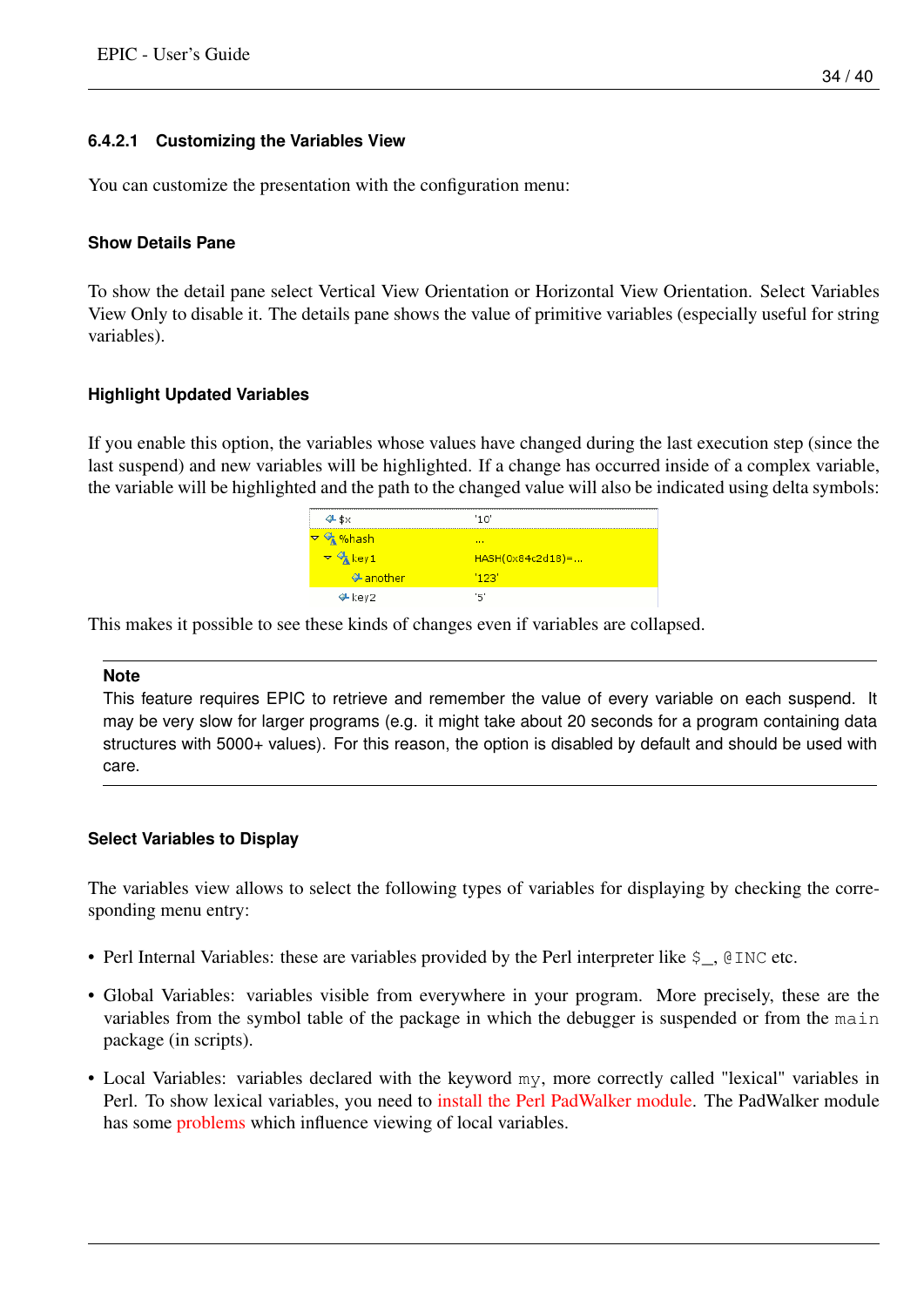#### **Show Addresses of Variables**

By default, EPIC shows the address to which a reference variable points, but it does not show the address of each non-reference variable. This additional information can be helpful when you wish to check which variable is pointed to by a reference. When enabled, the address of each variable (including scalar variables) will be displayed right before its value.

### <span id="page-38-3"></span><span id="page-38-0"></span>**6.4.3 Breakpoints View**

| <b><i>S</i></b> Breakpoints X<br>Variables                                                                                               |  | $x \times x \rightarrow 0$ |  |  |  |
|------------------------------------------------------------------------------------------------------------------------------------------|--|----------------------------|--|--|--|
| $\Box$ $\mathcal P$ record.pl [line: 10]<br>$\Box$ $\circ$ record.pl [line: 9]<br>Max record.pl ["max 111"<br>V X record.pl   Go to File |  |                            |  |  |  |
| Select All<br>Enable<br>Disable<br>翼 Remove<br>Remove All                                                                                |  |                            |  |  |  |

The Breakpoints view shows all breakpoints (see Section [6.3\)](#page-34-0), their state and location.

By selecting one or more breakpoints and invoking the context menu, you can enable, disable or remove these breakpoints.

#### <span id="page-38-1"></span>**6.4.4 Perl Expression View**

|             |                                       | Tasks Console RegExp 2 Perl Expression View X |  |  |
|-------------|---------------------------------------|-----------------------------------------------|--|--|
| $$test = 1$ |                                       |                                               |  |  |
|             |                                       |                                               |  |  |
|             |                                       |                                               |  |  |
|             | <command(1) finished=""></command(1)> |                                               |  |  |
|             |                                       |                                               |  |  |
|             |                                       |                                               |  |  |

The Perl Expression View allows you to execute any valid Perl code within the current context of the program executed in debug mode.

- 1. Open the view (Window  $\rightarrow$  Open View  $\rightarrow$  Other, then EPIC  $\rightarrow$  Perl Expression View).
- 2. Enter the code to execute.
- 3. Press the  $\star$  symbol.

## <span id="page-38-2"></span>**6.5 Stepping Through the Execution of a Perl Program**

When a thread is suspended, the step controls can be used to step through the execution of the program line-by-line. If a breakpoint is encountered while performing a step operation, the execution will suspend at the breakpoint and the step operation is ended.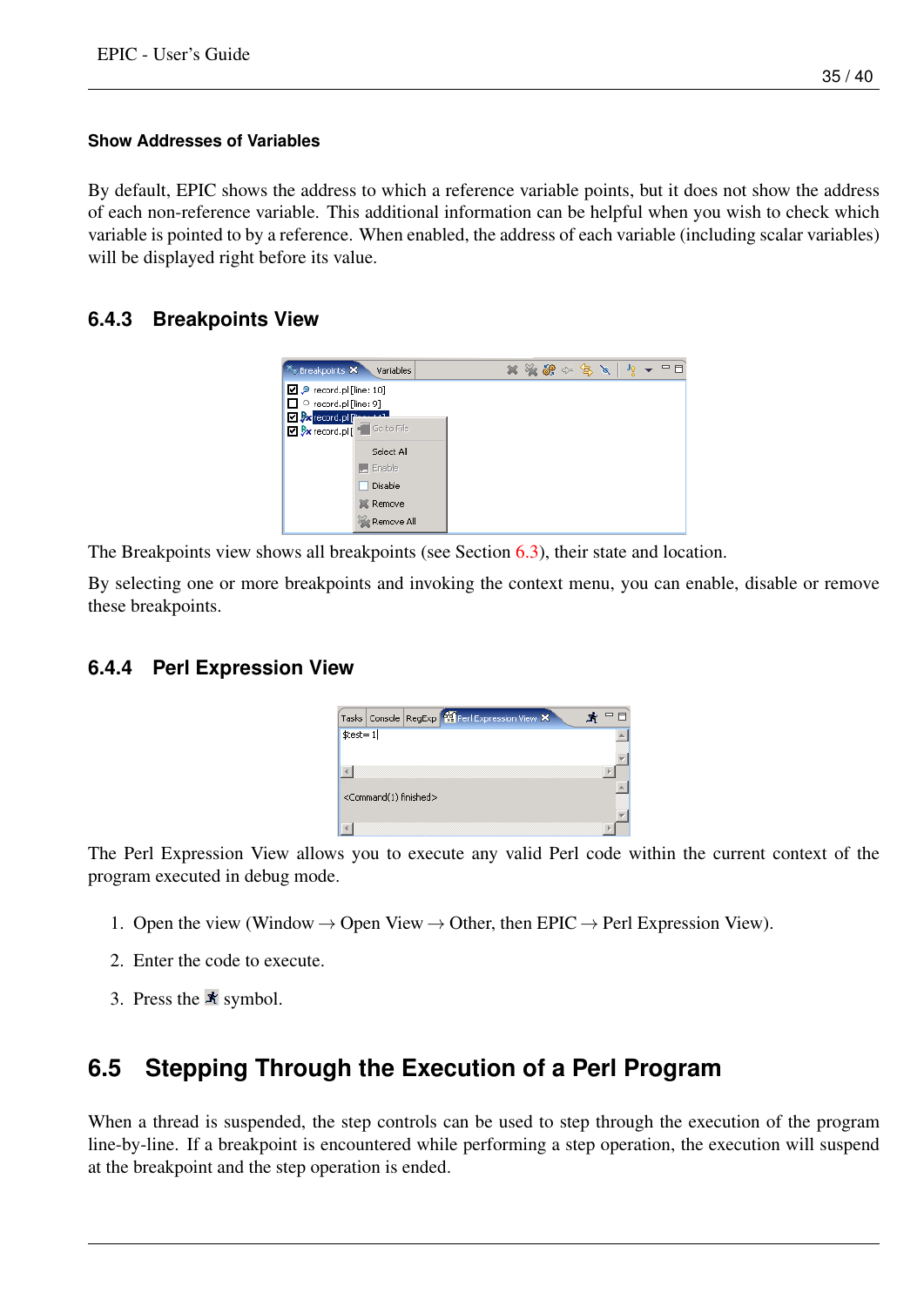### <span id="page-39-0"></span>**6.5.1 Step Over**

- 1. Select a stack frame in the Debug view. The current line of execution in that stack frame is highlighted in the editor in the Debug perspective.
- 2. Click the Step Over button  $(\bullet)$  in the Debug view toolbar, or press the F6 key. The currently selected line is executed and suspends on the next executable line.

### <span id="page-39-1"></span>**6.5.2 Step Into**

- 1. Select a stack frame in the Debug view. The current line of execution in that stack frame is highlighted in the editor in the Debug perspective.
- 2. Click the Step Into button  $(\sqrt{2})$  in the Debug view toolbar, or press the F5 key. The next expression on the currently selected line to be executed is invoked, and execution suspends at the next executable line in the method that is invoked.

### <span id="page-39-2"></span>**6.5.3 Run to Return**

- 1. Select a stack frame in the Debug view. The current line of execution in that stack frame is highlighted in the editor in the Debug perspective.
- 2. Click the Run To Return button  $(\cdot \hat{\epsilon})$  in the Debug view toolbar, or press the F7 key. Execution resumes until the next return statement in the current subroutine is executed, and execution suspends on the next executable line.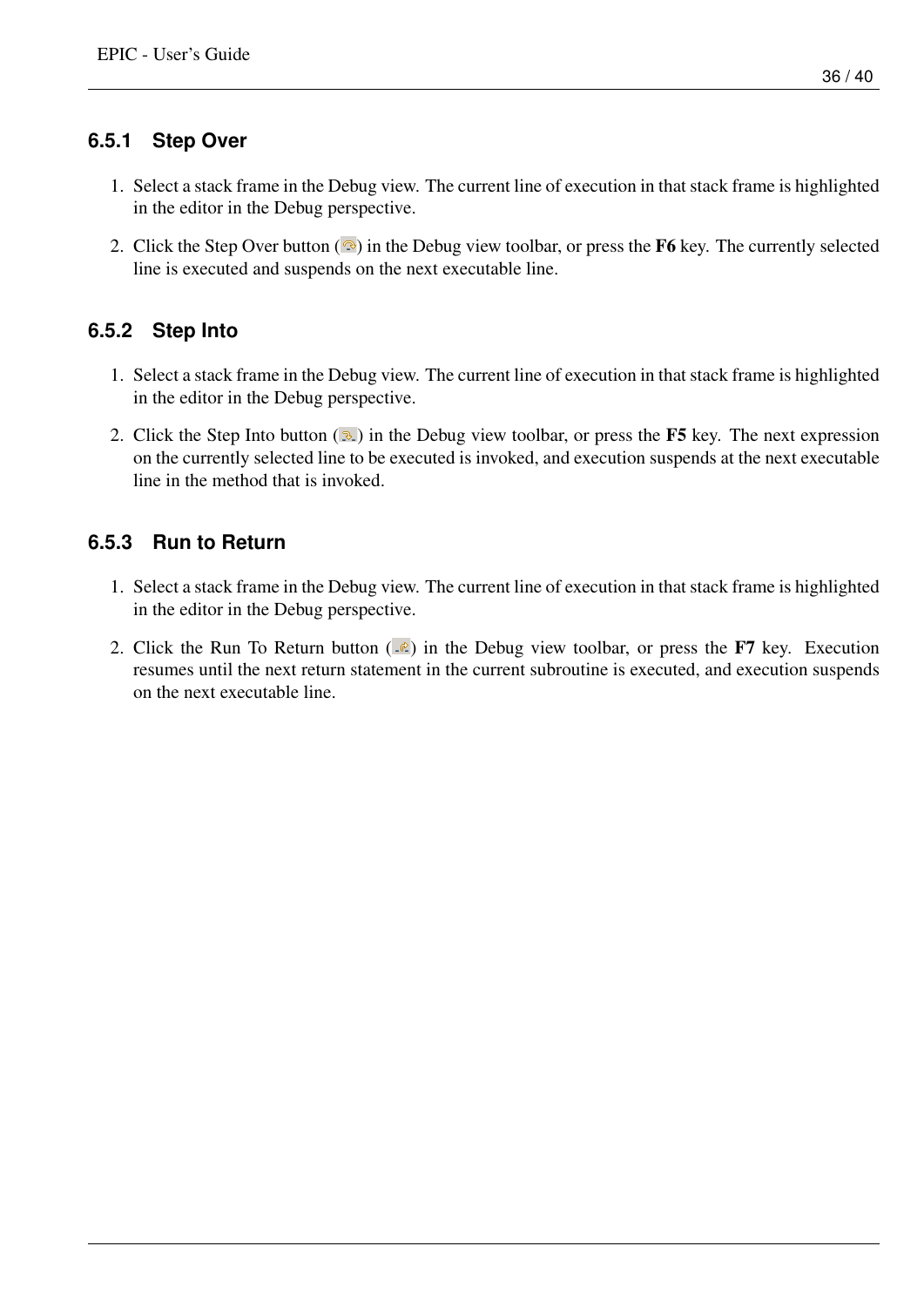# <span id="page-40-0"></span>**RegExp Plug-in**

## <span id="page-40-1"></span>**7.1 Enabling the RegExp View**

To display the RegExp view, select Window  $\rightarrow$  Show View  $\rightarrow$  Other... from the Eclipse menu and select the  $EPIC \rightarrow RegExp$  view from the list.



# <span id="page-40-2"></span>**7.2 Using the RegExp Plug-in**

The RegExp plug-in is a small tool to debug regular expressions.

| $\mathcal{R}_1$ RegExp $\boxtimes$<br>$\bullet$ $\bullet$ $\bullet$ $\star$ |
|-----------------------------------------------------------------------------|
| $\bullet$<br>RegExp:<br>$\Box$ ignore case $\Box$ multiline                 |
| $^(.+)$ (jumped)(.{1,6})(.+)\$                                              |
| Match text:                                                                 |
| The quick brown fox jumped over the lazy dog.                               |
|                                                                             |
|                                                                             |
|                                                                             |
|                                                                             |
|                                                                             |
|                                                                             |
|                                                                             |
|                                                                             |

To check if a regular expression is valid, press the Run  $\ast$  icon. If the regular expression matches the text, it will be signaled by a green icon. If the regular expression contains brackets, the matching character groups in text will be colored.

Regular expression shortcuts are available via the context menu.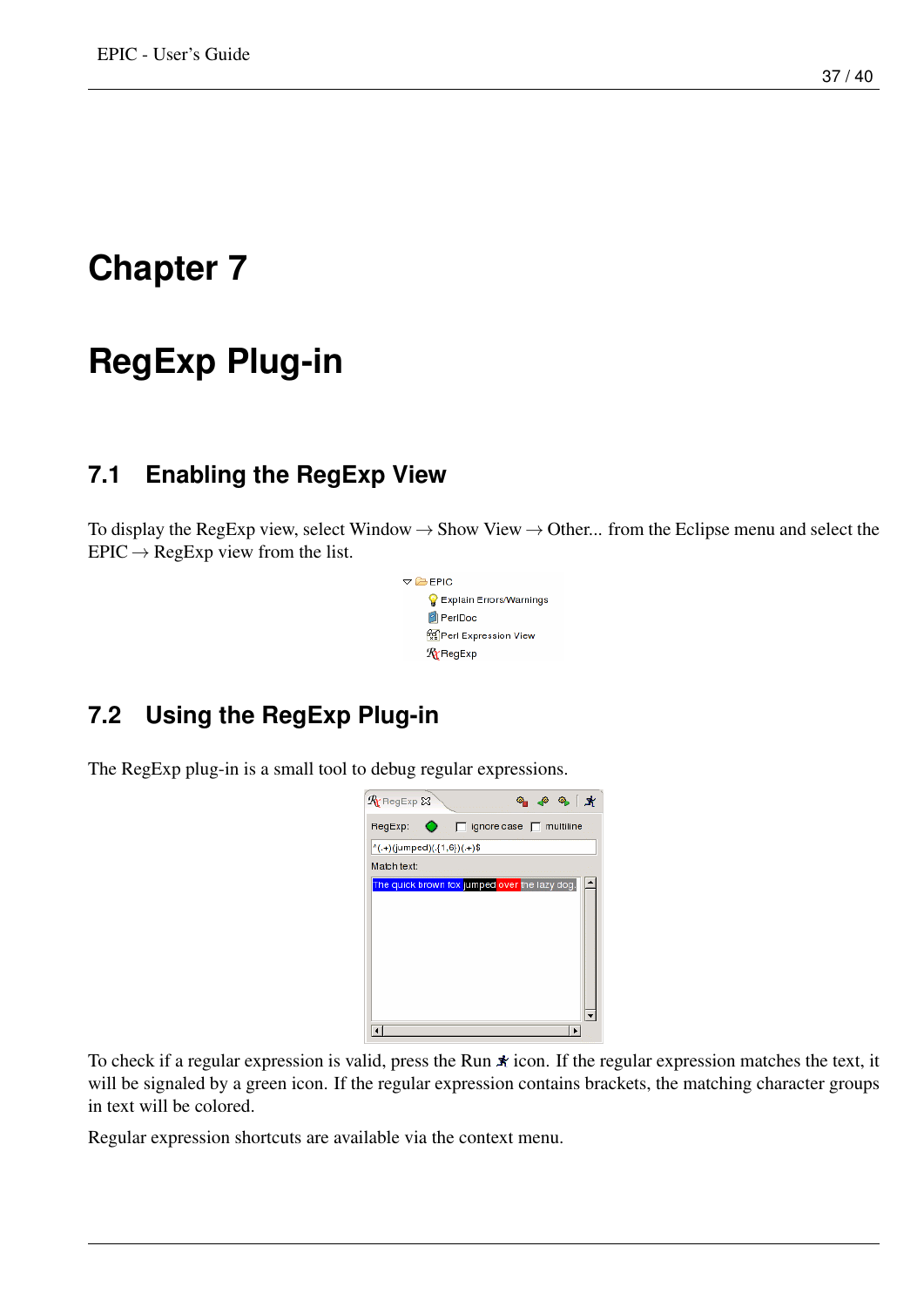#### 38 / 40

# <span id="page-41-0"></span>**7.3 Debugging Regular Expressions**

The Single Step feature allows for a step by step inspection of the regular expression.

If no groups  $(\ldots)$  are defined by the user, the RegExp Plug-in tries to use logical blocks for matching, otherwise the already existing groups are used.

The following buttons are provided:

- **Reset (clears all color markers)**
- • Step forward
- **•** Step backward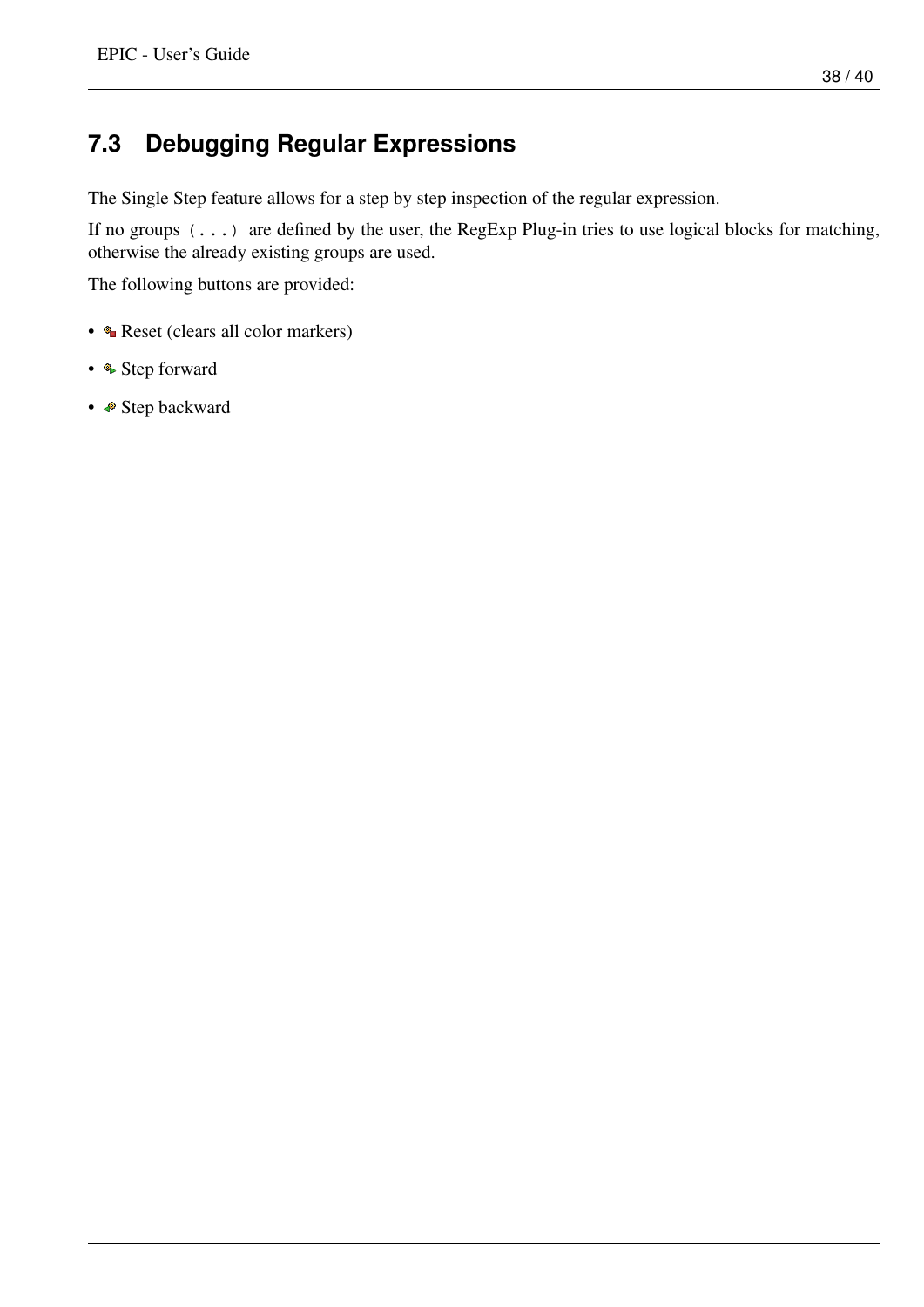# <span id="page-42-0"></span>**Known Bugs & Problems**

The [Bugs](http://sourceforge.net/tracker/?group_id=75859&atid=545274) and [Feature Requests](http://sourceforge.net/tracker/?group_id=75859&atid=545277) trackers on SourceForge contain descriptions of the current open issues for EPIC. If you encounter a problem, you can also search the [Help forum](http://sourceforge.net/forum/forum.php?forum_id=258688) for previous reports and solutions and ask your question there.